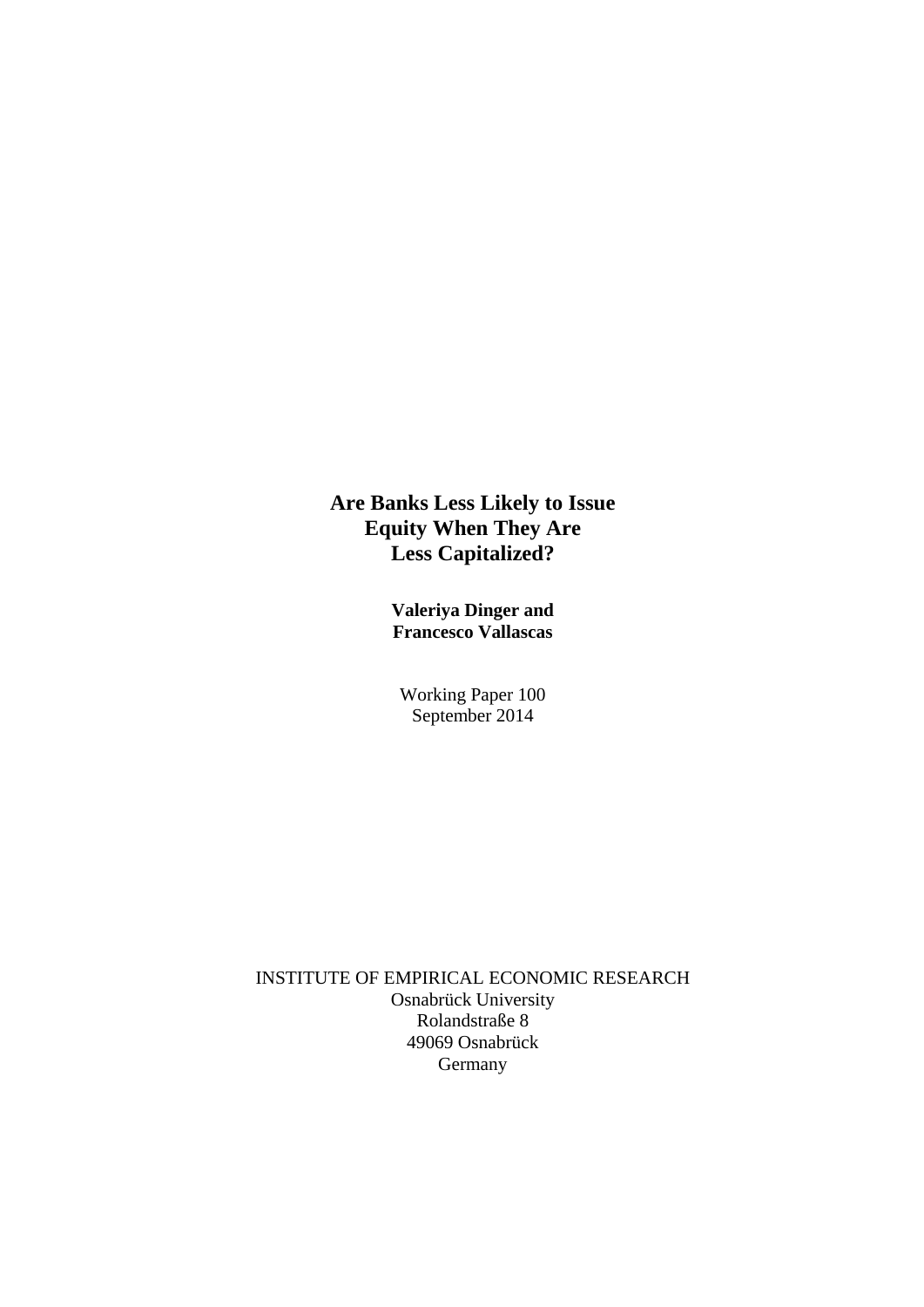## **Are Banks Less Likely to Issue Equity When They Are Less Capitalized? [\\*](#page-1-0)**

Valeriya Dinger*<sup>a</sup>* and Francesco Vallascas*b,* [†](#page-1-1)

*a* University of Osnabrueck, Rolandstr. 8, DE and University of Leeds

*b* University of Leeds, Maurice Keyworth Building, Leeds LS2 9JT, UK

## **Abstract**

Debt overhang and moral hazard related to risk-shifting opportunities predict that low capitalized banks have a lower likelihood to issue equity. In contrast to this view, for an international sample of bank Seasoned Equity Offerings (SEOs), we show that the likelihood of issuing an SEO is generally higher in low capitalized banks. We provide a series of tests exploring the variation of capital regulation, systemic conditions and market discipline to understand the driving forces behind this result. We find that market mechanisms rather than capital regulation are the primary, key driver of the decision to issue by low capitalized banks.

*JEL Classification*: G21, G28, G32 *Keywords*: SEOs, Banking Regulation, Banking Crises, Counter-cyclical capital regulation

 $\overline{a}$ 

<span id="page-1-0"></span><sup>\*</sup> We thank Tim Eisert, Kevin Keasey, Erik Theissen and seminar participants at the University of Manheim, Giuliano Iannotta, Andrea Resti and seminar participants at the University Cattolica of Milan, seminar participants at the Norway Central Bank for their useful comments on early versions of this paper.

<span id="page-1-1"></span><sup>†</sup> Corresponding author: Valeriya Dinger, University of Osnabrueck, Rolandstr. 8, DE and University of Leed; tel: +49-541-9693398.

E-mail addresses: vdinger@uni-osnabrueck.de (Dinger), fv@lubs.leeds.ac.uk (Vallascas).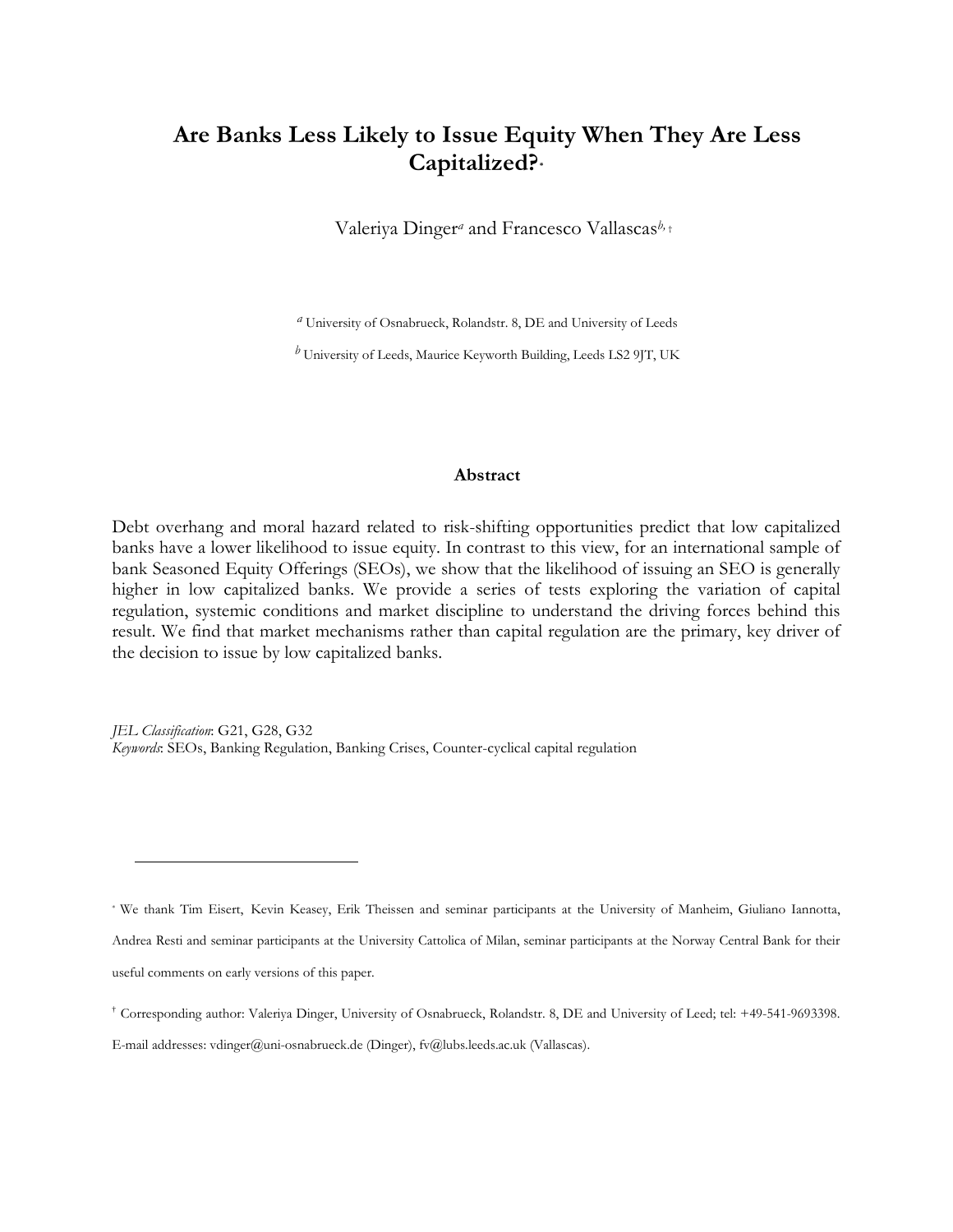### **I. Introduction**

Bank capital is essential to ensure bank survival and safeguard financial stability (Berger and Bouwman, 2013; Diamond and Rajan, 2000). Among the different options that banks can pursue to preserve their capital adequacy, raising equity in the stock market appears an effective and timely solution that allows the re-adjusting of leverage without generating the negative systemic effects of de-leveraging strategies implemented via asset sales. Nevertheless, it is a widely held view that numerous disincentives discourage banks to opt for this solution (Acharya et al., 2011; Coates and Scharfstein, 2009; Khan and Vyas, 2014; Krishnan et al., 2010; Squam Lake Working Group, 2009). The disincentives are normally motivated as the outcome of the interplay of two arguments.

A first argument rests its theoretical foundations on the debt overhang framework proposed by Myers (1977). Banks, as other companies, are unwilling to issue equity because creditors and claimants senior to common shareholders would capture a portion of the benefits of new equity while the claim of the existing shareholders will be diluted (Acharya et al., 2011; Admati et al., 2012; Coates and Scharfstein, 2009). As the benefits for debt-holders are higher when equity capital is low, the disincentives to issue equity become especially pronounced in high leverage firms as banks (Admati et al., 2012). A second argument posits that in the banking industry the disincentives to issue equity are further exacerbated by the presence of risk-shifting opportunities for shareholders due to the expectation to receive government support when banks are unable to re-pay their debts (Gornall and Strebulaev, 2013). Essentially, the government support reduces the probability of a bankruptcy and increases the potential losses for shareholders produced by an equity issuance.

The theoretical arguments discussed above imply, therefore, that low capitalized banks have a lower likelihood to issue equity and this is particularly the case when the expectation to receive an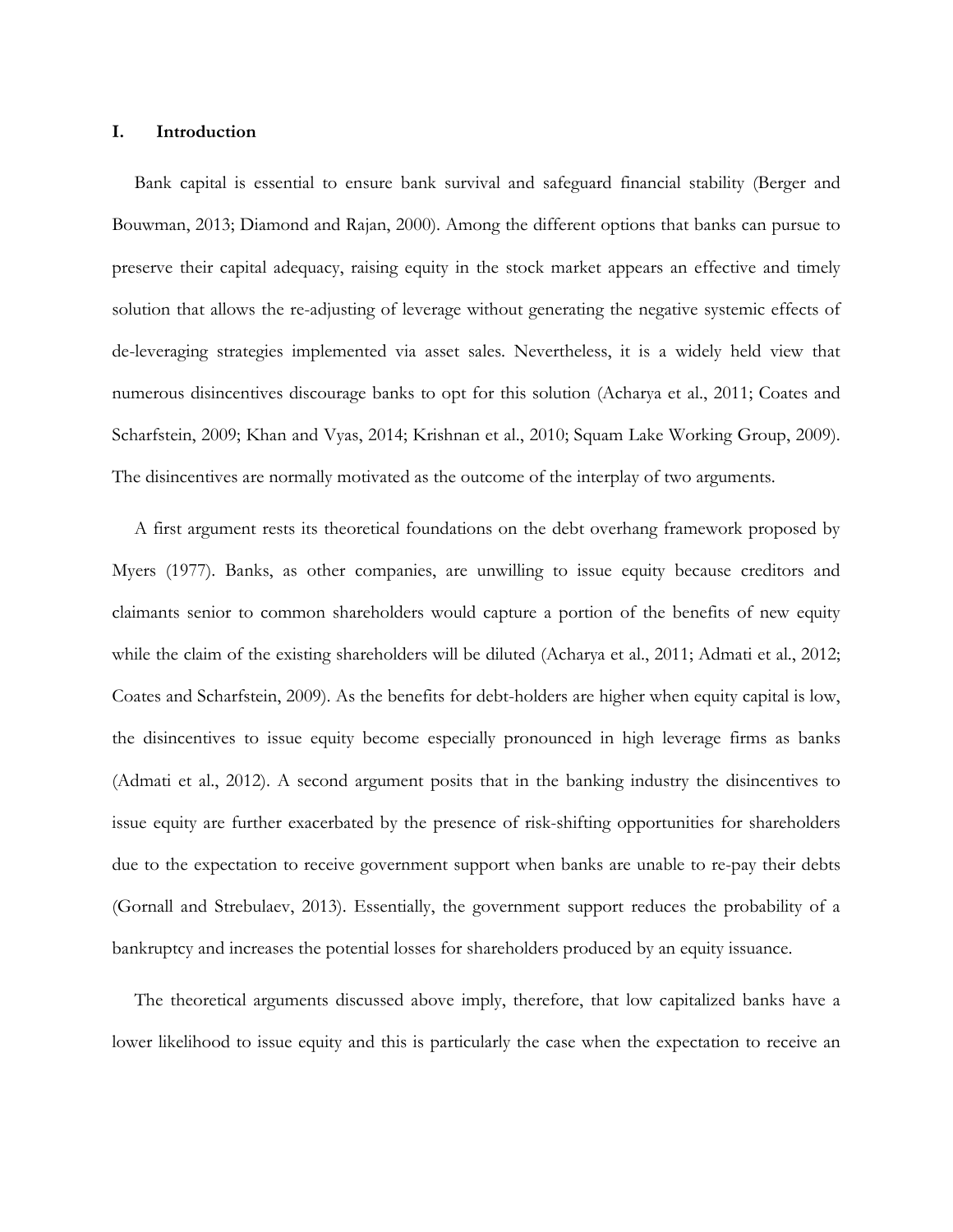external public support increases, such as during systemic crises that raise public concerns over the systemic effects of bank failures (Gropp et al., 2014). It follows that low capitalized banks might prefer to remain under prolonged conditions of undercapitalization with adverse effects for economic growth and financial stability. Hence, the identification of factors that moderate the disincentives of low capitalized banks to raise equity becomes of critical importance for regulators and policy makers.

In this respect, the banking literature suggests that at least two factors might reduce the reluctance of low capitalized banks to raise equity (see for instance Admati et al., 2012; Dahl and Shrieves, 1990; Erkens et al., 2012). The first is the regulatory pressure to comply with capital requirements that should induce banks to issue equity when the low degree of capital strength signals a low regulatory capital adequacy. The second is the presence of market discipline that might force low capitalized banks to raise equity when they are closer to the default point - independently from their degree of capital strength according to regulatory standards.

In this paper, we evaluate the importance of bank undercapitalization - as a source of debt overhang and moral hazard problems - on the decision to issue equity and test whether capital requirements and market discipline are effective mechanisms in reducing the disincentives of banks to raise equity in the stock market during normal and systemic distress periods. To this end, we present the first study on the determinants and timing of Seasoned Equity Offerings (SEOs) in the banking industry. In conducting our analysis we account for the possibility that the strength of the incentives and disincentives to issue equity varies with the degree of systemic stability by explicitly controlling for times of systemic distress. More specifically, the eruption of a systemic shock does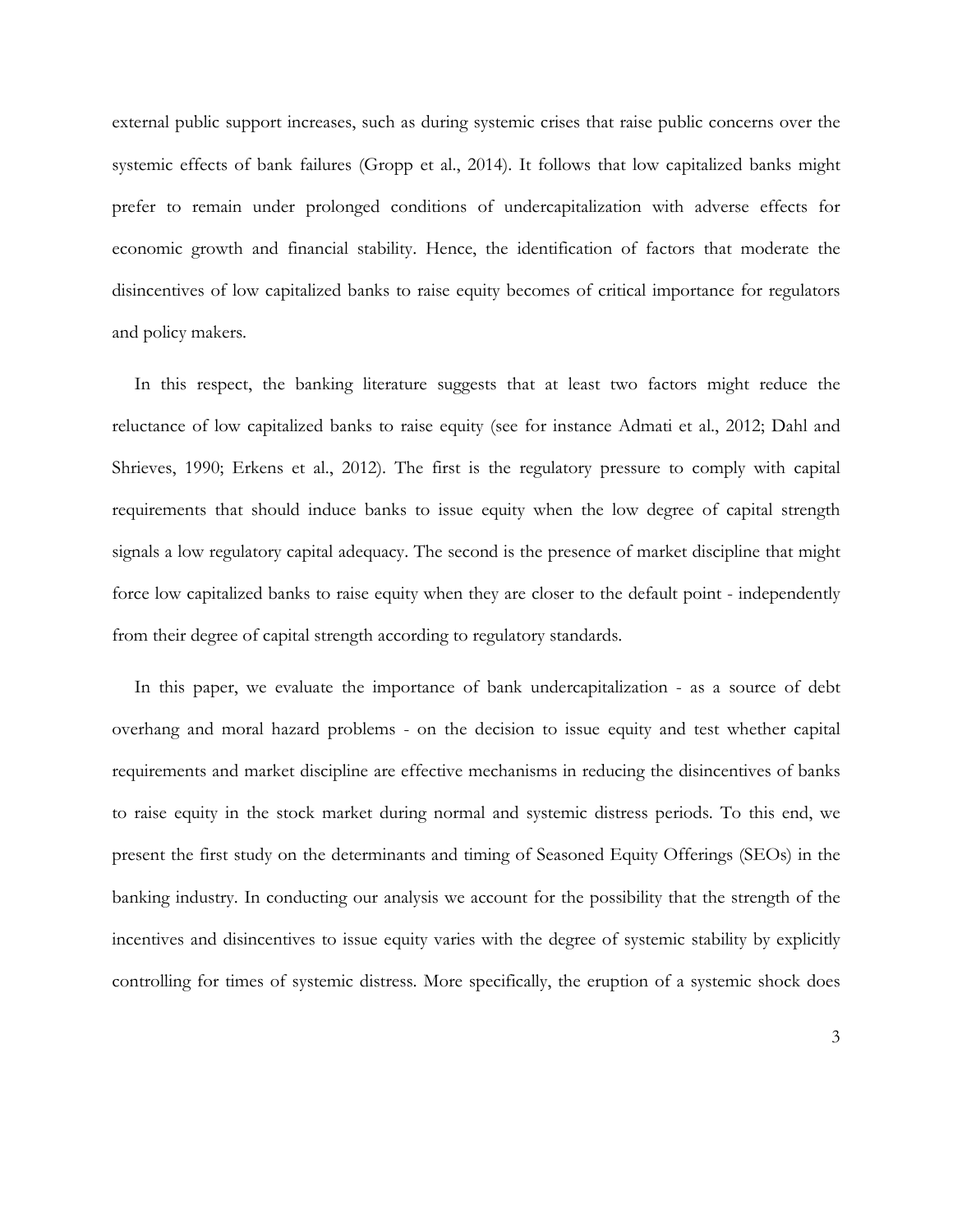not simply increase risk-shifting opportunities for shareholders, via an increase in the likelihood of a state intervention to stabilize the banking system, but also influences the effectiveness of market discipline. In other words, while during conditions of systemic distress the need to comply with capital requirements remains, market discipline is expected to be undermined by a lower sensitivity of bank creditors to fundamentals (Hasan et al., 2013; Levy-Yeyati et al., 2004; Martinez-Peria and Schmukler, 2001), also motivated by the increasing value of implicit and explicit government guarantees that occurs when a systemic shock materializes (Acharya et al., 2013; Balasubramnian and Cyree, 2011; Hett and Schmidt, 2013). As a result, market discipline might work as an incentive device for low capitalized banks only during normal systemic conditions.

We build our analysis on a large international sample of banks operating in the G20 countries and selected for an extensive time period ranging from the beginning of 1993 to the first half of 2011. We opt for an international sample of banks for three, key reasons.<sup>[3](#page-4-0)</sup> First, the international dimension of the sample offers the opportunity to assess the importance of pressures stemming from capital requirements on equity issuance via the numerous events of capital regulation changes at the national level observed in our sample. We use these fairly exogenous changes in the required regulatory capital level as quasi-natural experiments to study, via a difference-in-differences approach, how banks react to changes in regulatory pressure. Second, we exploit cross-country differences in systemic conditions and link the timing of bank SEOs to episodes of banking system

 $\overline{a}$ 

<span id="page-4-0"></span><sup>&</sup>lt;sup>3</sup> Notably, even though our sample includes a large share of US banks, the results are not driven by the peculiarities of these banks: all results are qualitatively confirmed on subsamples consisting of only non-US banks.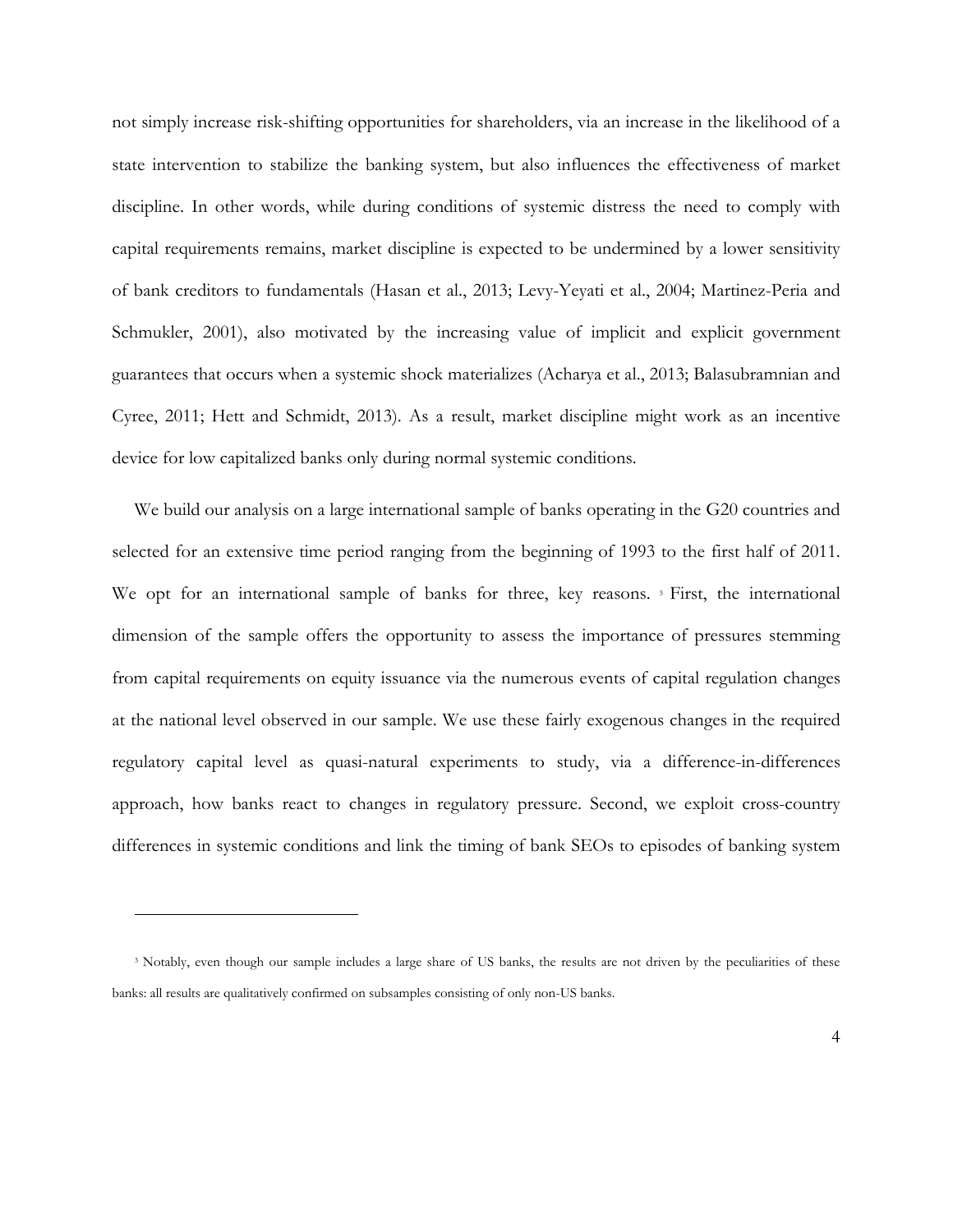distress. This allows us to explore how the behavior of low capitalized banks varies under different systemic conditions; namely, how the sources of incentives and disincentives to issue equity are affected by the degree of systemic stability. Furthermore, the above analysis offers in particular the opportunity to provide evidence on how banks manage their capital strength during periods of systemic distress. We believe that this is particularly relevant because of the pivotal role played by capital to ensure bank survival and, consequently, reduce the risk of negative spillovers on the rest of the financial system (Berger and Bouwman, 2013). Third, the cross-country dimension of the sample gives us the opportunity to provide further evidence on the role played by market discipline on the decision to issue an SEO during normal and distress periods by focusing on a sufficiently large number of weakly capitalized banks for which market discipline can be ineffective since they might be qualified as having a too-big-to-fail status.

The results presented here show that SEOs are more likely to be implemented by low capitalized banks and that the decision to issue is primarily motivated by market forces rather than capital regulation. More precisely, the point of departure of our econometric analysis is a standard corporate finance model on the SEO determinants of non-financial firms (as in De Angelo et al., 2010). We extend this model to control for bank-specific characteristics, the regulatory environment, as well as the degree of competition in the domestic banking sector, a country fiscal's capacity and the degree of systemic stability. Estimating this model, we find evidence of a significantly higher likelihood to issue equity by banks with a low capital strength suggesting that debt overhang and the moral hazard related to risk-shifting opportunities do not normally play a dominant role on equity issuance in the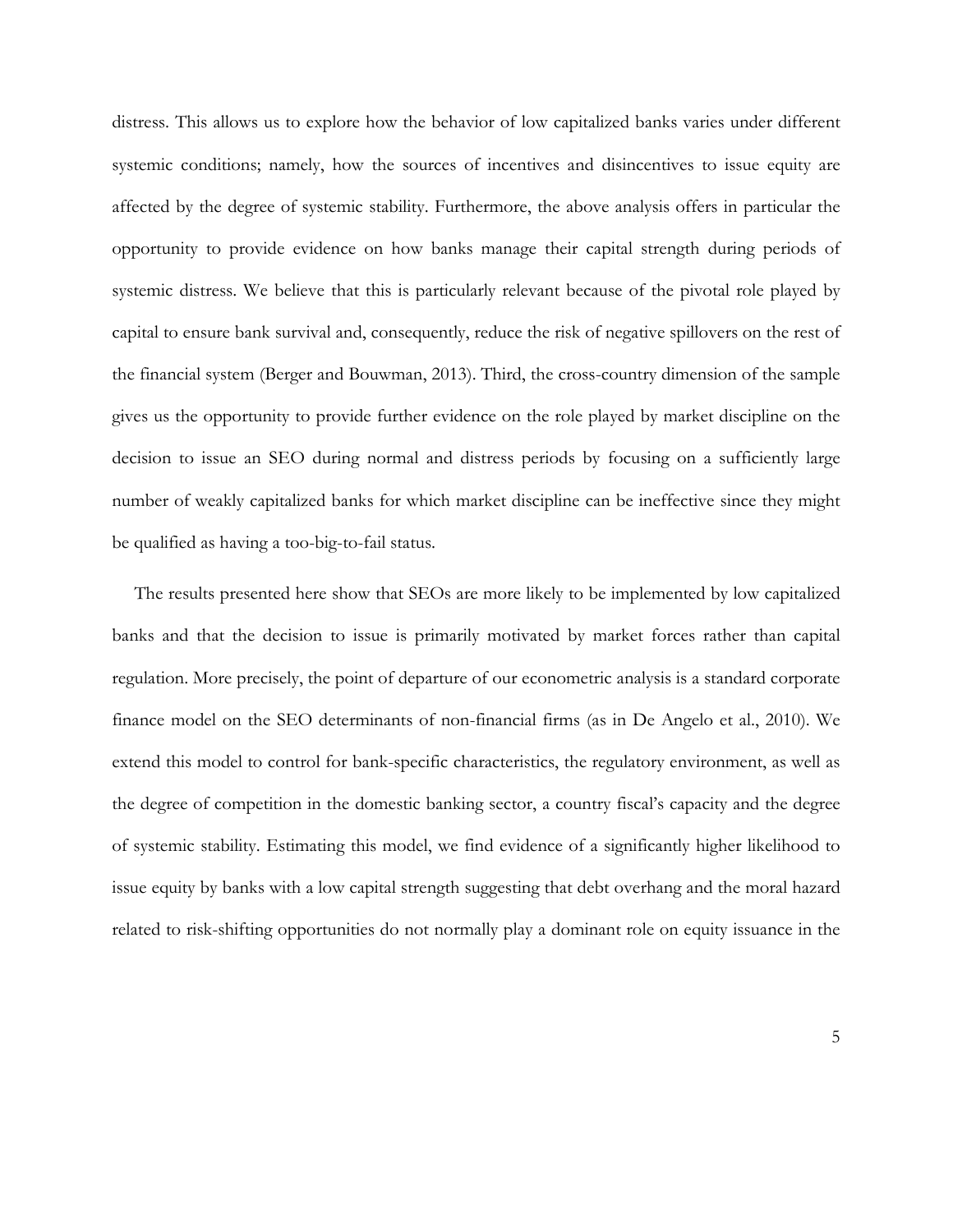banking industry. This result holds when we change the definition of weakly capitalized banks, the model specification, the estimation period and the estimation method.

In a next step we explore whether the result that low capitalized banks are more likely to issue is mainly driven by capital regulation. We present several novel tests on the role of capital requirements on equity issuance complementing, therefore, the banking studies that have normally focused on the impact of regulation focusing on bank capital structure (see for instance Gropp and Heider, 2010; Flannery and Rangan, 2008). We explore the role of regulation in two steps. Initially, we disentangle the role of capital requirements from the influence of other incentives to issue by investigating the different behavior of regulatory constrained banks (defined as banks with an extremely low regulatory capital buffer) and regulatory unconstrained banks. We show that low capitalized banks are more likely to issue equity especially when they are not regulatory constrained and are then unlikely to be under the pressure of regulators.

Next, we examine the role of regulation by employing the changes in capital regulation as quasinatural experiments. We estimate difference-in-differences models to assess how these changes in regulation, which represent fairly exogenous changes in the required capital level, affect the banks' decision to issue capital. Our prior is that if capital requirements are a key driver of equity issuance by banks, we should observe that SEOs becomes more frequent in periods of increases in minimum capital requirements and especially in low capitalized banks. We find that regulatory changes have no effect on the probability of low capitalized banks and a positive effect on the probability of the remaining banks to issue equity. We interpret the finding that low capitalized banks are not further affected by the regulatory change as an indication of the limited role that regulatory pressure plays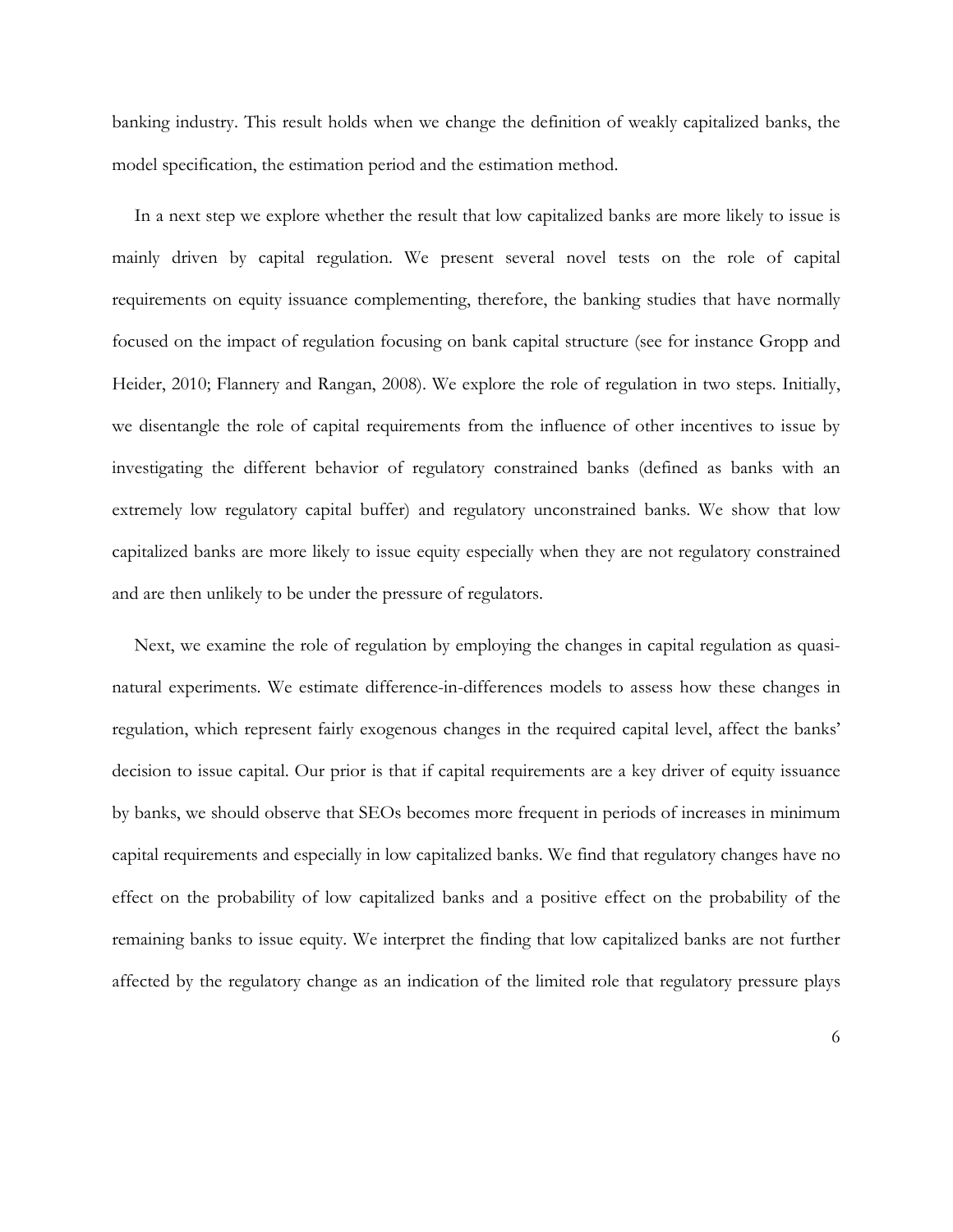on the decision of these banks to raise equity and as a confirmation of the importance of market pressure on this decision. We motivate this interpretation by the fact that since low capitalized banks are already under market pressure to issue even prior to the implementation of the regulatory change, this change has no further impact on their SEO probability; hence the insignificant marginal effect of the regulatory change on the probability that low capitalized banks issue SEOs. By contrast, if regulation played a key role in the decision to issue, then the probability to issue by low capitalized banks would have been increased by the rise in regulatory pressure that should be associated with the implementation of more stringent capital requirements.

Overall, similarly to Gropp and Heider (2010) who conclude that capital requirements are of secondary importance in driving bank equity ratio levels, we find here that regulation is also not the main driving force of the equity issuance decision. This result supports the view proposed by several theoretical models suggesting that capital regulation is not binding (Allen et al., 2011; Diamond and Rajan. 2000; Flannery, 1994; Myers and Rajan, 1998) and with the set of studies that see bank capital structure as the outcome of pressures from shareholders, debt-holders and depositors rather than from regulators (see for instance, Ashcraft, 2008; Flannery and Rangan, 2008).

Having shown that regulation is not the main driving force behind the SEO decision we turn our attention to the role of market discipline by testing whether low capitalized banks are more reluctant to issue equity under a systemic distress. Our tests are based on recent analyses that suggest that in periods of systemic distress market discipline becomes less effective because bank creditors show a lower sensitivity to fundamentals (Hasan et al., 2013; Levy-Yeyati et al., 2004; Martinez-Peria and Schmukler, 2001), also motivated by an increase in the expectation to receive government support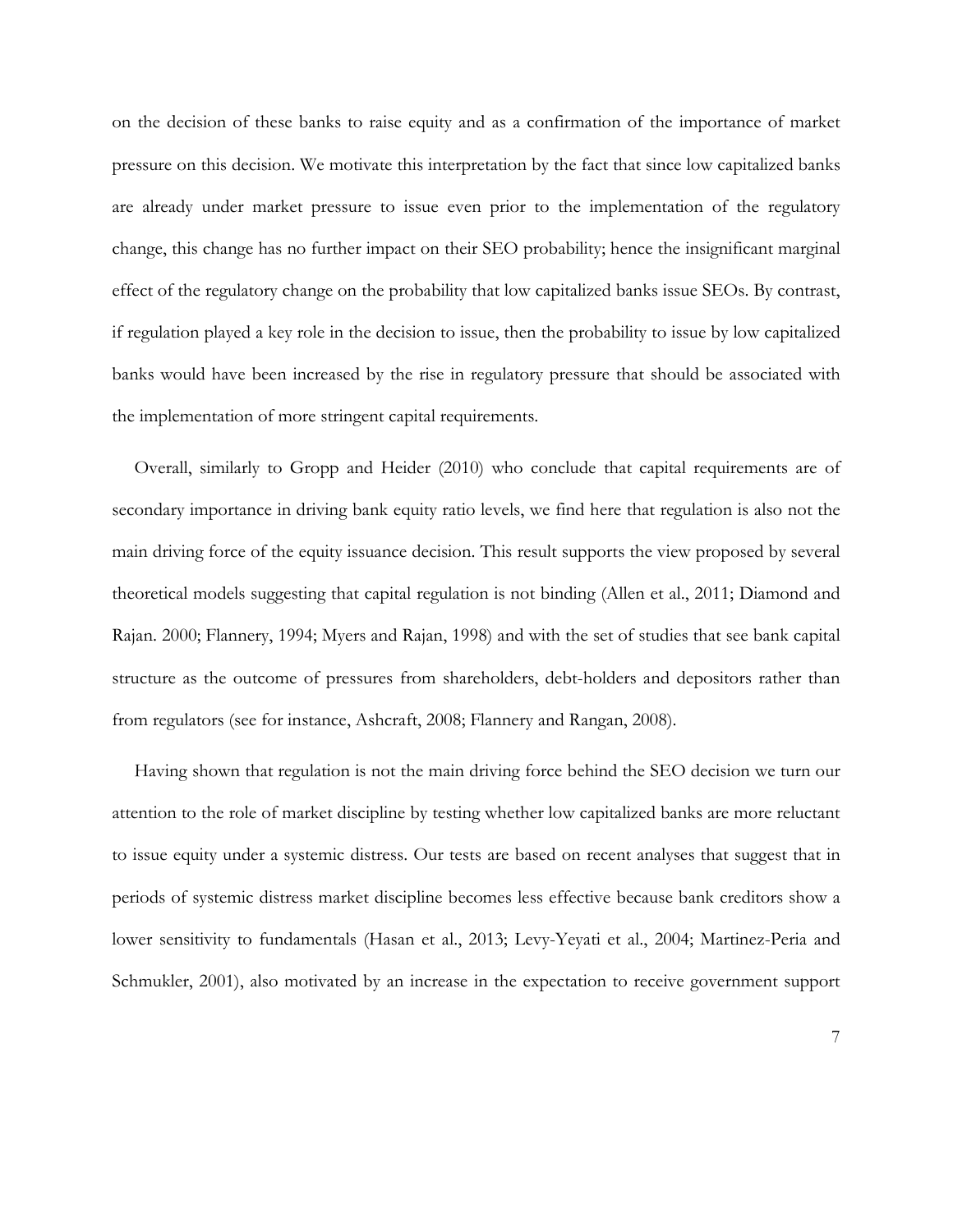(Acharya et al., 2013; Balasubramnian and Cyree, 2011; Hett and Schmidt, 2013). We find that low capitalized banks do not raise equity in the quarters immediately following the eruption of a severe systemic shock while they are more likely to raise equity than other banks in normal systemic conditions. Hence, weakly capitalized banks rely on equity issuance via SEOs only when they are expected to be subject to more stringent market discipline than other banks. Finally, we offer further evidence on the importance of the expectation to receive government support in reducing the influence of market discipline during systemic crises by showing that in the presence of a too-big-tofail status a weak degree of capital adequacy significantly reduces the probability to issue equity after a systemic shock. All in all, our results confirm the relevance of the disincentives to raise equity by banks only when market discipline becomes ineffective; namely, under negative systemic conditions when the value of government subsidies increases (Brown and Dinç, 2011; Gropp and Heider 2010).

Overall, we find that market mechanisms rather than capital regulation are the primary, key driver of the decision to issue equity by low capitalized banks. This conclusion motivates regulatory interventions that aim at increasing the default risk-sensitivity of bank funding costs via minimum mandatory requirements for uninsured debts, in the form, for instance, of minimum requirements for forms of subordinated debts (Evanoff and Jagtiani, 2011; Flannery and Sorescu, 1996; Sironi, 2003). Furthermore, the behavior of the largest low capitalized banks during periods of systemic distress suggests that the introduction of countercyclical capital buffer and forms of contingent capital that have to be converted in equity during more unstable systemic conditions has to be especially directed towards too-big-to-fail banks.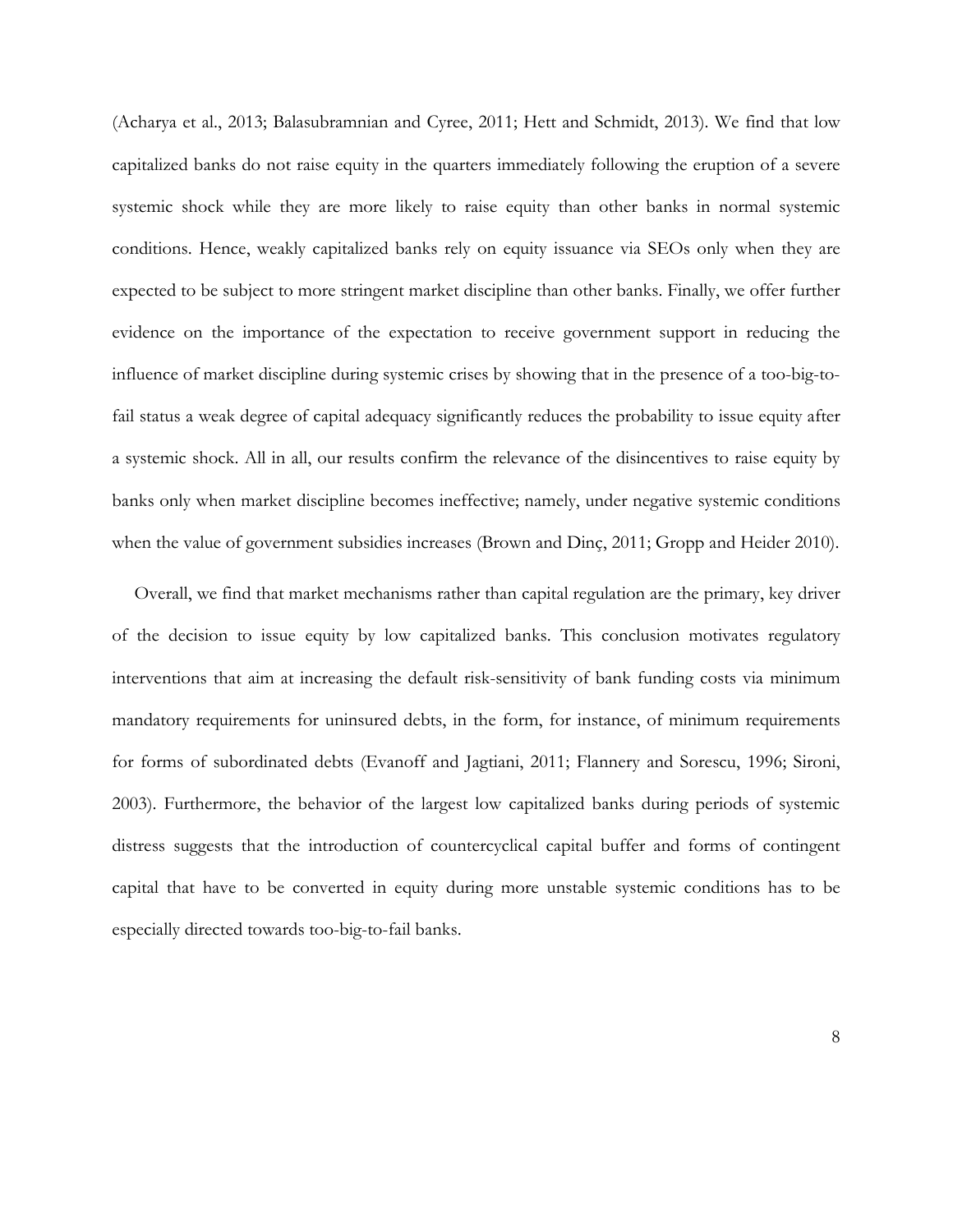The analysis presented here contributes in several ways to the literatures on equity issuance via SEOs. First, we offer the first analysis on the drivers of SEOs in the banking industry and in particular on the role played by bank capital strength. While a wide corporate finance literature has investigated explanations of SEOs in non-financial firms (see for instance Dittmar and Thakor, 2007; De Angelo et al., 2010; Kim and Weisbach, 2008 Erel et al., 2012), these studies suggest the their findings might be problematic to extend to banks because of the peculiar capital structure and the expected influence of regulation on bank capital management. The empirical evidence on bank equity issuance is instead limited to a handful of US-based studies that are not normally focused on what drives the bank decisions to undertake an SEO.<sup>[4](#page-9-0)</sup> More precisely, the extant banking studies have looked at the market reaction following SEOs (Cornett and Tehranian, 1994; Cornett et al., 1998; Krishnan et al., 2010) or have assessed SEOs in the context of the recent global turmoil (Khan and Vyas, 2014; Elyasiani et al., 2014). The existing literature offers limited, and often contrasting, indications on how bank capital strength influences the likelihood to issue equity and lacks of analyses on whether this strength affects the decision of banks to issue equity under negative systemic conditions. Specifically, earlier event studies on US banks indicate that the market do not

 $\overline{a}$ 

<span id="page-9-0"></span><sup>4</sup> The corporate finance studies propose numerous interpretations on why non-financial firms rely on SEOs to modify their capital structure. These interpretations range from capital investments, refinancing, liquidity squeezes, corporate control, stock market microstructure and timing by managers with private information that their stock is overvalued (see for instance Dittmar and Thakor, 2007). More recently, this literature has assessed the importance of the investment financing explanation on an international sample of nonfinancial firms (Kim and Weisbach, 2008), the role of macroeconomic conditions in influencing the selection of different sources of financing, including equity issues, by these firms (Erel et al., 2012) and the relative influence of market timing and the firm life cycle on the decision to issue equity (De Angelo et al., 2010).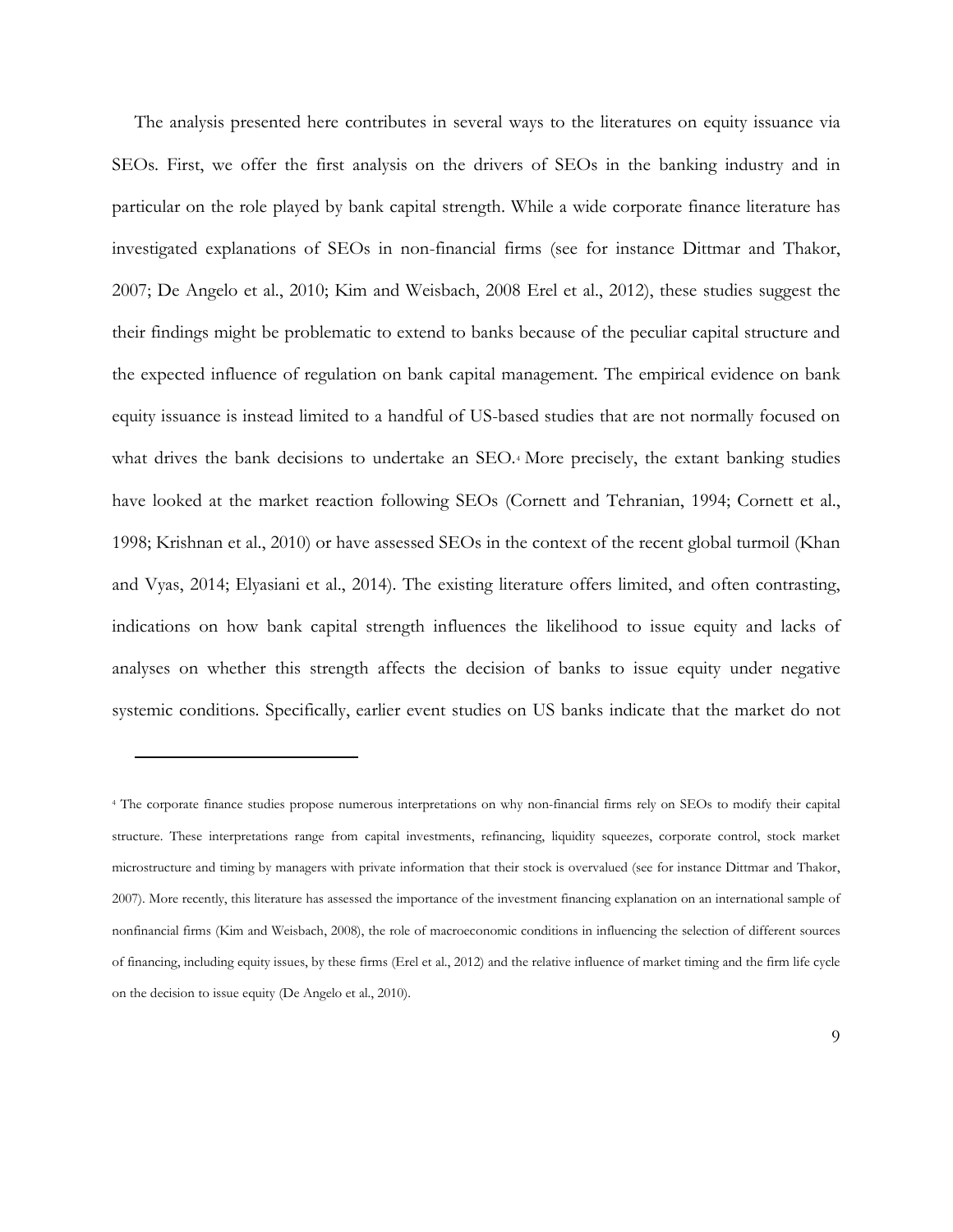penalize low capitalized banks when they issue equity (Cornett et al., 1998), with the implication that for these banks it would be less costly to raise capital in the stock market. More recent analyses, however, conclude that the market reaction to SEO announcements does not vary with bank capital strength (Krishnan et al., 2010). Contrasting results are also offered by two recent studies for the US banking system with analyses that are not build on the nexus between weak capitalization and the likelihood to issue equity by banks (Khan and Vyas, 2014; Elyasiani et al., 2014). Furthermore, the omission of the distinction between normal and crisis periods in these studies bears potential risks on the consistency of their results, since as we show here the trade-off between the incentives and disincentives to issue might change substantially during crisis times.

The rest of the paper is structured as follows. Section II describes the sample, the econometric model and variables, while section III presents the empirical results on the nexus between bank capital strength and the likelihood to issue equity. Section IV extends the analysis to the interplay between capital strength and systemic conditions and their effects on equity issuance. Section V discusses our key findings and offers conclusions.

### **II. Sample Selection, Econometric Model and Variable Definition**

### **A. The Sample of Banks and SEOs**

The estimation of the likelihood that a bank issues common equity requires the identification of i) the population of banks which can opt for an SEO in a given time period; ii) the number of banks that have decided to issue an SEO in the same period.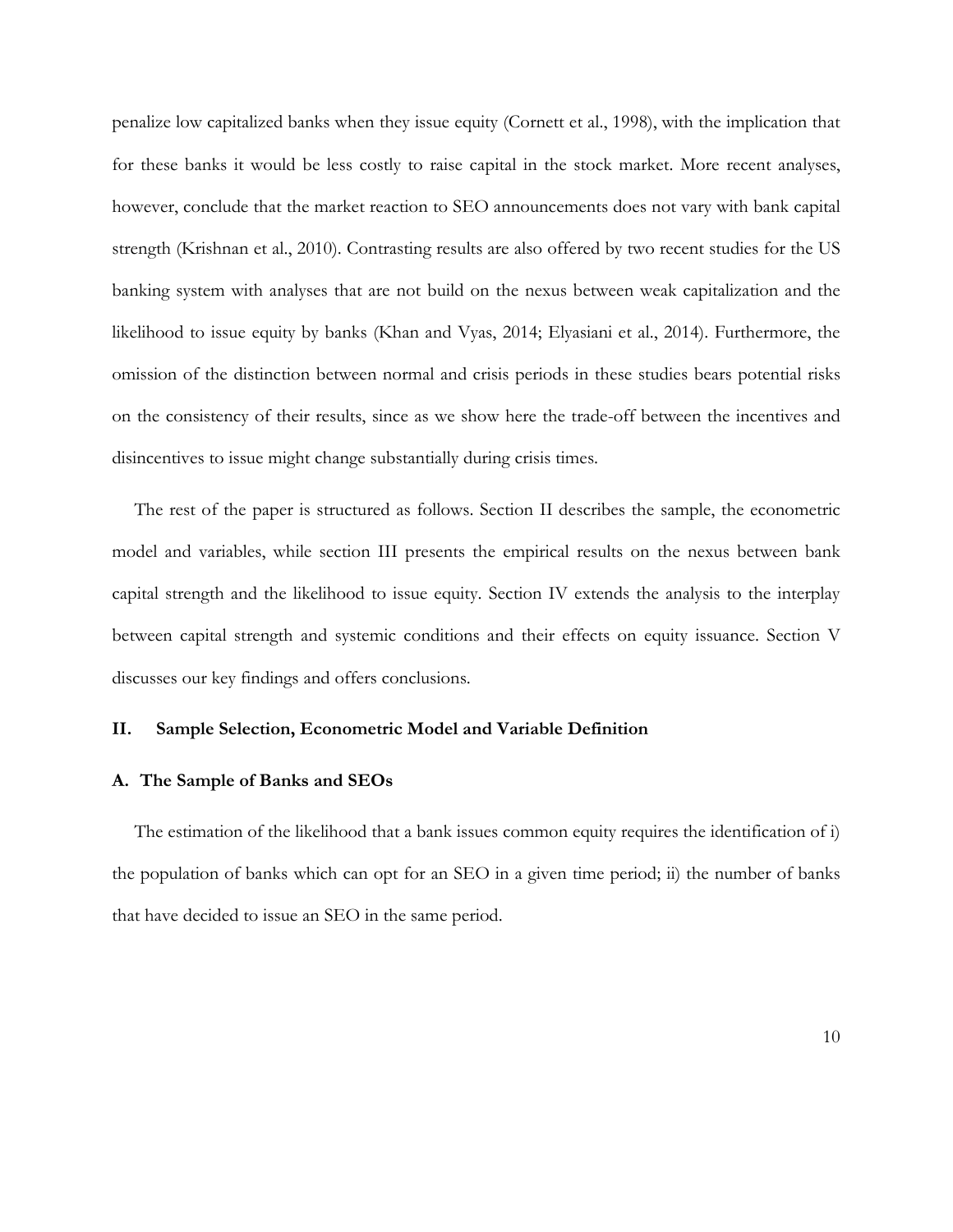The population of banks has been identified starting from the list of publicly traded and delisted banking firms drawn from Datastream International for the period from the 1<sup>st</sup> of January 1993 to the  $30<sup>th</sup>$  of June 2011. From this list, including more than 4,000 institutions, we maintain in the sample only banks which trade common equity, operate in G20 countries and with accounting information available in WORLDSCOPE. The application of these three criteria yields a population of 2,177 unique banks chartered in 19 countries. Next, we remove US banks listed in OTC markets given their specificity in terms of capital raise. This reduces the number of unique banks in our sample to 1,522.

We then identify which banks within this population have issued common equity during the period under investigation, from the list of announced bank SEOs from January 1993 to June 2011 extracted from Thomson One Banker. This produces an initial list of 3530 SEOs. We merge the initial list of issuing banks within our population of banks. We use the ISIN code to match the two datasets and when not available the SEDOL code. On the resulting sample of issuing banks we apply several additional selection criteria. First, we remove pure secondary offers. These are SEOs based on the exchange of existing shares without any impact on the level of total common equity of the bank. Second, we remove equity offers which have been withdrawn after their announcement and, hence, do not produce any effect on bank capital structure.

### \*\*\*\*\*\*TABLE 1\*\*\*\*\*

As summarized in Table 1, the application of these criteria leads to a final sample of 912 SEOs in our population of banks with a high concentration of issuances in the latest part of the sample period. The time series evolution of the number of SEOs highlights that banks do not frequently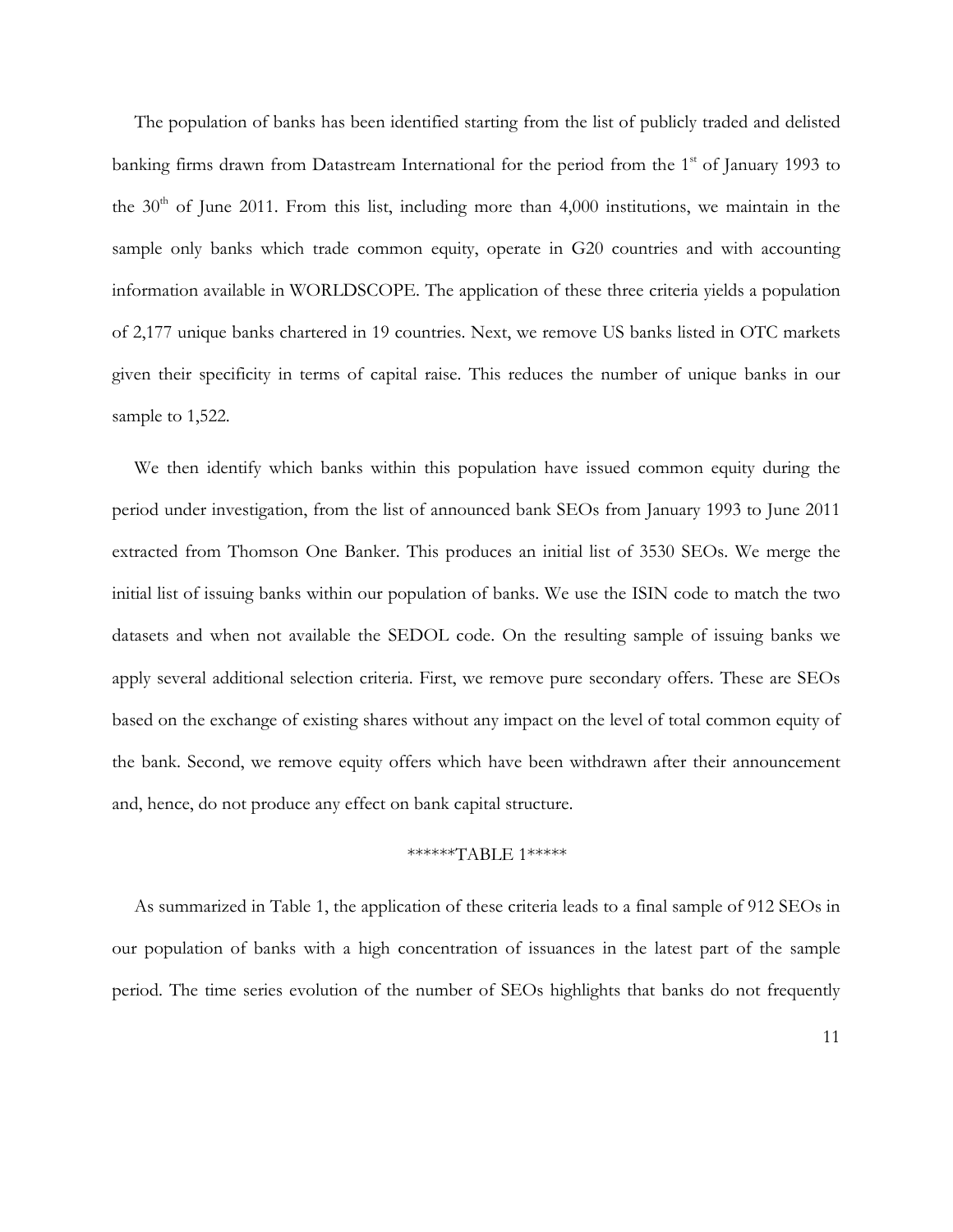rely on SEOs and, as suggested by Khan and Vyas (2014), this is especially true before 2008. More precisely, in the period ranging from 1993 to 2007, we observe an annual average of 33 SEOs with a total number equal to 558 (about 61% of the total sample). The rarity of the issues is demonstrated by the ratio between the total number of SEOs and the total number of bank-year observations: over the full sample period this ratio is equal to 5.18%.

### \*\*\*\*\*\*TABLE 2\*\*\*\*\*

Table 2 reports the distribution of the SEOs sample by country and shows that the largest share of SEOs (around 47%) is concentrated in the US. However, in the following sections we show that our results are similar when we exclude the US banks from our sample. Finally, the average proceed of the issue is equivalent to 490 US\$ billions, which is large relatively to the book value of bank equity. For instance, for the median bank, the ratio between the proceeds and the book value of equity is equal to 1.2. In summary, in spite of being not particularly frequent, when SEOs occur they generally produce a relevant change in the amount of capital holds by the issuing bank.

### **B. Econometric Model**

We model the determinants of the probability that a bank issues an SEO using a panel random effect logit specification where the dependent variable is a dummy equal to one when a bank has issued common equity in a given time period. While earlier research on nonfinancial firms mainly uses pooled regressions, and controls for the panel structure of the dataset by clustering the standard errors at the firm level (see for instance Erel et al., 2012), we prefer to incorporate in the analysis a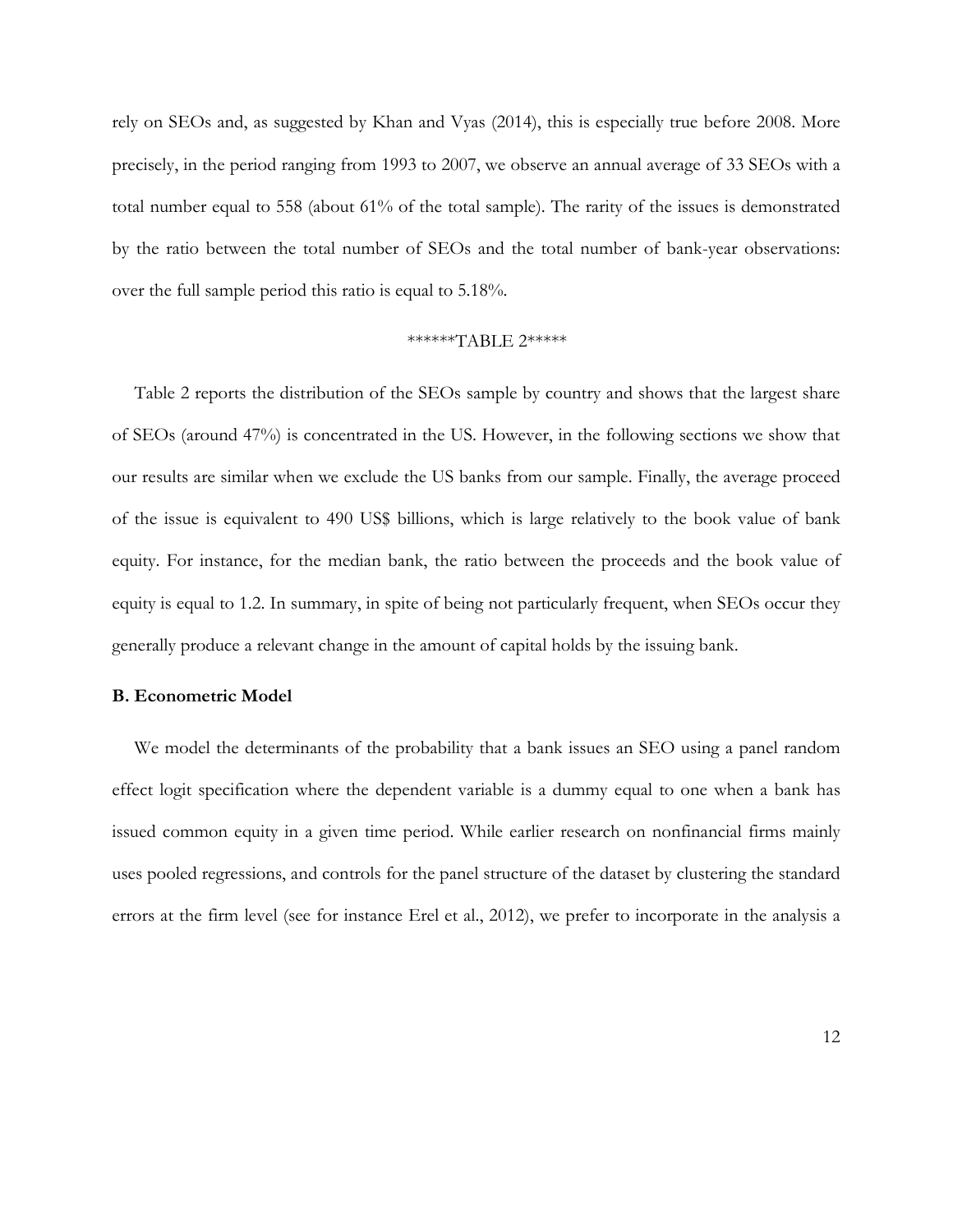panel specification as it controls for unobserved bank heterogeneity.[5](#page-13-0) Furthermore, we model the firm specific effect as a random component for two reasons. First, the estimation of a logit fixed effect specification would produce a large reduction in the sample size as the model requires some variation in the dependent variable at the bank level. As a result, banks which have not issued equity over the analyzed sample period would have to be removed from the analysis. In our sample this would imply the exclusion of 1021 banks from the analysis with a consequent strong sample selection bias. Second, the use of fixed effects does not allow to control for time (quasi-) invariant variables, such as the characteristics of the regulatory environment characterizing the banking system that are part of our set of covariates.

We estimate via a Maximum Likelihood Estimator (MLE) the following Panel Random-Effects logit model:

(1) { �,, = 1�,,−4, ,−4, � <sup>=</sup> <sup>+</sup> \_,,−<sup>4</sup> <sup>+</sup> ,,−<sup>4</sup> <sup>+</sup> , <sup>+</sup> <sup>+</sup> <sup>+</sup> ,,,

where SEO denotes a binary variable equal to one if the bank has issued common equity within a given time period, CAP\_STRENGTH is one of our measures of capital adequacy,  $X_{i,j,t-4}$  and  $Z_{i,j,t}$ are, respectively the vector of bank characteristics and the vector of baking system and country control variables described in the next section, TIME is a vector of time dummies and  $\vartheta_i \sim N(0, \sigma)$ are the random intercepts that are assumed to be independent and identically distributed across

 $\overline{a}$ 

<span id="page-13-0"></span><sup>&</sup>lt;sup>5</sup> Although the clustering of the standard errors controls for heterogeneity in the estimation of the standard errors, it does not remove the potential downward bias of the estimated coefficients that the omission of firm-specific effect could generate (Greene 2002).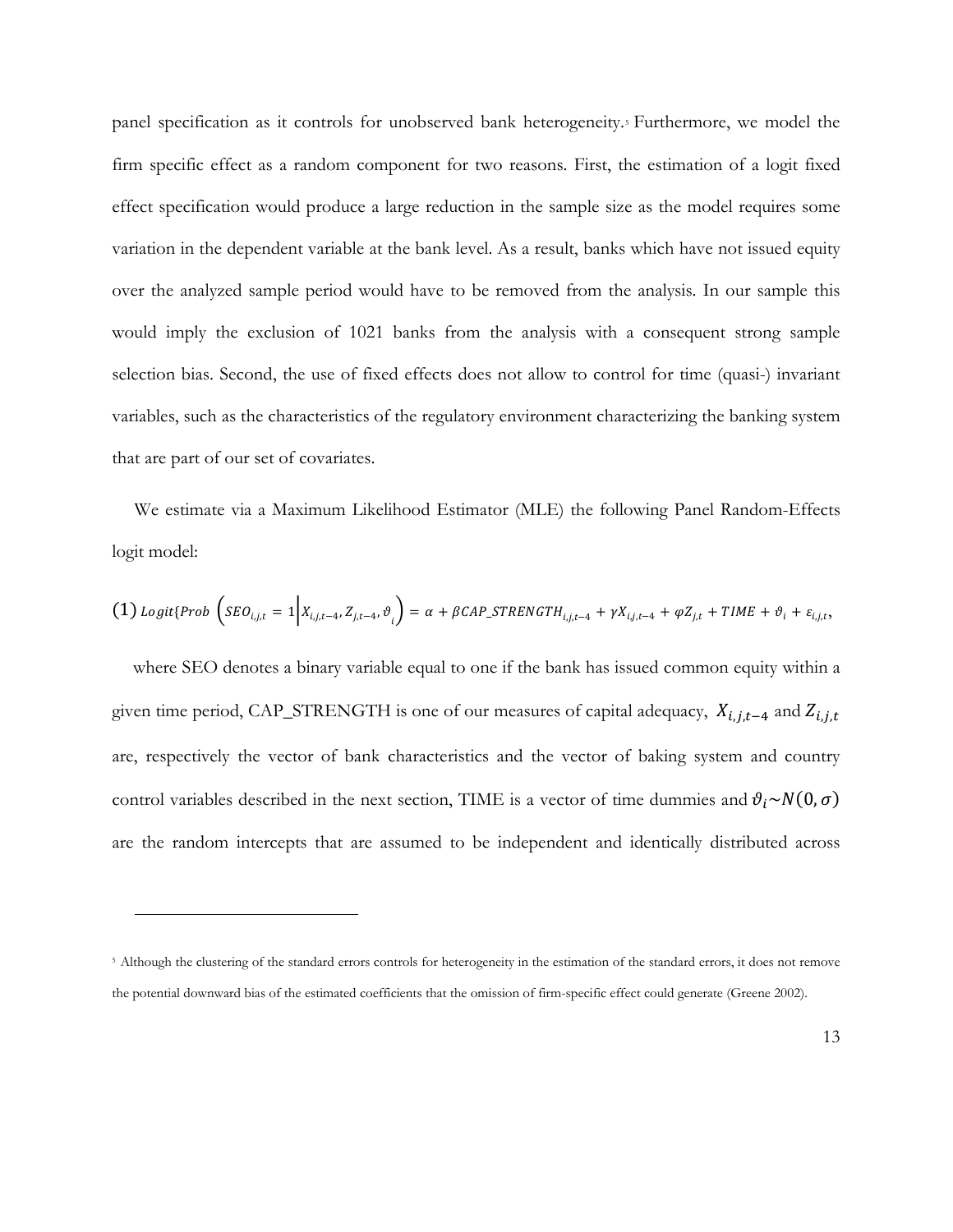banks and independent from the remaining covariates. The subscripts *i*, *j*, and *t* denote the bank, the country and the time period, respectively. Notably, as in Erel et al. (2012), the bank-level explanatory variables are measured at the four-quarter lag to reduce endogeneity concerns in the regression model.

We estimate the models using a calendar quarter as the time unit of observation. This choice is motivated by the fact that the disincentives/incentives by less capitalized banks to raise equity, and the related strength of regulatory and market pressures, are contingent to the degree of systemic stability. For instance, moral hazard related to the presence of risk-shifting opportunities is expected to be higher in the presence of a systemic shock that increases the likelihood of a state intervention to stabilize the banking system. However, due to reduced bank profitability during crises, it might become more problematic to comply with pressure from capital regulation via retained earnings, with the consequence to increase the chances to raise equity in the stock market because of capital requirements. Yet, market discipline while effective in stimulating less capitalized banks to issue equity in normal times, it is predicted to be less important during financial crises given a lower sensitivity of bank creditors to fundamentals (Hasan et al., 2013; Levy-Yeyati et al., 2004; Martinez-Peria and Schmukler, 2001), also motivated by growing bailout expectations (Acharya et al., 2013; Balasubramnian and Cyree, 2011). To assess the effect of bank capital strength on equity issuances it is, therefore, crucial to control for the impact of systemic distress on the likelihood to issue equity as this removes concerns over possible omitted variable problems.

We address these concerns by estimating at quarterly intervals a systemic distress indicator that we initially use to construct control variables. More precisely, to identify when a systemic shock hits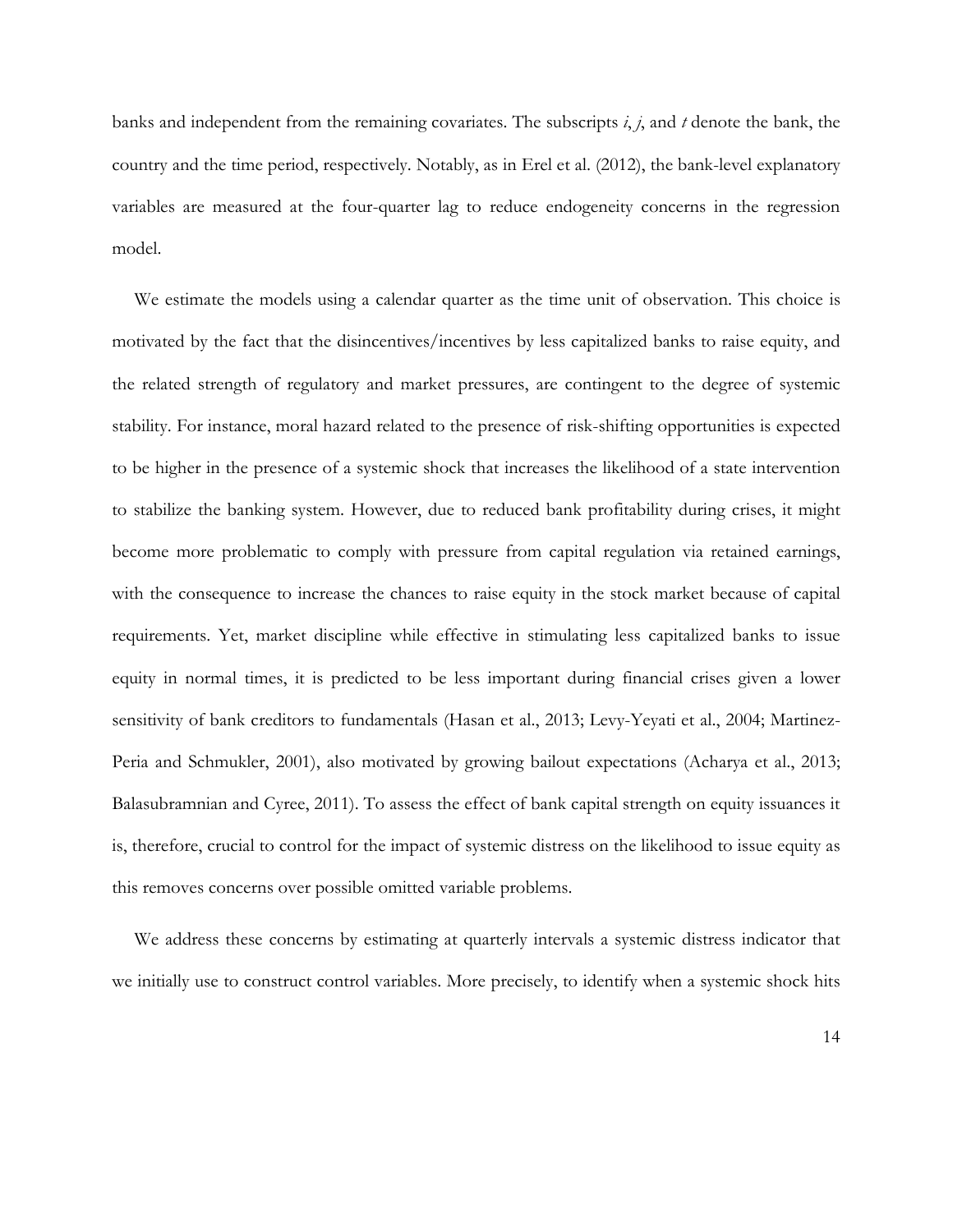a country during our sample period and construct our controls, we follow von Hagen and Ho (2007). While the literature has proposed different approaches for the identification of when shocks related to banking crises occur (see among others Kaminski and Reinhart 1999; von Hagen and Ho 2007, and Laeven and Valencia 2012), this approach has the merit to be based on publicly available information for the cross-section of countries (the data are drawn from the IMF International Financial Statistics) and, more importantly, allows the identification of the crisis event with a quarterly frequency that leads, therefore, to a more precise matching with the timing of SEOs. The identification of systemic shocks in von Hagen and Ho's (2007) is based on an index of money market pressure. The index measures distress in the money market by both the changes in the money market rate and the changes in bank reserves.[6](#page-15-0) It is worth noting that the systemic distress indicator can be computed also at monthly intervals. Nevertheless the remaining variables that we present in the next section are available at best at quarterly frequency. Furthermore, the use of a monthly frequency as in Erel et al. (2012) would generate only a very small portion of non-zero observations of the binary dependent variable since the number of SEOs relative to the number of bank observations is relatively low. Hence, the monthly frequency would cause problems in the estimation of the model through maximum likelihood because the SEO decision would appear as an

 $\overline{a}$ 

<span id="page-15-0"></span><sup>6</sup> We also evaluate the robustness of our results when we employ an alternative definition of systemic distress periods. To this end, we re-run the analysis presented in the following sections using the banking crisis list in Valencia and Laeven (2012) as an alternative measure of banking system conditions. It is worth noting that the disadvantage of this crisis measure is that it comes with an annual frequency only, so that we can re-run only the model specification based on annual data and we lose a precise matching between the timing of the SEOs and the eruption of the systemic shock. However, under this alternative empirical setting we are able to qualitatively replicate the results presented in the paper.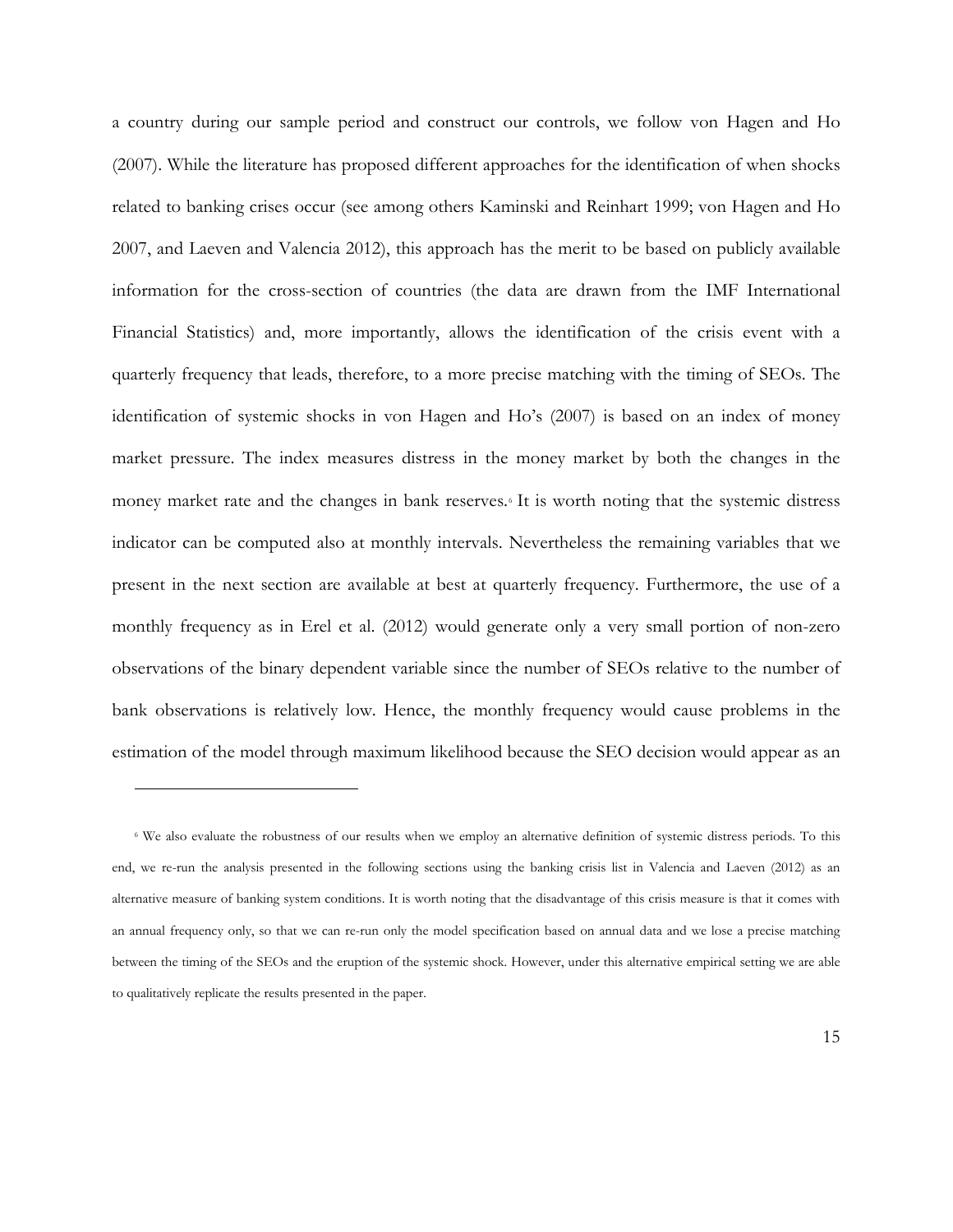extremely 'rare event' in the sample (see King and Zeng 2001 for a detailed discussion of this problem). We provide more details on how we compute the systemic distress index in the Appendix.

## \*\*\*\*\*\*FIGURE 1 HERE\*\*\*\*\*

Figure 1 shows the number of countries that have been identified as suffering from a systemic crisis in a given quarter. Overall, we identify 34 country-quarter-crisis events. The large number of cases is concentrated, as predictable, in the peak of the recent global turmoil observed during the years 2008 and 2009. Nevertheless, a substantial number of crisis quarters are also observed prior to the 2007-2009 financial turmoil period, e.g. Argentina in Q1 2001, Mexico in Q4 1994, Russia in Q3 1998. We introduce in some specifications controls for the timing of issuing equity around periods of systemic distress with dummy variables that identify the two (four) quarters following the eruption of systemic crises (**SYSTEMIC SHOCK\_2** and **SYSTEMIC SHOCK\_4**).[7](#page-16-0) Finally, as the behavior of low capitalized banks might differ between normal and distress systemic conditions, in Section 4 we extend (1) with interaction terms between the systemic distress dummies and our measures of bank capital strength.

### **C. Measures of Bank Capital Strength and Control Variables**

 $\overline{a}$ 

Debt overhang and moral hazard imply that the disincentives to issue equity are higher when banks are weakly capitalized while pressure from capital requirements and the presence of market discipline posit an alternative theoretical prediction. To test these two perspectives on equity

<span id="page-16-0"></span><sup>7</sup> Given that the time necessary to complete an SEO has been identified by Khan and Vyas (2012) in about 6 weeks, all these variables reflect a sufficiently long time period to implement an equity offer.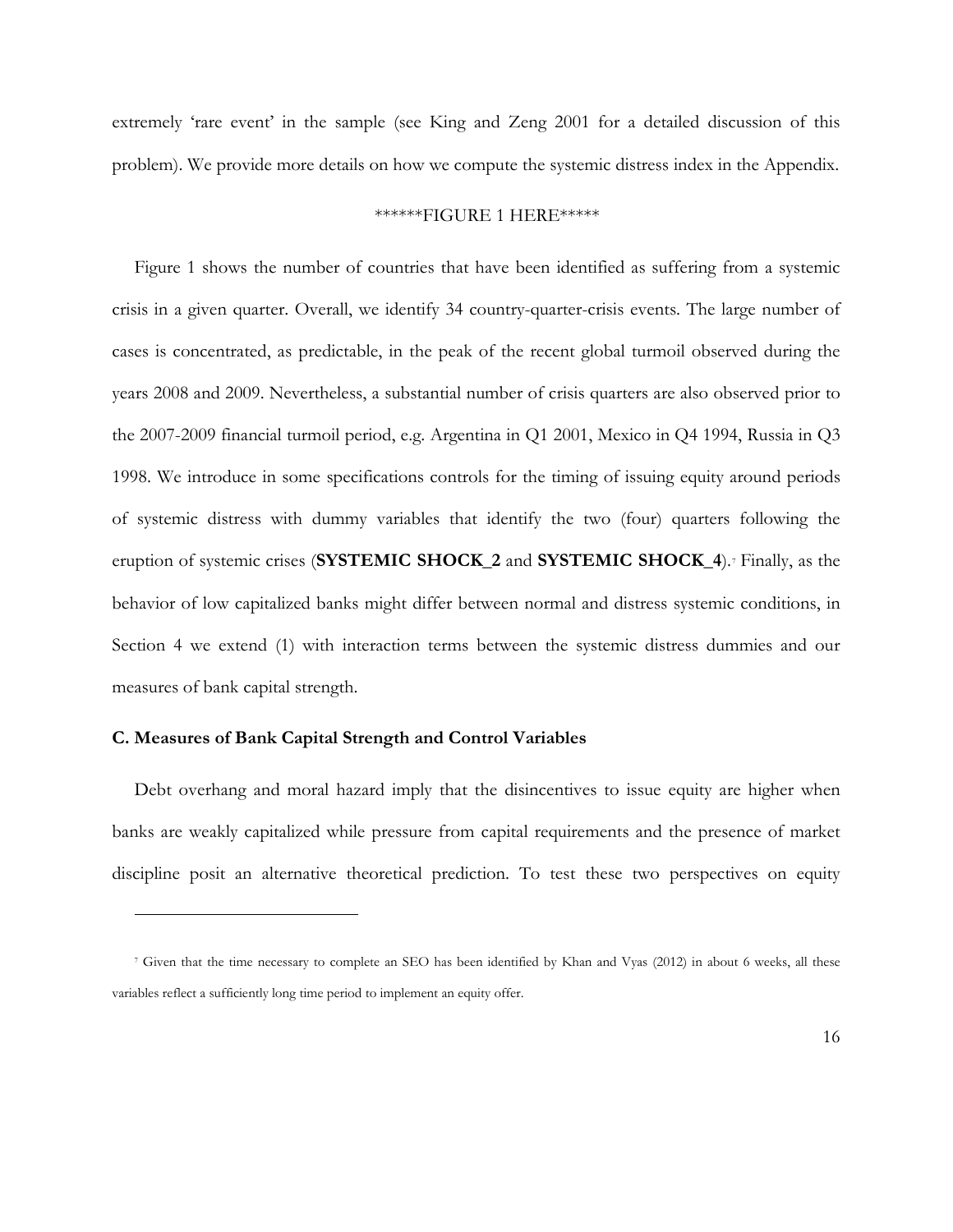issuance, we employ two measures that signal a weak bank capital adequacy that we report in Panel A of Table 3. The first (**LOW CAPITALIZED**) is a dummy equal to one if the bank equity to asset ratio falls in the first quartile of the sample distribution. The second variable is a dummy equal to one if the bank equity to asset ratio falls in the first quartile of the sample distribution in a given year (**LOW CAPITALIZED\_Y)**. This latter variable, therefore, allows us to control for the possibility that the regulatory and market perception of what constitutes a weakly capitalized bank has changed over time. More generally, both variables are direct measures of a weak capital adequacy at the bank level. This is also highlighted by the fact that the average equity ratio in the group of weakly capitalized banks as identified by the first (second) variable is equal to 3.44% (3.45%) while in the group of the remaining banks is 11.63% (11.62%).

## \*\*\*\*\*\*TABLE 3 HERE\*\*\*\*\*

We control for several firm-specific and country-specific determinants of the probability to issue an SEO that we identify by taking into account the results from previous studies on nonfinancial firms (De Angelo et al., 2010; Erel et al., 2012) and the specificities of banks. Variable definition and summary statistics of the full set of control variables are reported in Panels B and C of Table 3.

First, we control for bank risk measured by the volatility of stock returns in a given quarter (**RISK**). Different theoretical views emerge on the influence of bank risk on the likelihood of an SEO. Risky banks are more likely to be under regulatory scrutiny and subject to a stronger market discipline that should increase the likelihood to issue equity. Nevertheless, more risky banks could also show a lower likelihood to issue an SEO as they have more incentives to shift risk to debtholders and are characterized by higher costs to raise equity.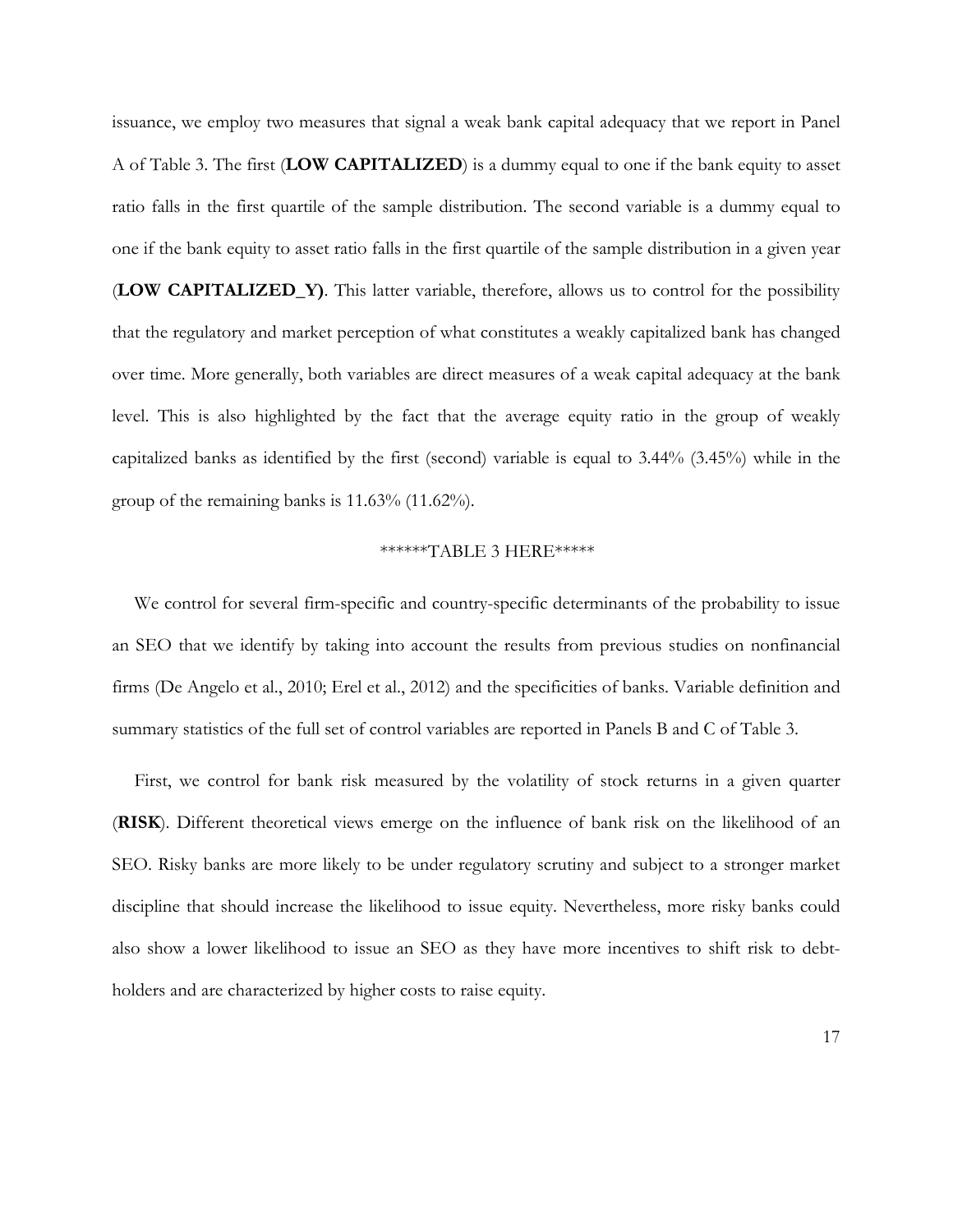Two additional determinants are based on De Angelo et al. (2010) and aim at capturing the market-timing and life cycle effects on the decision to issue equity. The first variable is the relative price to book ratio (**RELPTB**), constructed as the price to book ratio at the bank level divided by the yearly average ratio observed for all the remaining domestic banks in our sample. According to the market timing perspective, firms tend to invest when their shares are overvalued. Thus, higher values of **RELPTB** will be associated with a higher probability of an SEO. A similar positive sign is expected if we interpret this variable as capturing the value of bank rents in the domestic market. The second variable is the log of the number of years (**YEARLISTED**) a bank is listed in the stock market. Younger firms are deemed to rely on equity issues to support growing investments opportunities while more mature firms prefer to opt for internally generated financial resources (De Angelo et al., 2010). Next, we control for the degree of profitability measured by the ratio between net income and total assets (**ROA**). In line with Dahl and Shrieves (1990), our expectation is that more profitable banks, having the opportunity to rely on higher retained earnings, can be induced to avoid the potential negative signaling effect that the market generally link to equity issuance.

Another expected determinant of SEO decisions is bank size that we measure as the log transformation of bank total assets in millions of US dollars (**SIZE**). Recent studies achieve opposite conclusions on the role of bank size: Khan and Vyas (2014) show that large banks are more likely to issue equity while Elyasiani et al. (2014) conclude that the likelihood of an SEO is decreasing in asset size. Usually, large banks are expected to benefit of scale economies in raising capital and of an easier access to capital markets (Dahl and Shrieves, 1990).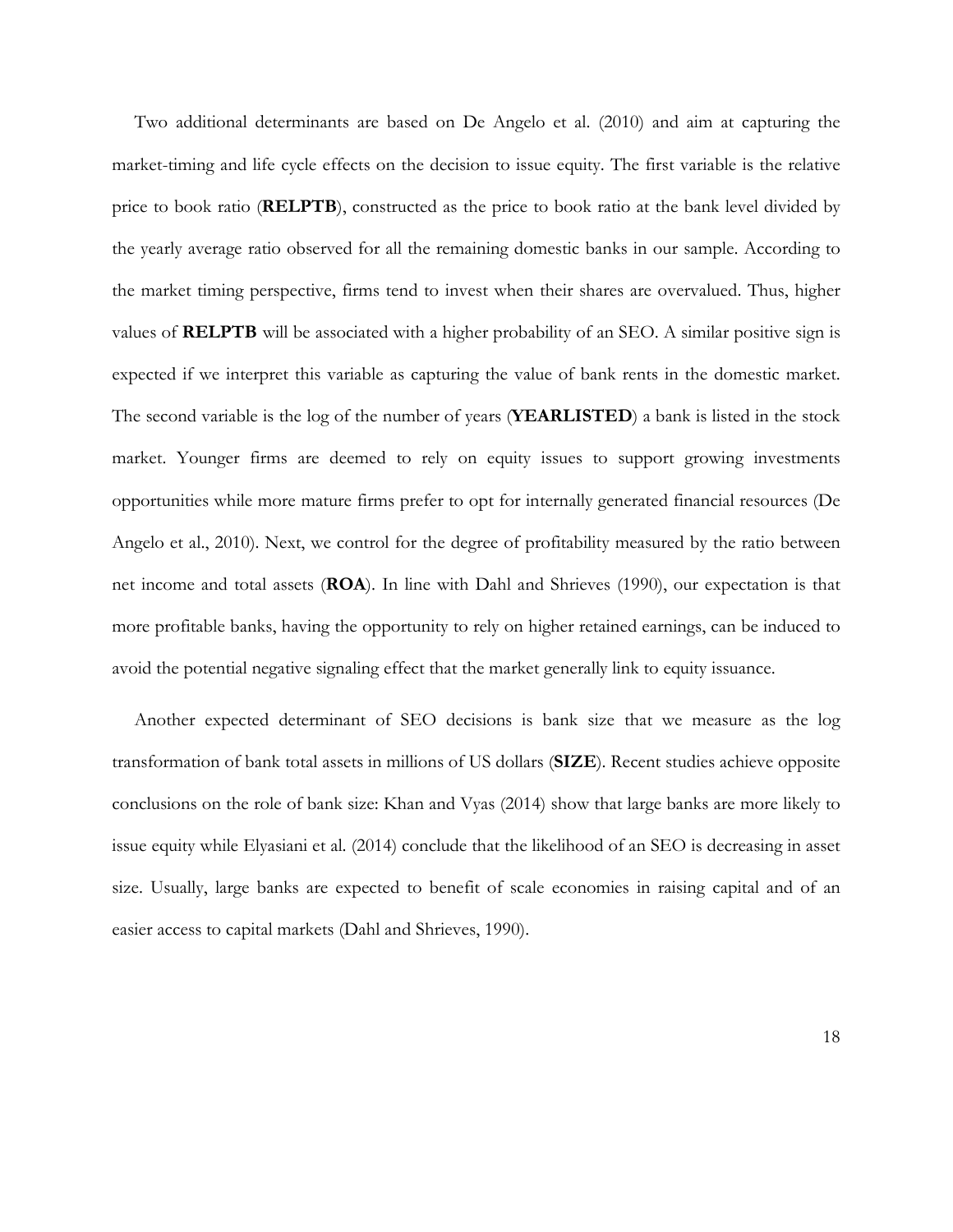The influence of bank funding structure is controlled for with the ratio between total deposits and total liabilities (**DEPOSITS)**. This variable can exercise two opposite effects on the likelihood to issue an SEO. A larger share of deposits is normally linked to less monitoring on bank risk-taking given the presence of deposit insurance on this type of liabilities (Demirgüç-Kunt and Huizinga, 2004). Thus, more deposits should reduce the probability of issuing equity. However, deposits are also a cheap source of funds for banks and thus a larger presence of this type of liabilities should limit bank concerns over the increasing cost of capital due to an equity issue. We then introduce in the model a dummy equal to one if a bank undertakes an M&A in a given quarter (**MERGERS)**.We expect a positive impact of this variable on the likelihood of an SEO given the need to raise funds to support the bank investment strategy.

Next, we control for the impact of government recapitalization programs during the most recent part of our sample period. In this respect, Khan and Vyas (2014) show that US banks that received capital in the context of the Capital Purchase Program initiated in October 2008 have a higher likelihood to issue equity in the following quarters. We, therefore, add in some specifications a dummy (**CPP**) equal to one from the first quarter a US bank has entered the CPP program. In a similar vein, we create another dummy (**RESCUE**) that is equal to one for non-US banks that have benefitted from public recapitalizations. The data on government-funded recapitalizations are collected from Grail Research (2009) that we complement with information from ProPublica [\(http://projects.propublica.org/bailout/list\)](http://projects.propublica.org/bailout/list) for U.S. banks, Mediobanca (2012) for European banks, the website of the Japanese Deposit Insurance Fund for Japanese Banks and policy reports by Central Banks for the remaining countries in our sample.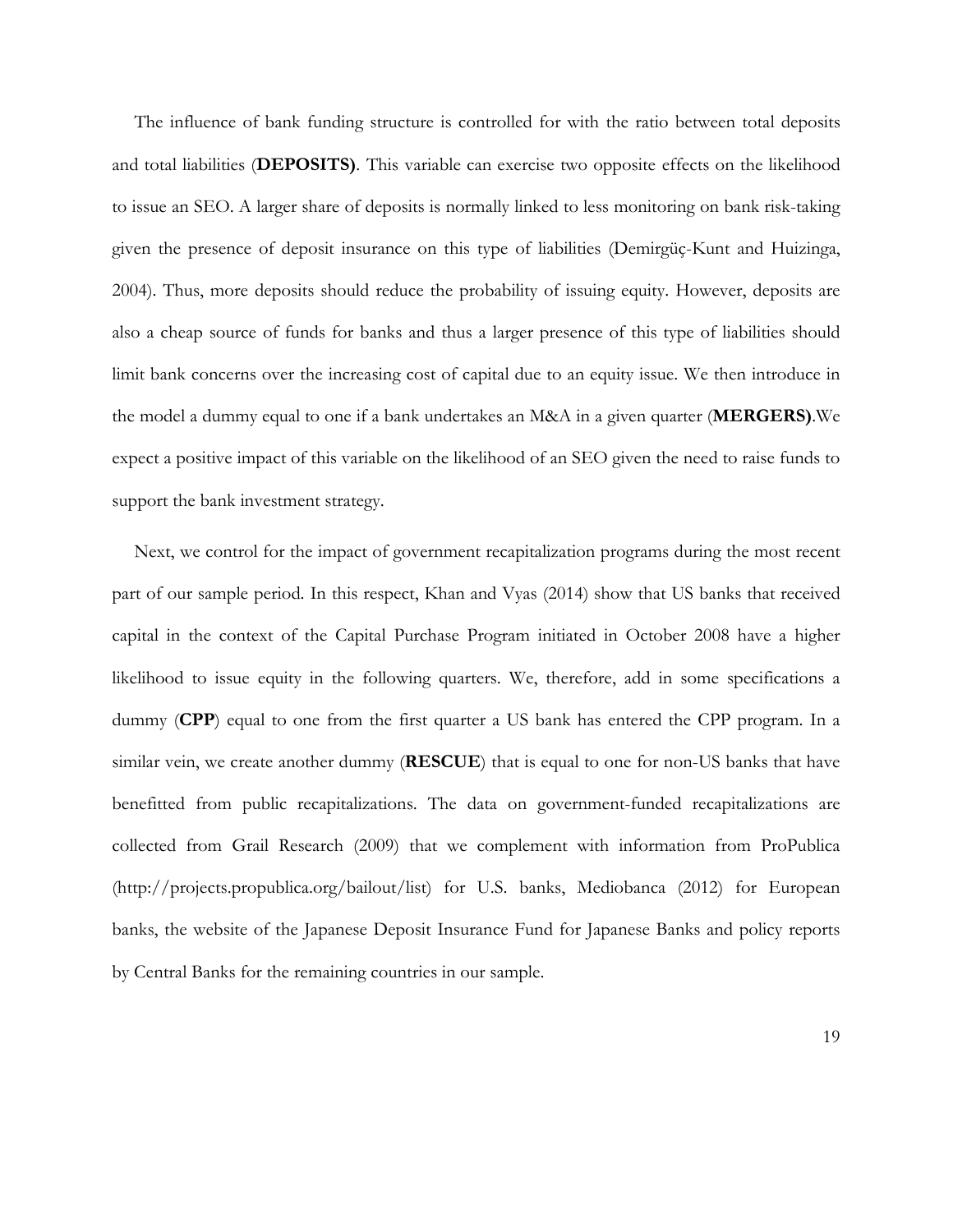Our model includes also a set of banking system and country characteristics that are likely to influence SEO decisions. Specifically, we select two regulatory variables from Barth et al. (2004), with updated values from the Worldbank website. The first is an index that ranges from 0 to 3 measuring the degree of independence of the supervisory agency (**REG\_INDEPENDENCE**) while the second is an index with values from  $0$  to  $10$  that captures the strictness of domestic regulation (**REG\_STRENGTH**). We expect that the first variable enters the regression with a positive sign as more independent regulatory agencies are likely to be less prone to forbearance and more effective in forcing banks to comply with regulation. Similarly, we expect a positive sign for the second variable as in a stricter regulatory regime banks might have more pressures to issue equity.

An additional country control is the ratio between public sector debt and domestic GDP (**PUBLIC DEBT**). This ratio should indicate the financial capability of a country to rescue financial institutions when needed. Under a moral hazard framework, therefore, we should expect a positive effect of this variable on the likelihood to issue equity. Nevertheless, it could be also the case that in countries with a higher fiscal capacity, regulators might exercise more pressure on banks to raise equity given the higher moral hazard incentives. We control for the degree of market power (**MARKET\_POWER**) in the domestic banking market through the accounting value of bank's net interest revenue as a share of its interest-bearing (total earning) assets as available from Worldbank financial structure databases-2012 edition. Higher values should indicate less competitive pressures on banks and more market rents. Thus, in less competitive market we should observe a lower likelihood to issue equity because of the increased potential to retain earnings (Dahl and Shrieves,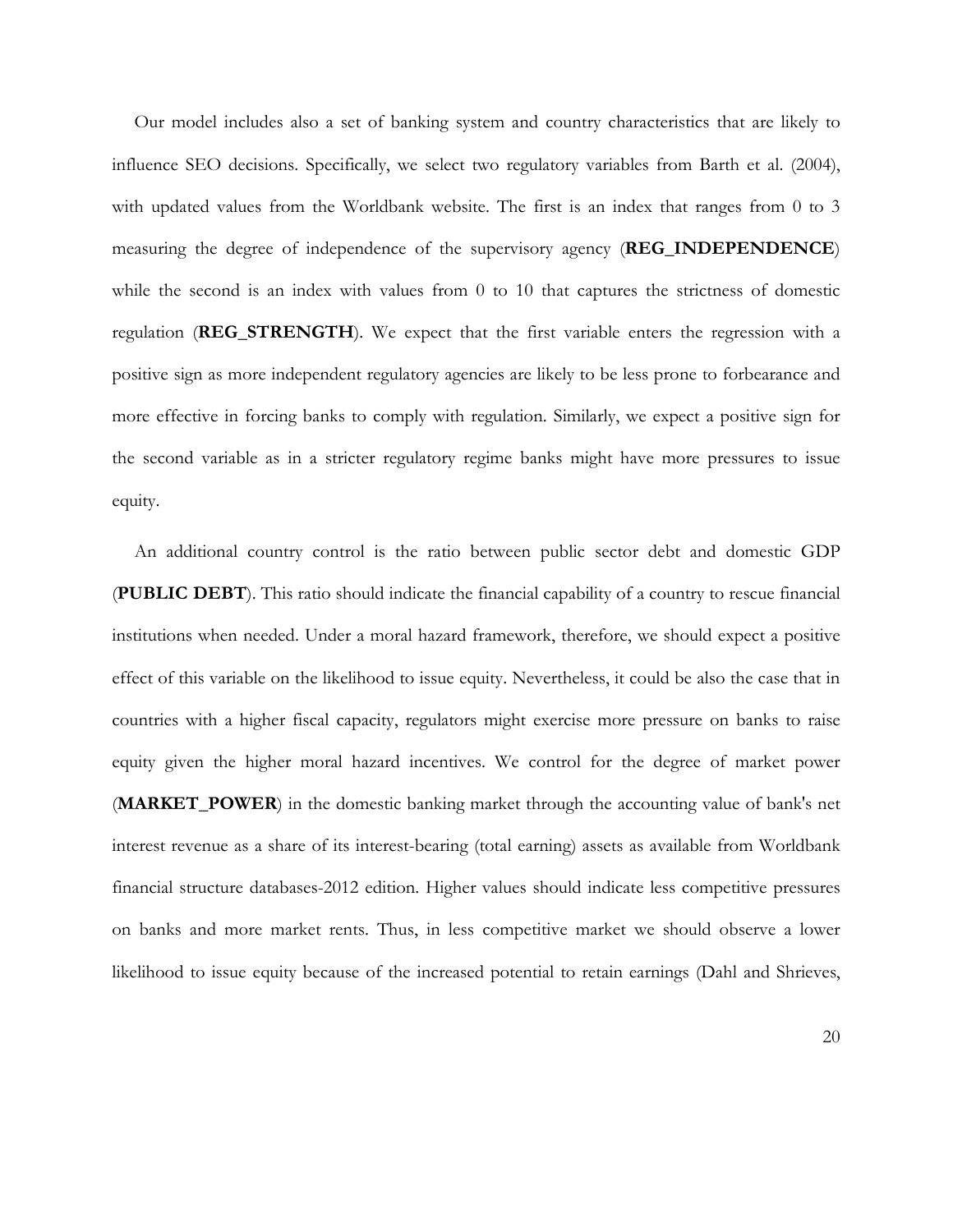1990). On the other hand, since banks operating in such markets have particularly high charter value, they could be more likely to recapitalize in order to avoid the hazard of losing their charter due to undercapitalization. Finally, we measure stock market development as the ratio between total shares traded on the stock market over GDP (**SHARE\_TRADED**) from the Worldbank financial structure database-2012 edition. We expect a higher probability to issue equity by banks that are listed in more developed stock markets due to easier access conditions and lower costs of issuing.

## **III. Are Low Capitalized Banks Less Likely to Issue Equity**

### **A. Baseline Specification**

The results on the nexus between bank capital strength and the likelihood to issue an SEO are reported in Table 4. Initially, we estimate a parsimonious specification with LOW CAPITALIZED as a measure of capital strength and with a limited number of controls. Then, we extend the number of explanatory variables to control for the influence of public recapitalizations during the latest part of our sample period. Next, in columns 3) and 4) we include the two alternative measures of systemic conditions at the timing of the issuance as defined in Section II. We also repeat these tests by employing LOW CAPITALIZED\_Y as an alternative measure of capital strength. The final two columns show the results after removing US banks from the sample and when we stop the sample period before July 2007 to control for the high concentration of the SEO sample in the most recent years.

## \*\*\*\*\*\*TABLE 4 HERE\*\*\*\*\*

21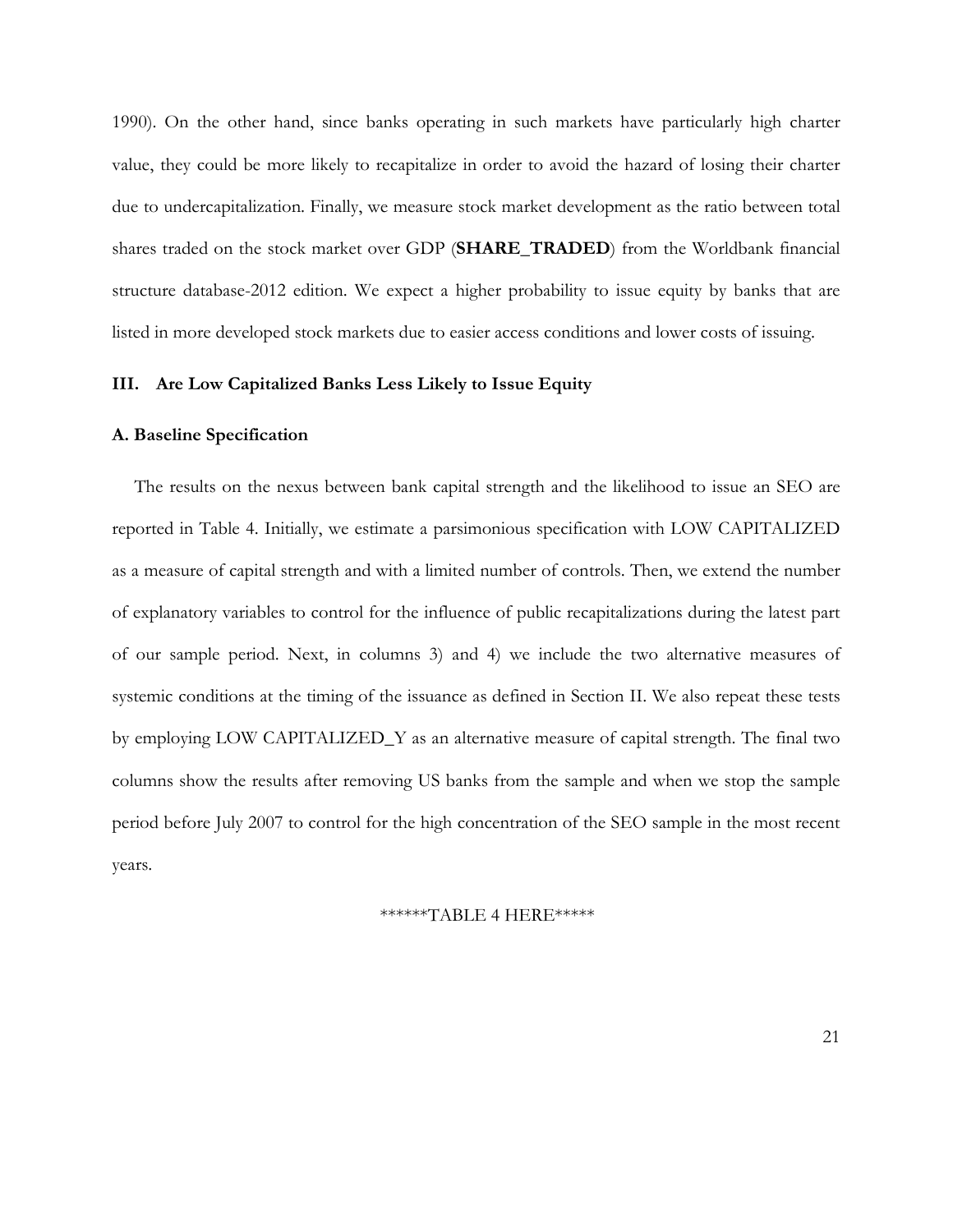Our findings show that the probability to issue an SEO is higher when banks are characterized by lower equity ratios. This conclusion is confirmed under different model specifications. More precisely, using the model in column (1), we estimate that being in the lowest quartile of the sample distribution in terms of capital strength increases the annual probability to issue (holding all other variables at their mean values) from 5.08% to 7.16%. It appears, therefore, that, in contrast with the debt overhang and the moral hazard views on bank equity issuance, the incentives to issue equity are higher when bank capital strength decreases. This suggests that other factors, in the form, for instance, of regulatory pressures related to capital requirements and market discipline have a clear role in bank decision to issue equity.

To further corroborate the validity of this conclusion we conduct additional tests that we do not report in the interest of brevity, with two further alternative measures of capital strength. The first measure controls for the influence of cross-country differences on our main findings and it is based on the distribution of the equity ratio at the county level. The variable takes the value of one if a bank is in the lowest quartile of the equity ratio distribution in a given country. The second is the conventional equity over asset ratio. All these additional analyses confirm that banks with lower capital ratios are more likely to issue equity.

It is worth noting, however, that bank capital strength is not the only significant determinant of the likelihood to issue an SEO in the banking industry. For instance, we find some evidence of discretion in the decision to issue equity by banks as in Krishnan et al. (2010). This is suggested by the positive sign of RELPTB that indicates that banks are likely to time their issues when their shares are overvalued (see also De Angelo et al., 2010). Furthermore, larger banks are more likely to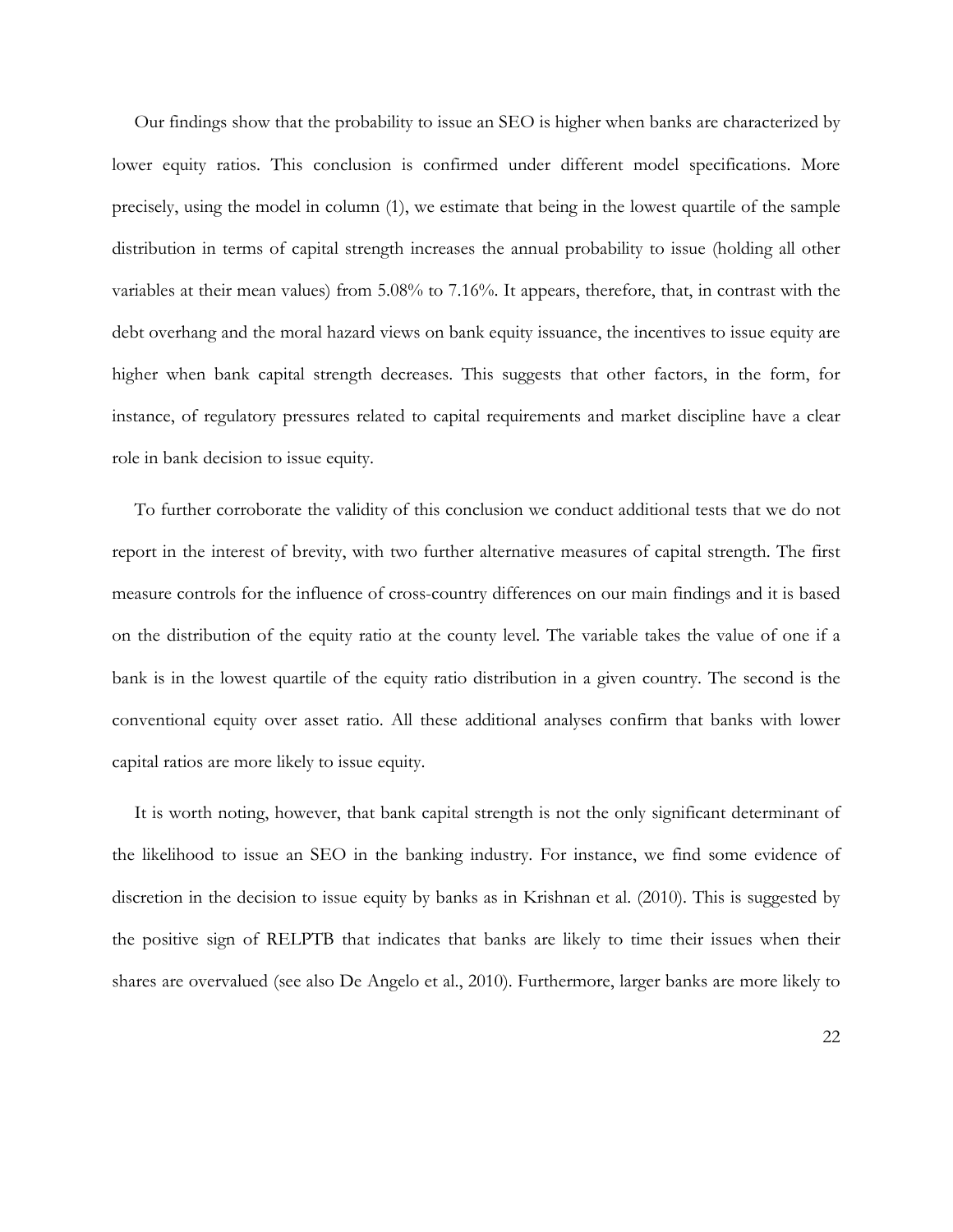rely on an SEO as in Dahl and Shrieves (1990) confirming that these banks can achieve economies of scale when they raise capital from the stock market. In addition, in 7 out of 8 specifications, the ROA coefficients show a negative and significant coefficient – consistently with a classic pecking order theory that banks prefer to retain internal resources rather than issuing equity. Similarly, the large majority of the specifications show that more risky banks issue significantly more suggesting that banks might be concerned over their default risk and consequently tend to strengthen their capital structure when they are riskier.

These conclusions are unchanged when we control for the effect of recapitalization via public funds in the latest part of the sample period. We confirm the results in Khan and Vyas (2014) of a higher probability of issuing for US banks joining the CPP program, but we also find a similar result for non-US banks that have received public support, especially when the analysis excludes the US from the sample.

Finally, also some country characteristics significantly influence equity issuance. Banks are more likely to issue equity in countries with a higher fiscal capacity and in countries with higher market rents. Furthermore, we observe that banks raise equity especially after the eruption of a systemic shock: both SYSTEMIC SHOCK\_2 and SYSTEMIC SHOCK\_4 enter the models with a positive and highly significant coefficient. This latter result is also in contrast with the disincentive views on capital issuance.

Overall, this section shows that lower capital strength is associated with a higher likelihood to issue an SEO; namely, SEOs occur relatively more frequently in banks that are supposed to have more disincentives to raise voluntarily equity under the debt overhang framework and the moral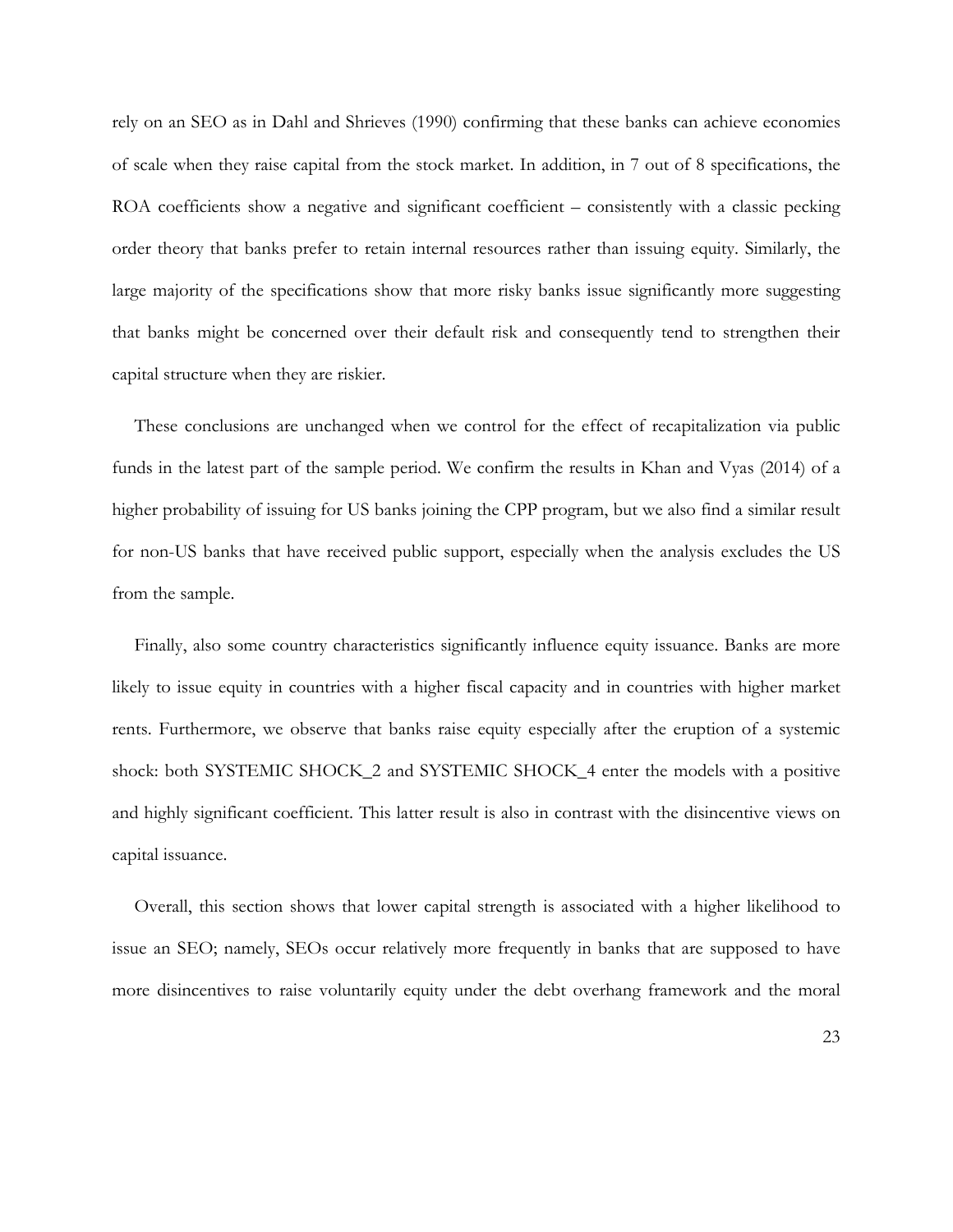hazard view on equity issuance. Furthermore, the impact of numerous other variables seems to suggest that the debt overhang and the moral hazard views are not so pivotal in guiding the decision by banks to raise equity in the stock market. For instance, banks are more likely to issue when larger, when they operate in countries with more capability to adopt rescue policies or after the eruption of a systemic shock. All these signal conditions where the conventional wisdom consistent with moral hazard suggests that the disincentives to raise equity are more pronounced.<sup>[8](#page-24-0)</sup>

## **B. Is This a Story of Regulatory Pressure Due to Risk-Based Capital Requirements?**

The results reported in the previous section point to the existence of forces that mitigate the influence of debt overhang and moral hazard on equity issuances and induce low capitalized banks to raise equity in the stock market. One of the obvious mitigating forces is capital regulation: low capitalized banks proceeds with an SEO simply because they need to comply with risk-based capital requirements. In essence, it might be the case that our results are capturing the fact that banks with lower capital ratios are also likely to exhibit low regulatory capital levels. Hence, they issue to avoid a violation of the minimum capital requirements. In this section we conduct two tests to assess whether low capitalized banks issue simply because of capital regulation. We present the results of these tests in Table 5.

 $\overline{a}$ 

<span id="page-24-0"></span><sup>8</sup> Our results hold also when we re-estimate the models by means of a different econometric approach; namely, a pooled binomial logit model with bank-clustered standard errors as in previous studies. Furthermore, we estimate the models using annual data to assess whether the use of a limited number of variables that are observed at quarterly intervals affects our findings. Again, we find that a low value of equity is normally associated with a larger probability of issuing equity.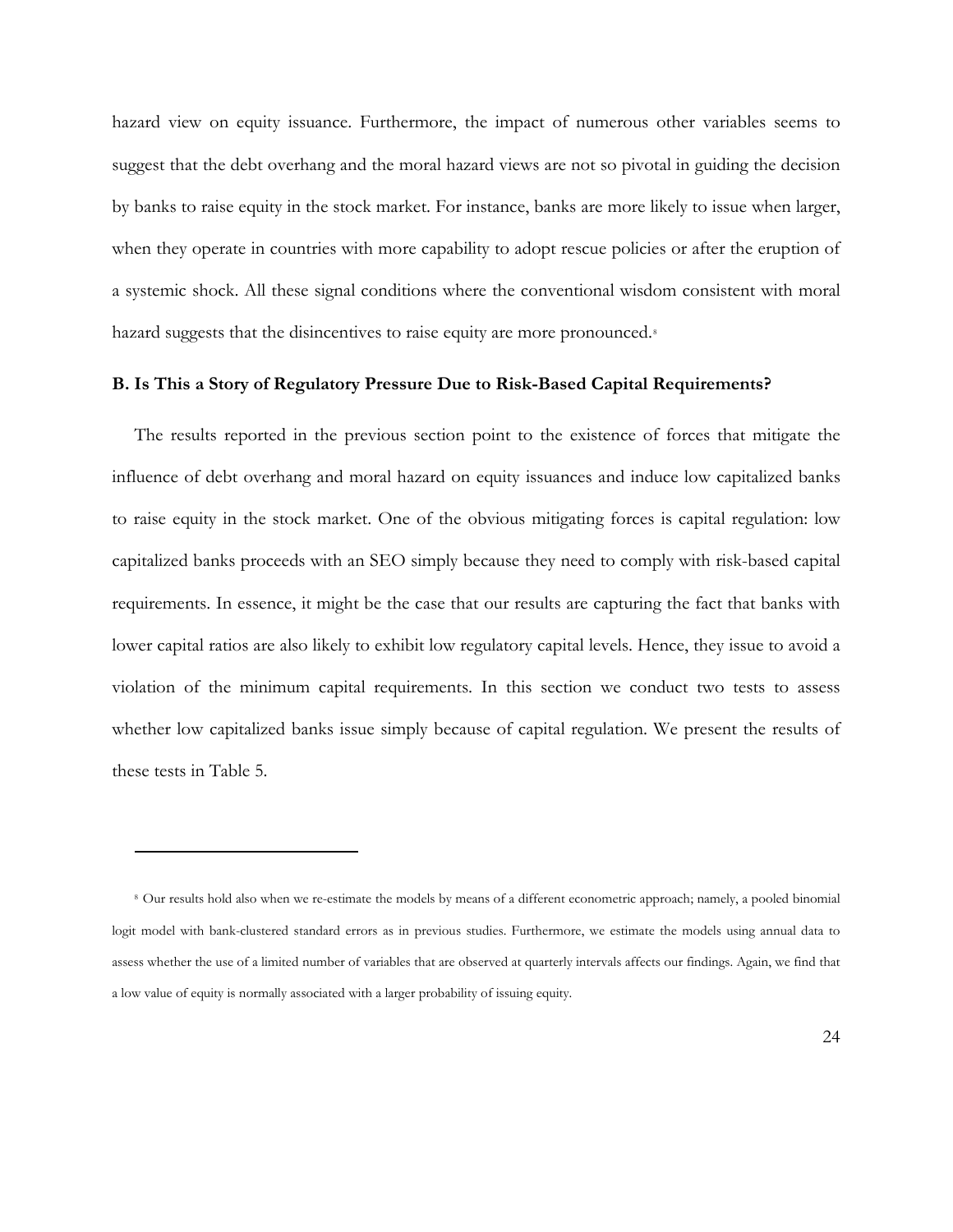### \*\*\*\*\*\*TABLE 5 HERE\*\*\*\*\*

Initially, we extend our baseline specification with the inclusion of a dummy equal to 1 if the difference between a bank's total regulatory capital ratio (including TIER1 and TIER2 capital) and the domestic minimum capital requirement is in the first quartile of the sample distribution (REG\_CONSTRAINED). Similarly, we compute REG\_CONSTRAINED\_Y as a dummy equal to one if, in a given year, a bank is in the first quartile of the sample distribution of the regulatory capital ratio. As in Ragan and Flannery (2008), we interpret the above dummy variables as measures of the pressure on banks to comply with capital requirements. We conjecture that if the influence of the equity ratio on the likelihood of an SEO is entirely driven by regulatory pressures stemming from capital requirements, these additional controls would enter the model with a positive and significant coefficient and simultaneously our key measures of capital strength do not directly related to regulation should lose their explanatory power. It is worth noting that the relatively low correlation between LOW CAPITALIZED (LOW CAPITALIZED\_Y) and REG\_CONSTRAINED (REG\_CONSTRAINED\_Y), equal to 0.43 (0.45), allows us to include both variables in the same model without generating problems of multicollinearity. Furthermore, although we can construct the regulatory constrained variables only for a much smaller number of banks (equal to about 70% of the original sample), the total number of observations employed to conduct the test remain extremely large.

The second test discussed in this section focuses on the role of the variable LOW CAPITALIZED in two groups of banks. The first group consists of the regulatory constrained banks with a capital buffer in the first quartile of the sample distribution and the second group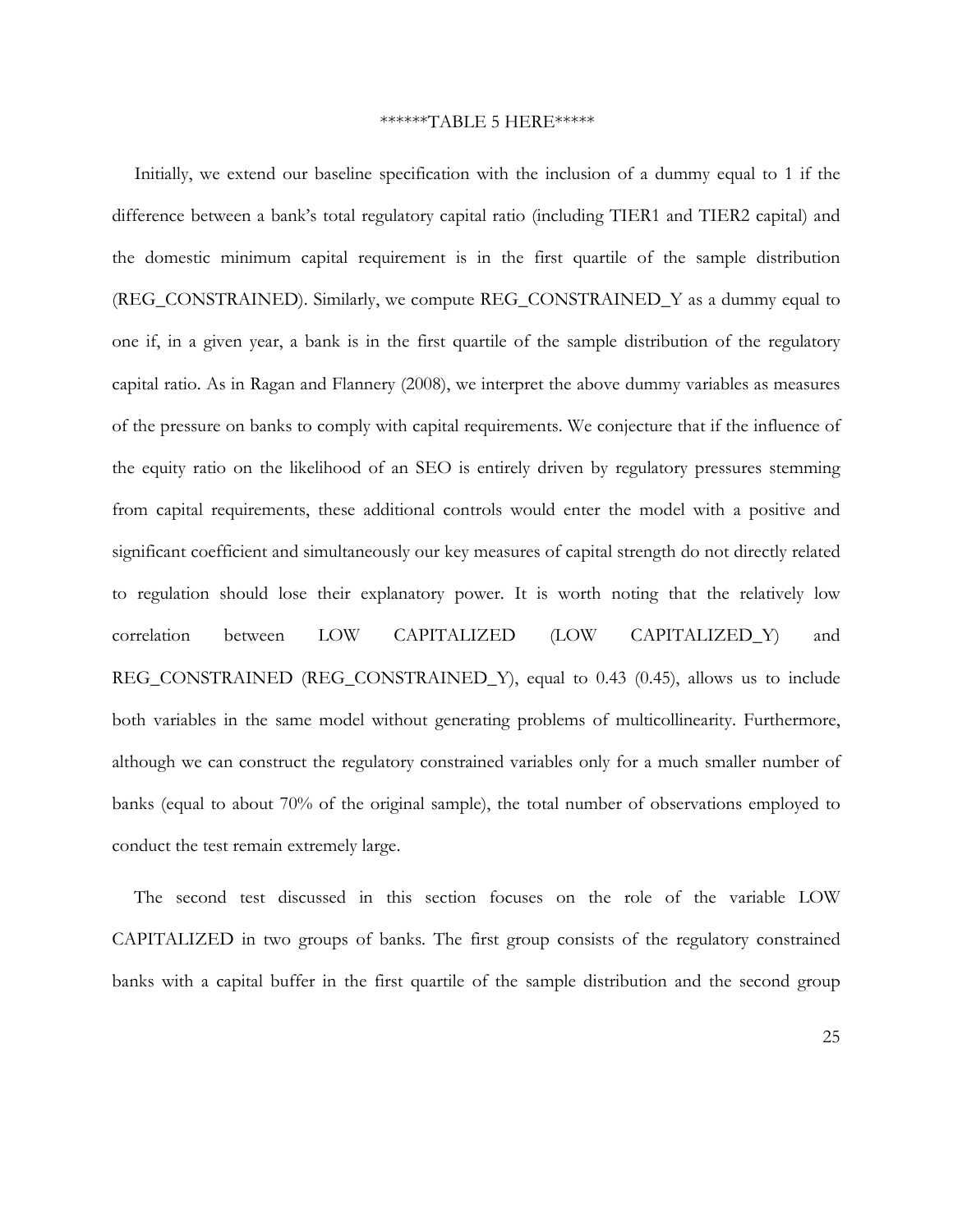includes all the remaining banks in the sample that are not under regulatory pressure from capital requirements. Our prior is that if banks with low equity ratios do not issue when they have high capital buffers, their decision is simply driven by the pressure to comply with capital requirements.

The results of these tests consistently indicate that the importance of bank capital strength in driving equity issuance is not fully explained by the presence of capital requirements - in line with the view that capital regulation is only of secondary importance (Gropp and Heider, 2010) and not binding (Allen et al., 2011; Diamond and Rajan. 2000; Flannery, 1994; and Myers and Rajan, 1998) when banks have to design their capital structure. More precisely, in spite of adding one of our measures of regulatory constraints (that positively influence the likelihood to issue equity in the stock market) as a control we still observe that banks with a weaker capital ratio remain more likely to issue. Capital levels, therefore, matter even when regulatory pressure is controlled for. Furthermore, in the last two columns of Table 5, we find that low capitalized banks issue especially when they are not suffering from any pressure to comply with capital requirements. By contrast LOW CAPITALIZED is no significant in the group of banks characterized by a low capital buffer; namely, regulatory constrained banks issue independently from the book value of their equity ratio.

The findings presented here are consistent with a strong role for market discipline that imposes a pressure on banks to issue when their leverage ratios are too high even though their equity is well above the level required by the regulators. More precisely, a lower capital ratio indicates that, for a given level of portfolio risk, a bank is closer to a distress condition. Since regulatory capital requirements are based on imperfect risk assessment, investors can view bank capital adequacy as insufficient even though the regulatory capital is well above the required minimum level. In other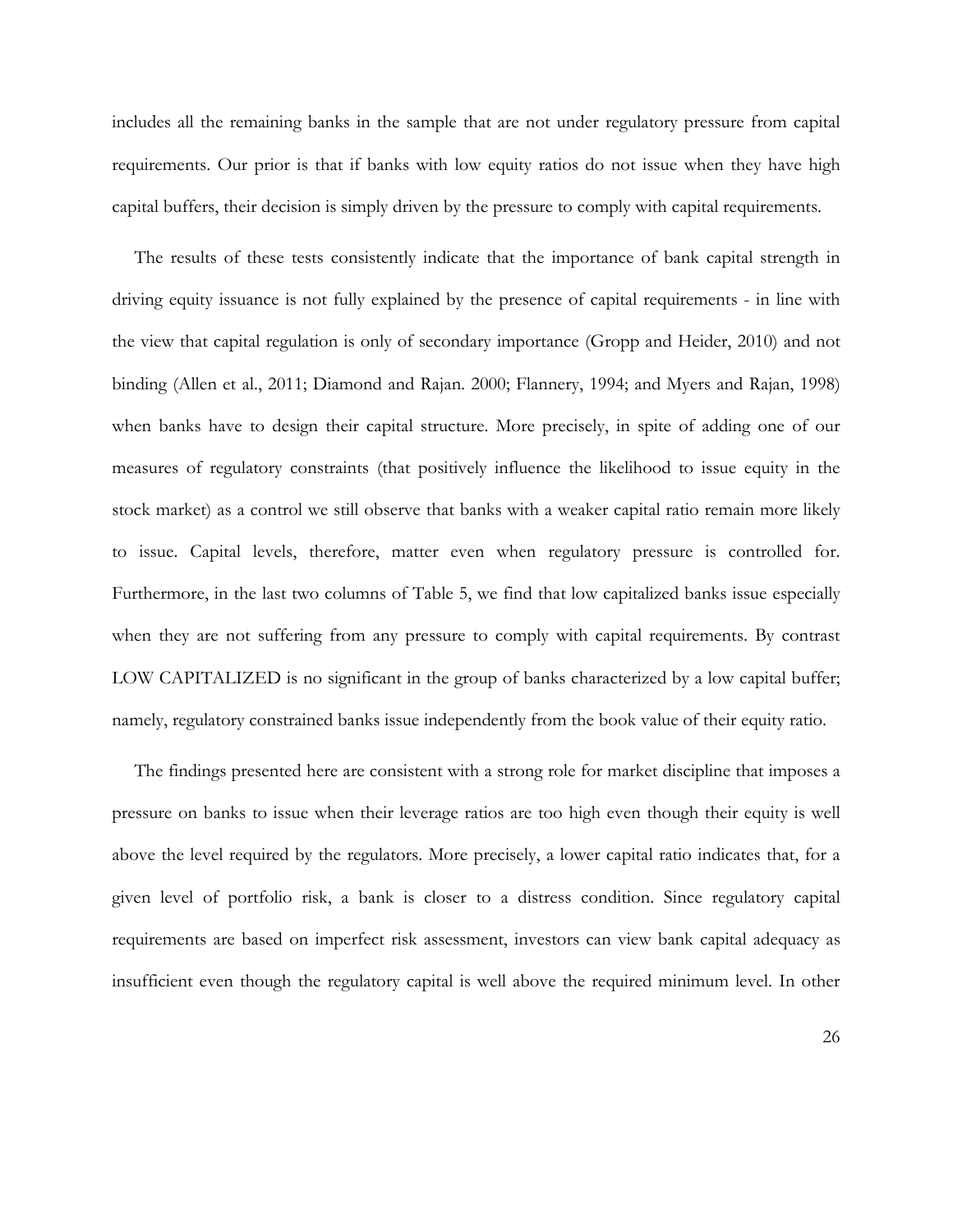words, a bank's decision to issue equity would be motivated by a higher likelihood to incur in bankruptcy costs given, for instance, the increasing risk-premium required by uninsured debtholders. Low capitalized banks will be then more likely to rely on SEOs independently from the presence of a sufficient regulatory capital as suggested by the findings reported in this section.

Overall, our tests exclude the possibility that the need to comply with capital requirements is the only and primary driver of the decision of low capitalized banks to rely on an SEO and suggest that additional factors are also significant determinants of the bank's decision to issue equity. In this sense, market discipline appears a potential, important driver of our findings.

## **C. Are Low Capitalized Banks More Likely to Issue Equity When Capital Regulation**

### **Changes?**

The findings discussed above suggest that a low capital buffer increases the likelihood to issue equity by banks but at the same time they imply that capital regulation is not the only and key driver of the decisions of low capitalized banks to raise equity. These results, however, say little on how low capitalized banks react when they have to comply with changes in capital regulation that introduce more stringent capital requirements, as it is the case of the recent adoption of the Basel III Accord. This is an important omission: the implementation of more stringent capital requirements at the country level is a fairly exogenous shock in regulation that allows us to offer a cleaner test on how much SEOs are motivated by regulatory reasons.

In this section, we therefore explore the role of regulation using a difference-in-differences identification approach, based on the numerous events of regulatory changes that have generated more stringent capital requirements at the national level. We employ these changes as quasi-natural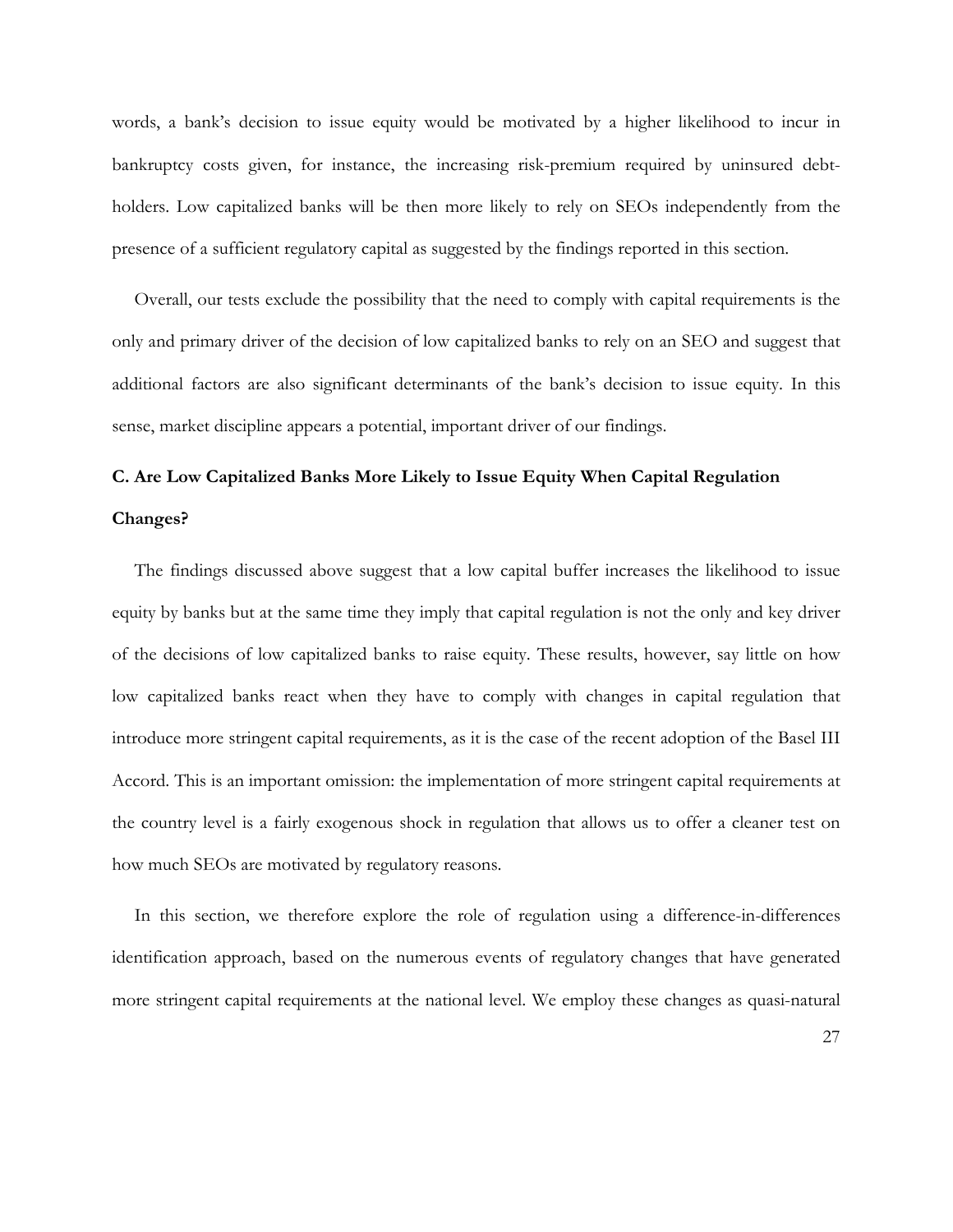experiments to study how individual banks react to fairly exogenous changes in the required capital level. We argue that the changes in regulation are exogenous with respect to a bank's SEO decision since they reflect either the international synchronization of capital regulation or a shift in a regulator's perception of what constitutes a sufficient degree of capitalization for all banks rather than the undercapitalization of some specific individual banks.

### \*\*\*\*\*\*TABLE 6 HERE\*\*\*\*\*

In our initial tests we study how the probability of banks to issue equity differs between affected and non-affected banks with regard to two types of changes in regulation occurring in our sample: i) the adoption for the first time of risk-based capital requirements; ii) the increase in the minimum regulatory capital ratio. We employ these events to construct a dummy variable (REG\_CHANGE) equal to one for the periods following a more stringent capital regulation of type i) or ii) and zero otherwise. We then add this variable to our baseline specification. A detailed description of the evolution of capital regulation at the country level is presented in Table A1 in the Appendix. Initially we focus on the regulatory changes described in the first column of Table A1. In this case we do not include in the list of regulatory changes the adoption of the Basel II Accord that has occurred in some of the sampled countries in the latest part of the sample period (as described in the second column of the same Table). This is because Basel II was not expected to generate, on average, any need of additional capital for banks (Vallascas and Hagendorff, 2013) while we want to specifically focus on regulatory changes that are expected to produce a more stringent capital regime that would motivate the need to raise equity by banks.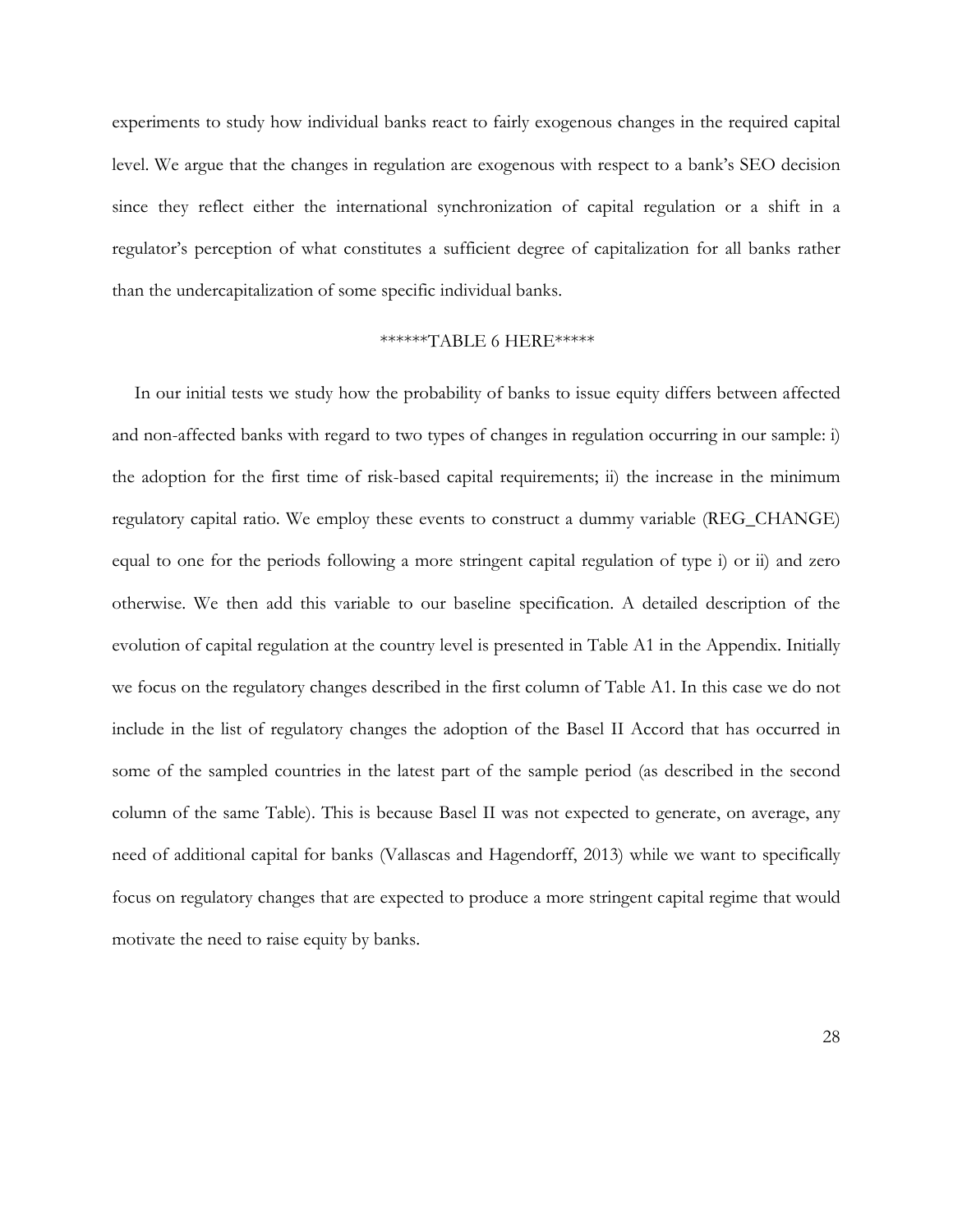Overall, in our sample we observe 17 changes in regulation with a total of 13 happened not during a systemic crisis or the following four quarters suggesting that the changes in regulation are not a reaction to bank undercapitalization. We interpret this as further evidence of the exogeneity of regulatory changes. More precisely, five of the sampled countries (Argentina, Brazil, China, Russia, and Turkey) introduced risk based capital requirements for the first time during our sample period. However, since no banks were listed in Argentina and Russia prior to the introduction of risk based capital requirements, in our tests we can only capture the effects of this regulatory change in Brazil, China, and Turkey. Five other countries (Canada, India, Indonesia Republic of Korea, South Africa), which had adopted risk based capital requirements already at the start of our sample period, have produced subsequently six increases in the minimum required level of regulatory capital. Notably, the five countries that have introduced capital requirements after 1993 have also generated six additional changes in the minimum regulatory capital ratio. Out of these changes four happen in Brazil, China, and Turkey and are obscured by the way we construct REG\_CHANGE. The remaining two changes occur in Argentina and Russia in points of time when listed banks exist prior to the regulatory changes. These two changes are recorded in our REG\_CHANGE variable that captures totally 10 regulatory changes.

We report the results of the tests in the first four columns of Panel A of Table 5. In the first two columns of this Table we extend our baseline specifications with the introduction of the dummy REG\_CHANGE. Only in one specification we observe a positive and marginally significant coefficient (at the 10% level) associated with REG\_CHANGE and this does not offer much support to the importance of changes in capital requirements on the decision of issuance by banks.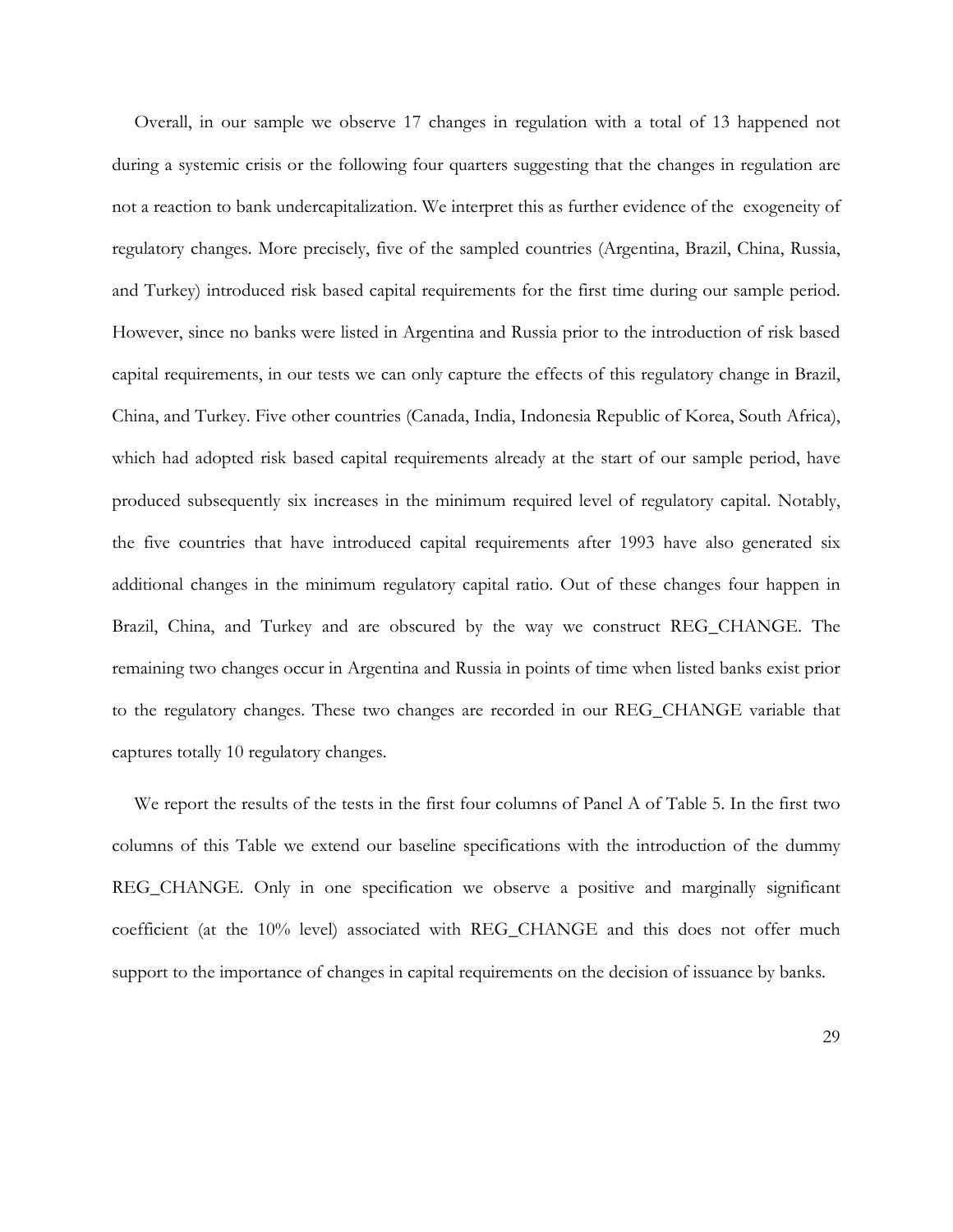Next, REG\_CHANGE is interacted with one of our measures of weak capitalization. As suggested by Norton et al. (2004) in non-linear models it is not possible to infer the role and the degree of significance of the interaction term simply through the estimated coefficient and the related standard error. To circumvent this problem, we follow Berger and Bouwman (2013) and report in Panel B the coefficients and standard errors of the marginal effects of REG\_CHANGE on the likelihood to issue equity by banks with different capital levels. These additional tests show that the marginal effects of the regulatory change on the likelihood to issue equity is not significant when banks are less capitalized. Overall, changes in regulation do not lead banks with a low degree of capital strength to raise more equity in the stock market suggesting that capital regulation is unlikely to drive their equity issuance.

By contrast, we find that a change in capital regulation increases the likelihood to issue equity by banks that do not belong to the weakly capitalized group. This latter result confirms that our measures of capital strength have not much to do with regulatory capital requirements; namely, they are not simply imperfect proxies of the regulatory capital ratio of banks. This is also highlighted by the results reported in column (5) based on REG\_CONSTRAINED as a measure of capital strength. In such a case, we find that the influence of the changes in regulation on equity issuance does not vary with the value of the regulatory capital buffer; namely, after a regulatory change banks do not issue more independently from the value of their capital buffer.

In the last three columns we run a set of additional analyses on the role of changes in capital regulation on equity issuance. In column (6), we exclude the US from the sample, while in column (7) we consider the adoption of Basel II as part of the regulatory changes increasing, therefore, the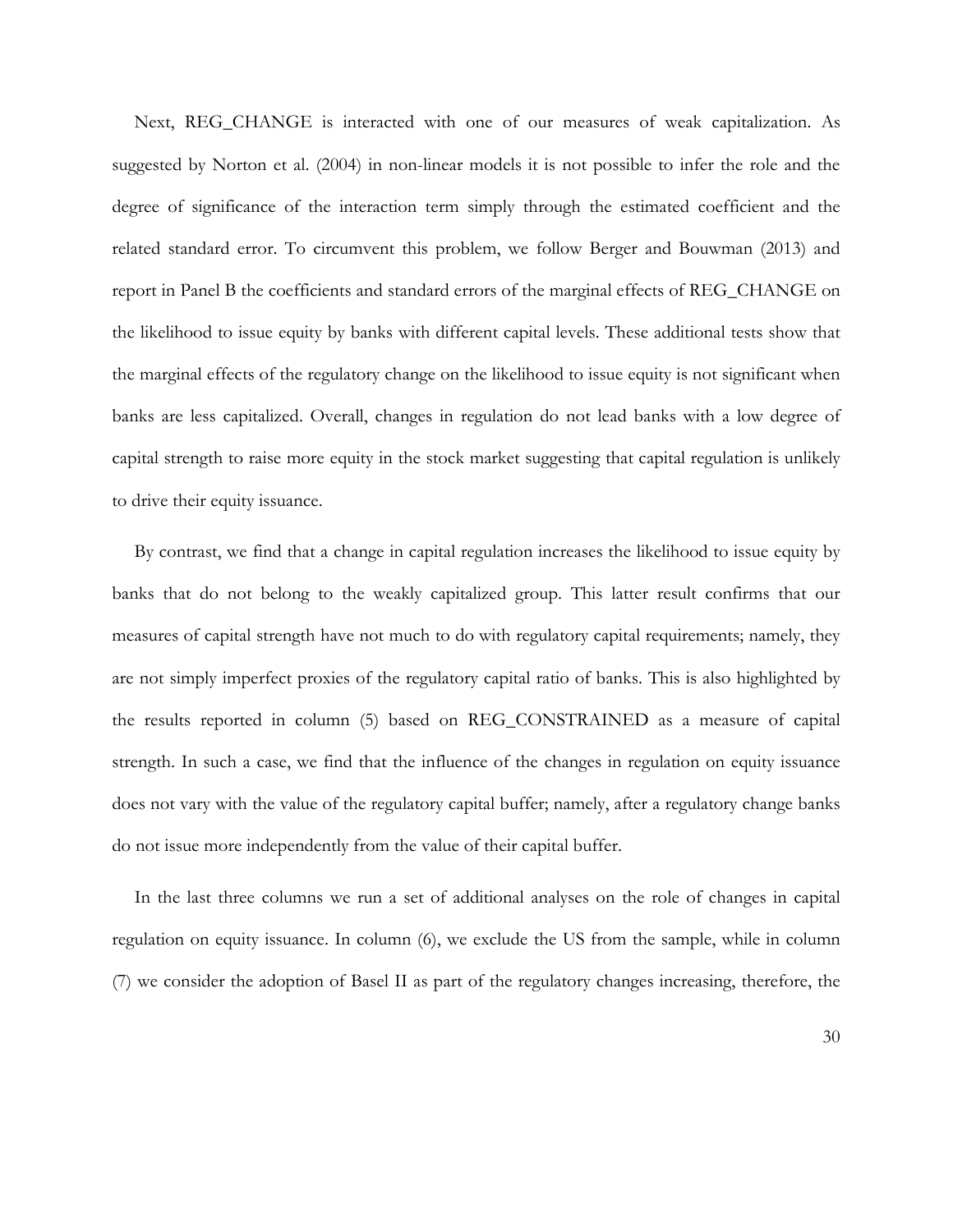number of regulatory events that are considered as exogenous shocks in our empirical setting. Again, we do not find any evidence that low capitalized banks react to changes in capital regulation by issuing equity.

Finally, it could be the case that low capitalized banks are not more likely to issue after a shock in capital regulation because they anticipate the regulatory change and adjust their capital adequacy earlier than other banks. To evaluate this possibility we construct a dummy equal to one for the first eight quarters before the change in regulation occurs that we add to the baseline specification in column 8 and we interact with our main measure of capital strength (LOW CAPITALIZED) in column 9. This test is based on 15 changes in capital regulation as we include also modifications in the minimum capital ratio that occurred after a country has implemented capital requirements during the sample period that were previously obscured by the earlier adoption of capital regulation.

The results reported in column (8) show that banks issue more in the proximity of regulatory changes, offering some evidence on the fact that banks anticipate the regulatory change when they adjust their capital levels. Nevertheless, in column 9, where we distinguish between low and high capitalized banks, we do not find that decision to issue vary with the degree of capital strength; namely, we do not find that low capitalized banks are more likely to issue in the proximity of regulatory changes. We obtain similar results for the probability to issue prior to a capital regulation change, when we repeat the test by using REG\_CONSTRAINED as a measure of capital strength. In the interest of brevity these results are not reported.

To sum up, these tests highlight that low capitalized do not respond to changes in capital requirements by raising equity and do not issue more frequently than other banks in the proximity of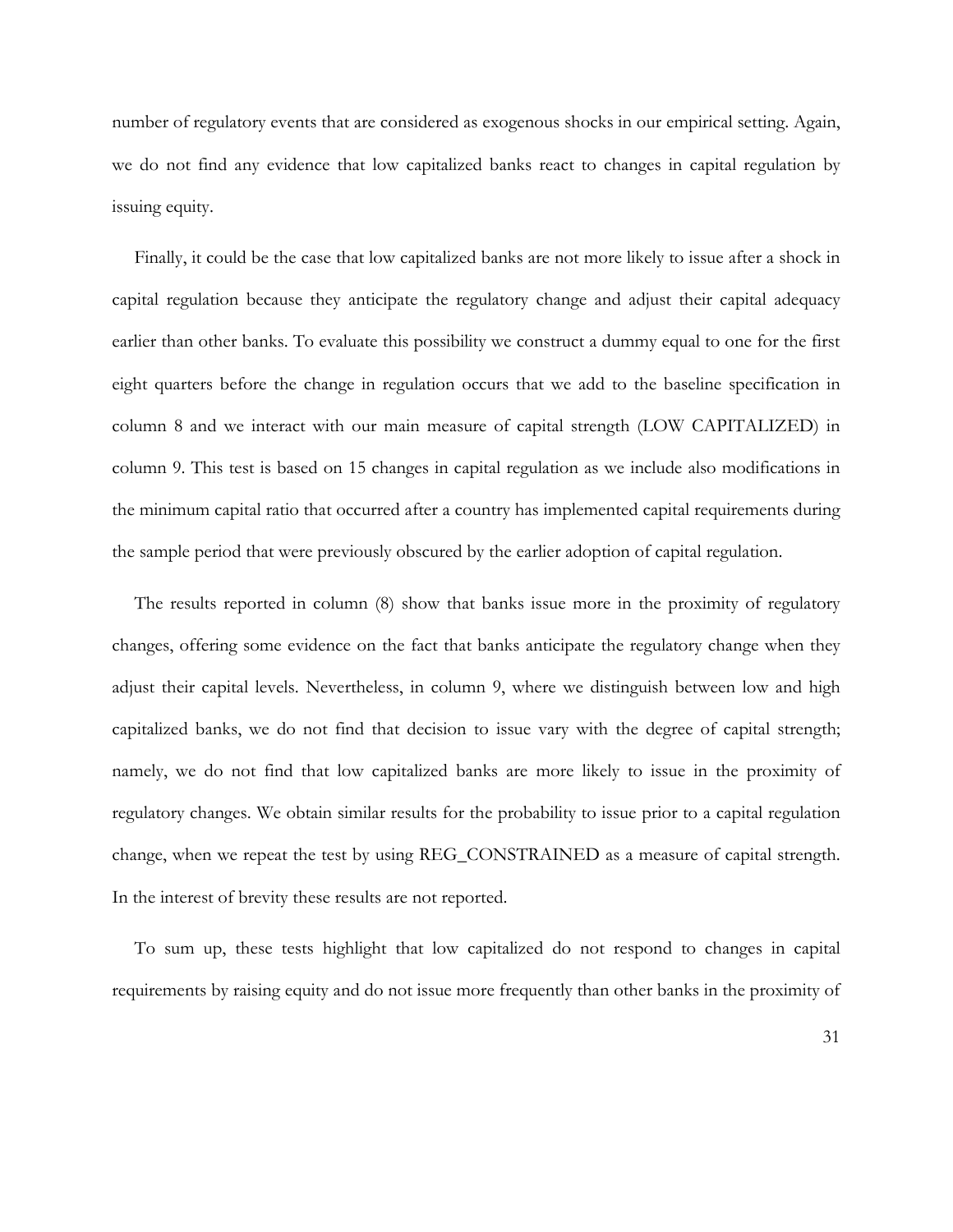regulatory changes. These findings suggest that weakly capitalized institutions do not employ SEOs as tools to comply with more stringent capital requirements and offer further evidence on the limited role that regulatory pressure plays on the decision of these banks to raise equity. More precisely, the insignificant marginal effect of the regulatory change on the probability that low capitalized banks issue SEO can be explained by the fact that low capitalized banks are already under market pressure to issue even prior to the implementation of the regulatory change. Furthermore, the change in regulation seems to open - through the raised expectations that many banks will issue an SEO - a window of opportunities for better capitalized banks that have been considering to increase their capital levels prior to announcement of the regulatory change but feared the negative market reaction that is typically associated with the announcement of equity issuance. Jointly, these results again underline the limited role of capital regulation as a key driver of the SEO decision.

# **IV. The Role of Bank Capital Strength on Equity Issuance Under Normal and Distress Systemic Conditions**

# **A. Does a Systemic Distress Reduce the Likelihood of Issuing Equity by Low Capitalized Banks?**

While regulatory pressures from capital requirements do not fully explain the decision by low capitalized banks to raise equity via SEOs, market discipline, could be a key driver of that decision. In this section we focus on the role of market discipline by examining how the likelihood to issue equity by low capitalized banks varies between periods of financial system stability and such of systemic distress.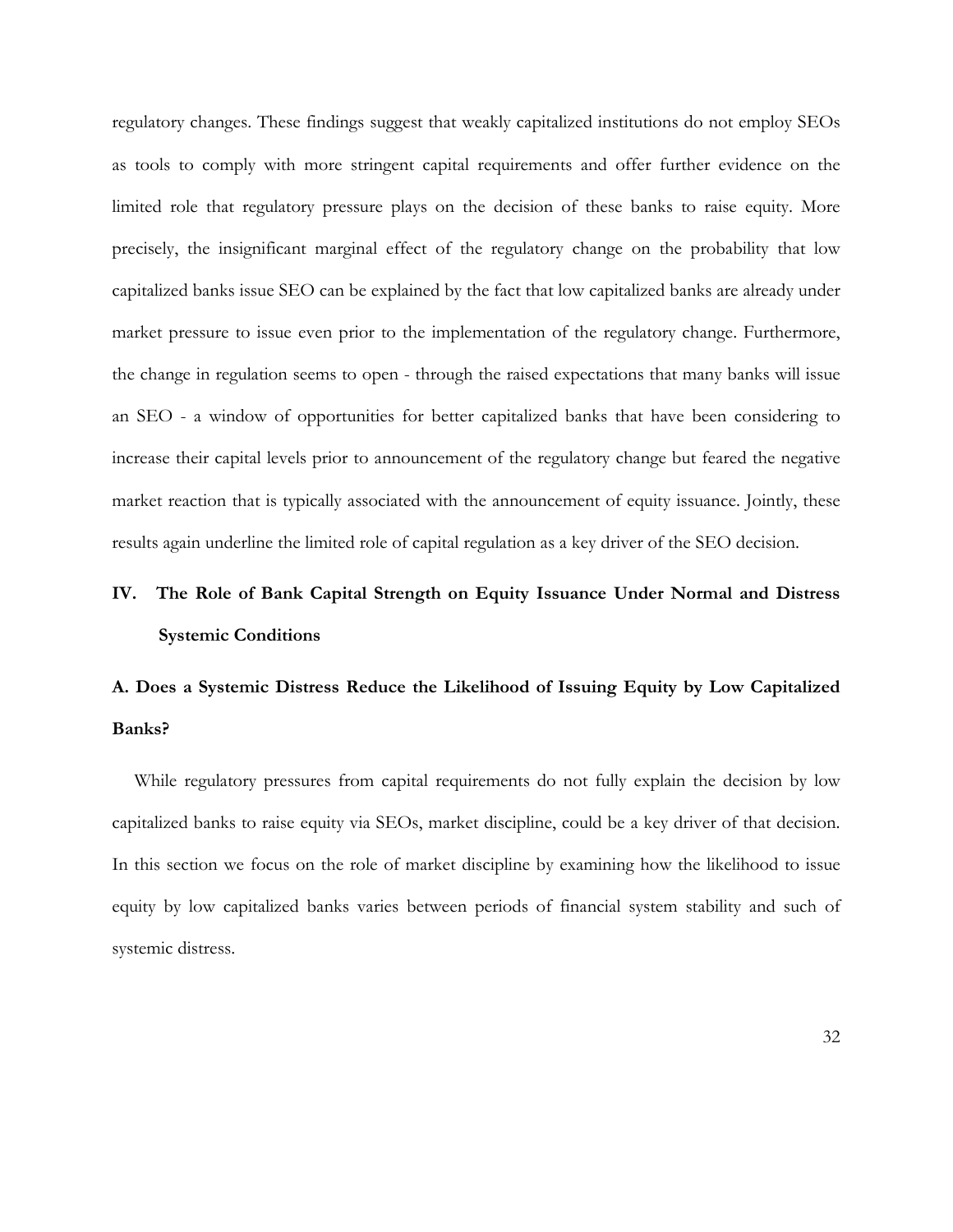It is a widely held view that negative systemic conditions act as an amplifier of low capitalized banks' disincentives to issue equity given the larger losses in value that the issuance could generate for shareholders. These losses are not simply motivated by the higher costs of issuing in the presence of more unstable systemic conditions but also by the increasing likelihood to benefit from a government support that allows banks to transfer risks to tax-payers (Admati, et al., 2012). A related consequence of the presence of negative systemic conditions is, however, a decrease in the sensitivity of investors to bank fundamentals that has the effect to reduce differences in the strength of market discipline applied to different banks (Hasan et al., 2013; Levy-Yeyati et al., 2004). The reduced sensitivity to banks fundamentals by debt-holders during crises is generally motivated by the presence of large macroeconomic effects which impact on all banks regardless of their characteristics. Hence, a crisis leads to an increase in the relative importance of aggregate factors with a decline in the relevance of bank-specific fundamentals (Martinez-Peria and Schmukler, 2001). A related argument suggests that market discipline becomes ineffective because of the increasing value of implicit and explicit government guarantees that typically occurs under systemic crises that tends to reduce the risk-sensitivity of uninsured bank creditors. For instance, after the rescue of Long Term Capital-Management in 1998, the increased expectation of government interventions in the banking industry led to a lower sensitivity of bank credit spreads to risk for the largest US banks (Balasubramnian and Cyree, 2011). Similarly, market discipline weakened after the rescue of Bear Stearns in March 2008 and then disappeared almost entirely after the failure of Lehman Brothers (Hett and Schmidt, 2013). Furthermore, Acharya et al. (2013) show that an expectation that the government will offer protection from losses induces bondholders of major US financial institutions to not accurately price risk.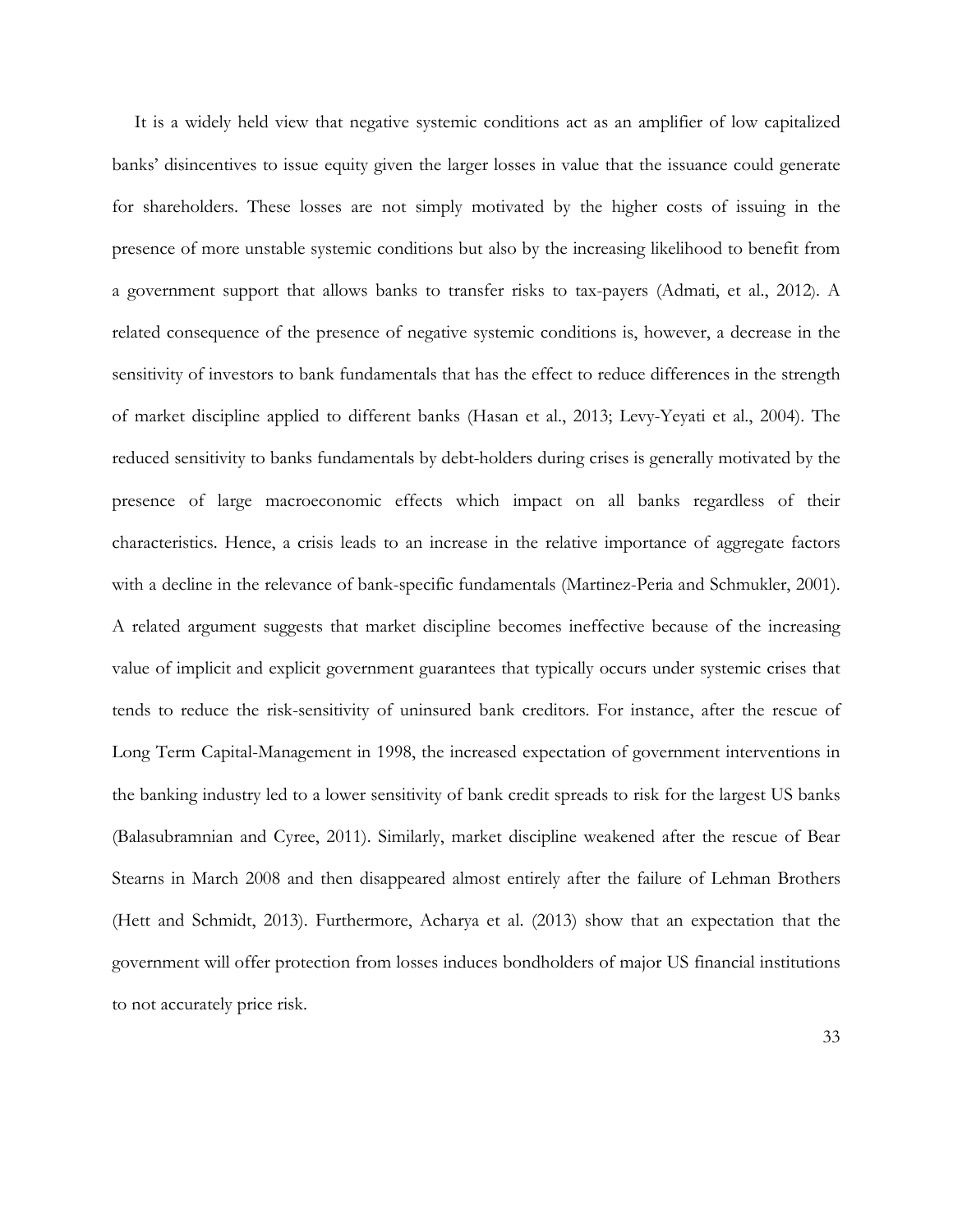From the highlighted theoretical arguments, it follows that if market discipline is the main driving force that reduces the disincentives by low capitalized banks to raise equity in the stock market, these banks should be more inclined to issue when they are deemed to be subject to more stringent market discipline than other banks; namely, under normal systemic conditions.

## \*\*\*\*\*\*TABLE 7 HERE\*\*\*\*\*

We analyze the influence of bank capital strength on SEOs during systemic distress in Panel A of Table 7 where we extend the regression models reported from column 3 to column 6 of Table 4 with the inclusion of interaction terms between our systemic shock variables and the different measures of bank capital strength. Panel A shows that while the measures of bank capital strength maintain the sign and significant level as in the baseline specification, the interaction terms between these measures and the systemic shock dummies enter the regression models with a negative and highly significant coefficient. A clearer picture of the effect of systemic conditions on our results is offered by the marginal effects reported in Panel B. They indicate that the influence of bank capital strength on the likelihood to issue equity is only present in normal time. Under negative systemic conditions being a weaker capitalized bank does not increase the likelihood to issue.

Next, in unreported tests we adjust the timing of the SEOs to take into account the period necessary to arrange the issuance and to achieve a more precise matching between the bank decision to raise equity and the systemic conditions. In other words, we anticipate the timing of the issuance of six weeks compared with the original data. This is because a period of six weeks has been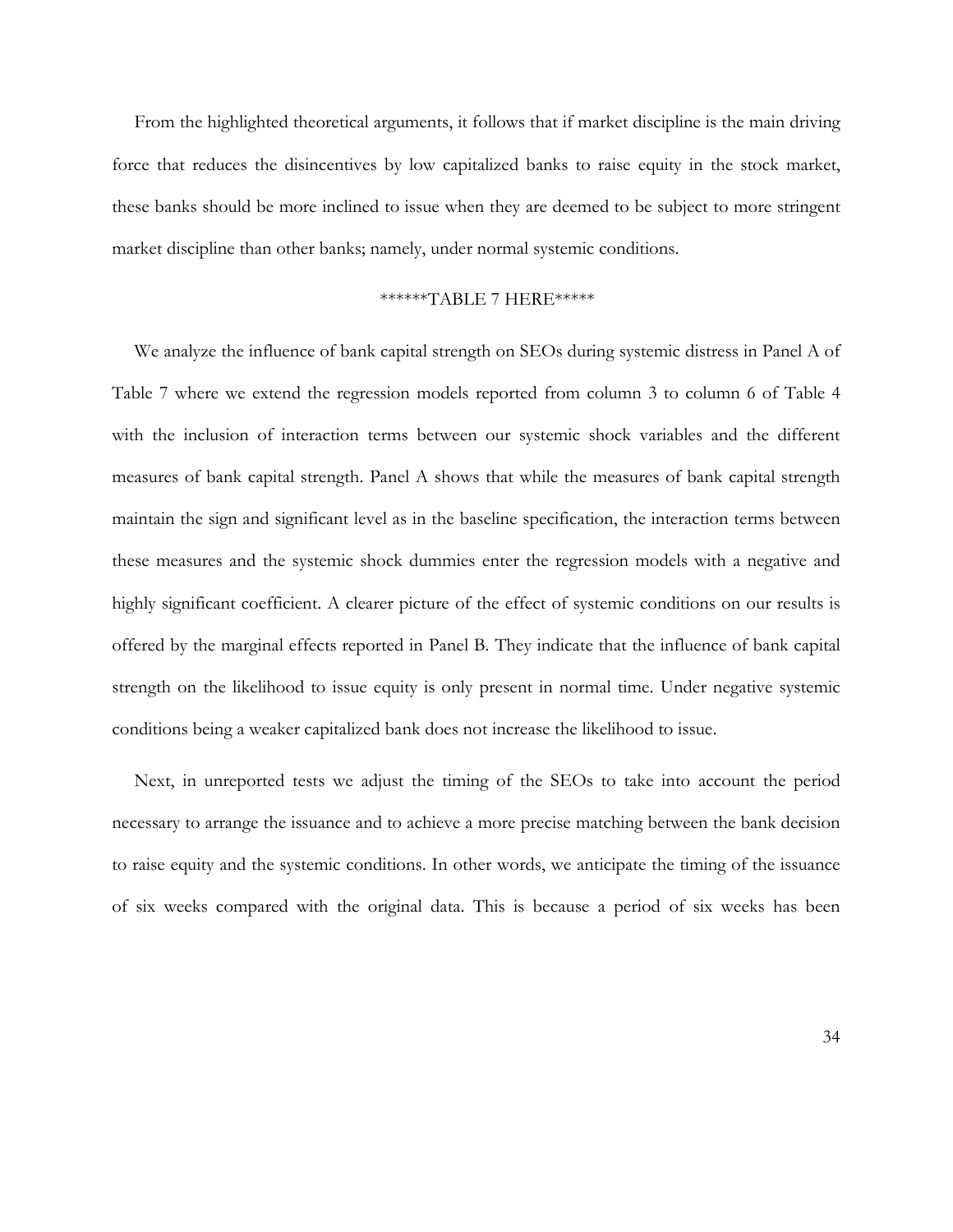identified as the average time necessary to organize an issuance (Khan and Vyas, 2014). This change in the definition of the timing of the SEO does not lead to any substantial change in our results.<sup>[9](#page-35-0)</sup>

In summary, a weaker capital adequacy increases the likelihood to issue an SEO only under normal systemic conditions while it plays no role in periods following systemic shocks. As these periods have been generally associated with a less effective market discipline (Acharya et al., 2013; Balasubramnian and Cyree, 2011; Levy-Yeyati et al., 2004; Hett and Schmidt, 2013), putting together the results discussed in this section with the evidence drawn from the previous sections, we conclude that market forces strongly influence the decisions of weakly capitalized banks to raise equity. When the eruption of systemic shocks reduces the effectiveness of these mechanisms, less capitalized banks do not behave differently from other banks.

## **B. Capital Strength and Equity Issuance: Too-Big-To-Fail Banks Versus other Banks**

The result discussed above implies that, under a systemic crisis, moral hazard might emerge as a possible deterrent to conduct an SEO by low capitalized banks. Essentially, under a systemic shock, market discipline is ineffective because of the attempt of banks and investors to speculate on the increasing value of explicit and implicit government guarantees (Acharya et al., 2013; Balasubramnian and Cyree, 2011; Hett and Schmidt, 2013). However, another possible interpretation is that low capitalized banks find it too costly to issue equity under negative systemic

 $\overline{a}$ 

<span id="page-35-0"></span><sup>9</sup> We also repeat the analysis separately for two sub-periods 1993-June 2007 and July 2007-2011 to evaluate whether this finding depends on the high concentration of crisis episodes and SEOs in the latest part of our sample period. The results, not reported in the sake of brevity, are broadly in line with the findings obtained for the full sample period.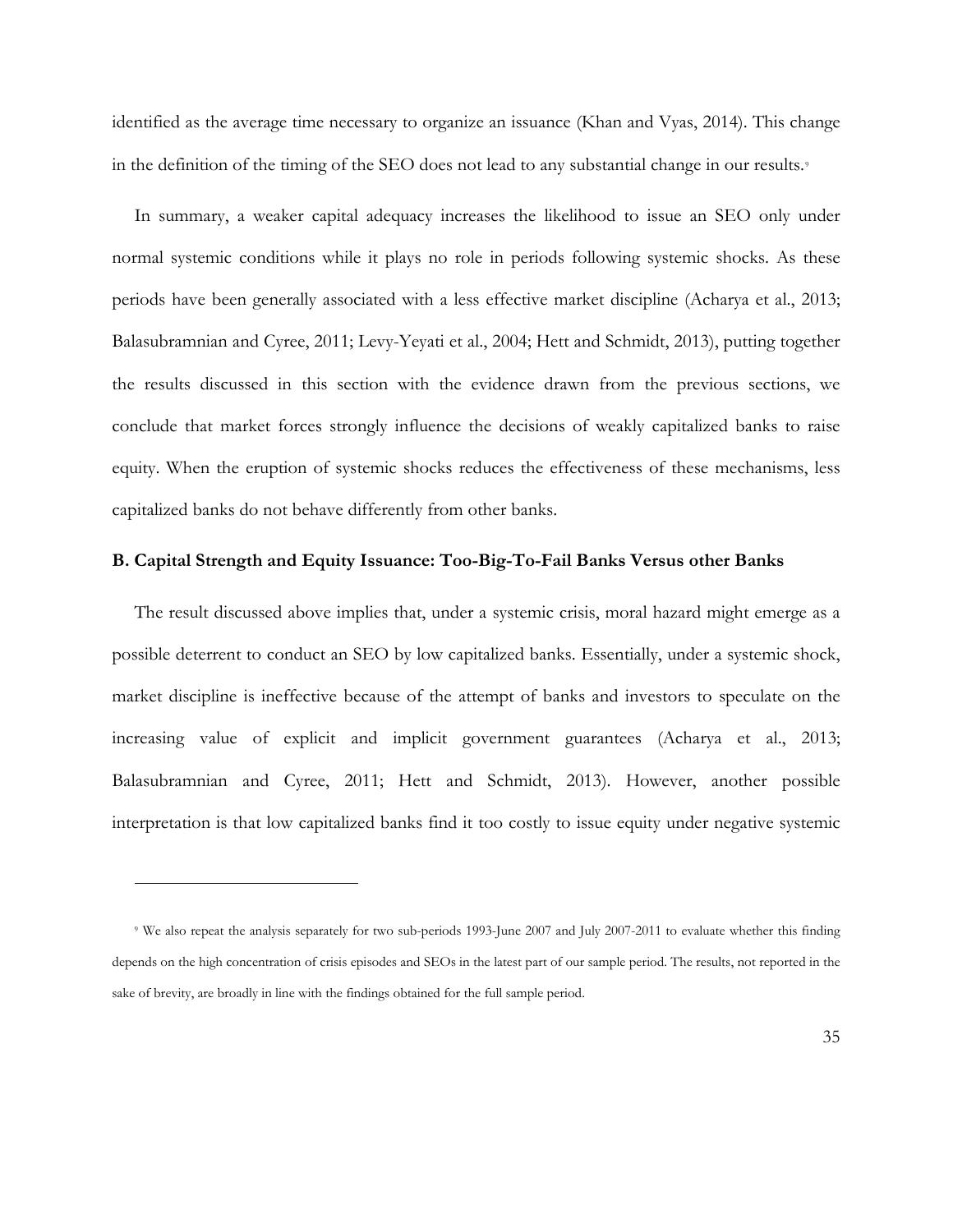conditions even if they would be willing to do so. In other words, market pressure to issue equity is ineffective simply because of the increasing costs related to equity issuance during periods of systemic distress.

To highlight if moral hazard via the attempt to speculate on the expectation to receive government support has any role on our findings we conduct additional tests that are based on subsamples of banks. In particular, our purpose is to assess whether our results differ between banks that are likely to be perceived by investors as too-big-to-fail and the remaining banks in our sample; namely, between groups of banks that are subject to different expectations to receive government support and, at the same time, also differ in terms of cost of issuance. Our prior is that if the expectation of a government intervention is somehow important to motivate our findings, we should observe that especially too-big-to-fail banks would be less willing to issue during a systemic shock if low capitalized. By contrast, if our results are simply motivated by an increasing cost of issuance in crisis periods we should observe a stronger reluctance to raise equity in smaller banks than in larger banks when weakly capitalized. This is because smaller banks are typically characterized by a lower likelihood to receive government support while they suffer from higher costs of raising equity given that a certain portion of these costs is fixed and independent from size.

To conduct these tests we use two definitions of too-big-to-fail banks. The first relies on the cross-country dimension of our sample and it is based on the ratio between bank liabilities and country GDP. The choice of this variable is based on the evidence provided by Correa et al. (2014) showing that a higher ratio between bank liabilities and country GDP increases the likelihood that a bank receives government support. We classify banks as too-big-to-fail when the value of this ratio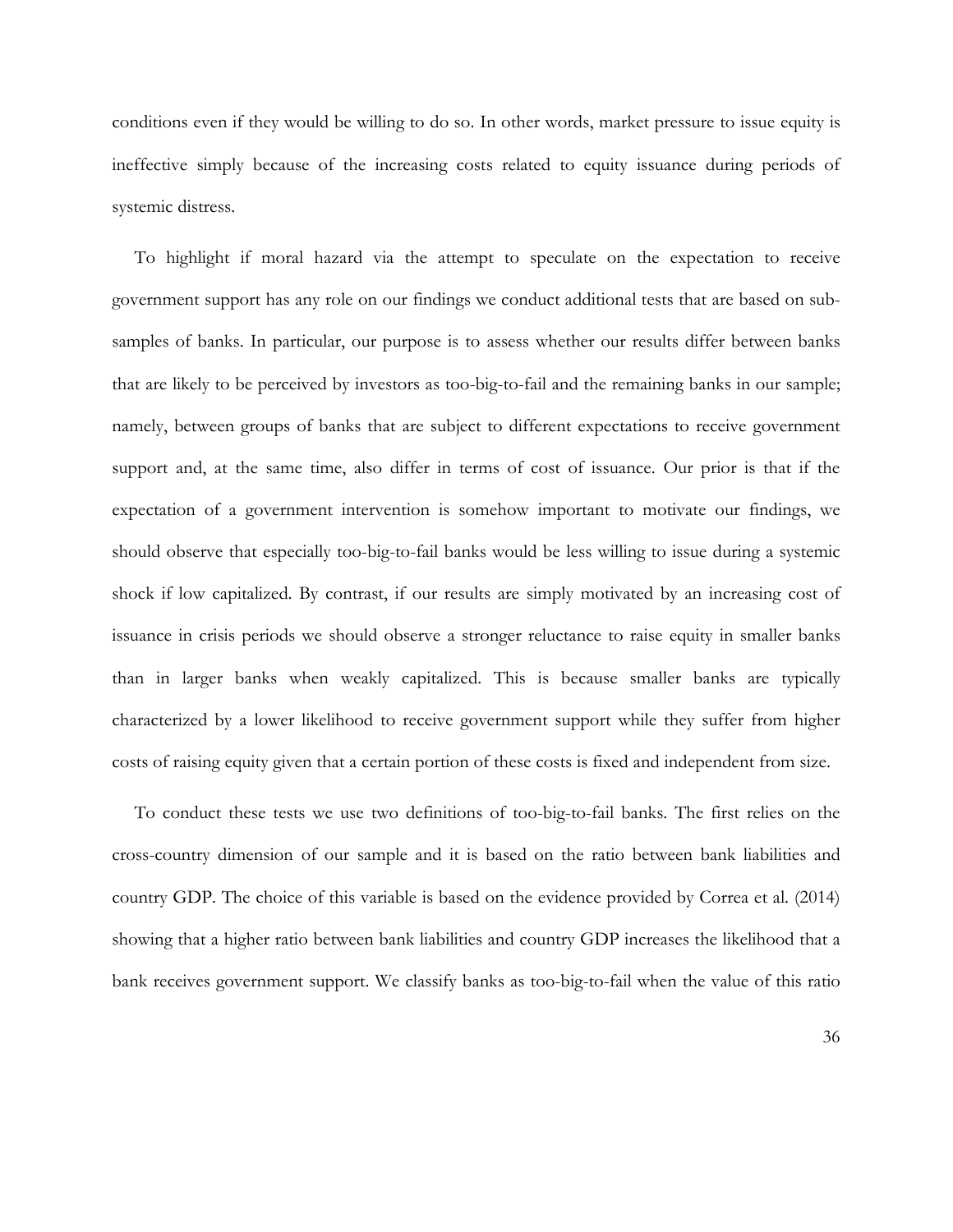is in the last quartile of the sample distribution. This leads us to focus on extremely large institutions compared to the size of the domestic economy: in the last quartile the average value of Liabilities/GDP is equal to 6.8%.

The second definition we employ is in terms of bank absolute size. As in Beltratti and Stulz (2012) too-big-to-fail banks are then identified by a value of total assets larger than 50 US\$ billion. It is important to note that this size limit is also in line with the US regulatory definition of systemically important banks as stated in the Dodd-Frank Act of July 2010.

### \*\*\*\*\*\*TABLE 8 HERE\*\*\*\*\*

We report the results for the two definitions of too-big-to-fail banks in Table 8 and the analysis for the rest of the sample in Table 9. Overall, the findings support the view that the expectation to benefit from a government bailout plays a role in discouraging less capitalized banks to raise equity in the market. This is clearly highlighted by Panel B of Table 8 where we report the marginal effects of our measures of bank capital strength in normal and crisis periods for the group of too-big-to-fail banks. While we still observe that these banks are more likely to issue equity in normal times if undercapitalized, during crisis periods we find that, in contrast with the full-sample analysis, the marginal effects of our measures of capital strength are significantly negative. Thus, in the presence of an increasing value of government guarantees, which typically materializes during systemic crises, banks that are expected to be perceived as too-big-to-fail are less likely to raise equity when they show a weaker capital adequacy.

#### \*\*\*\*\*TABLE 9 HERE\*\*\*\*\*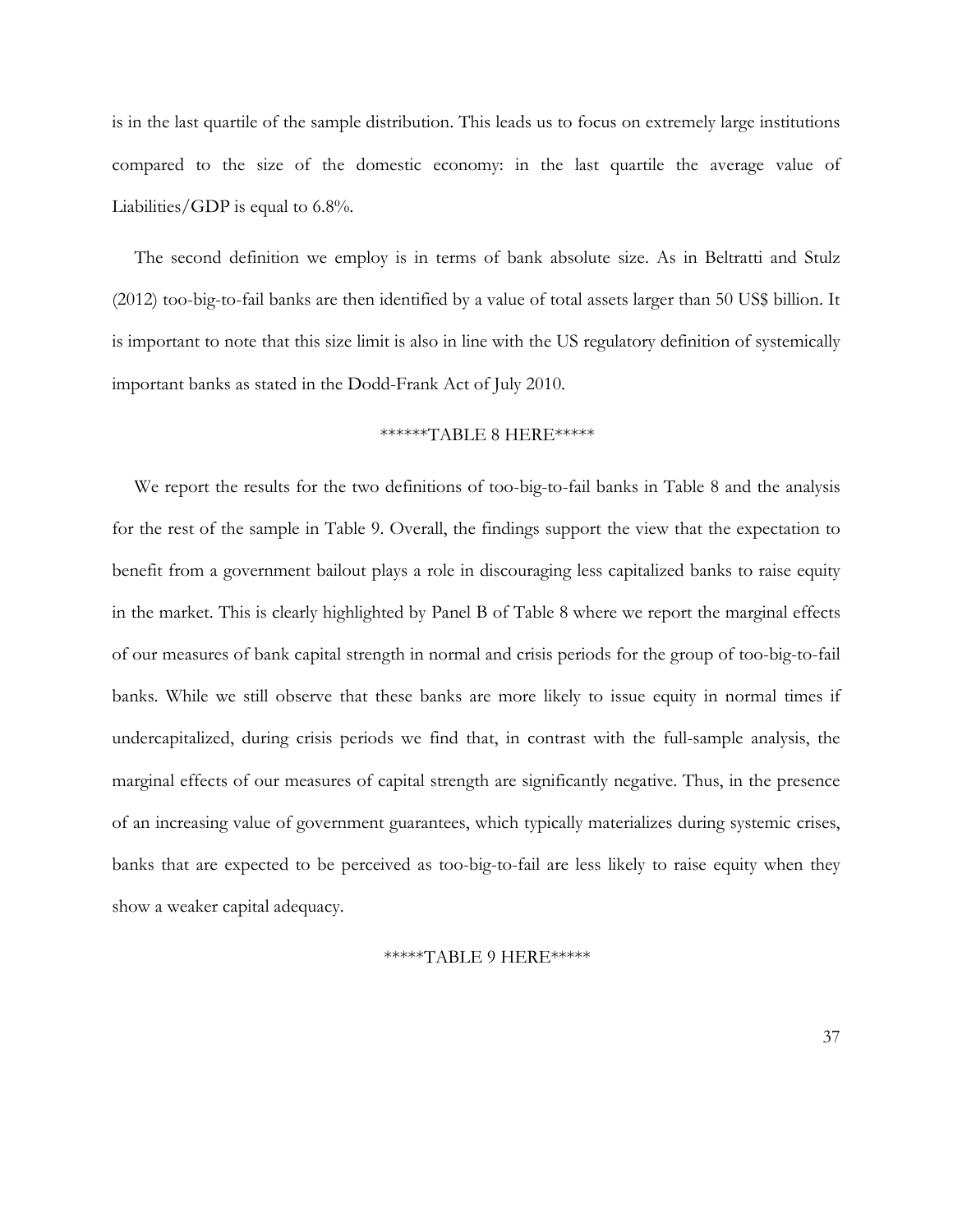Table 9 shows that we do not achieve a similar conclusion when the analysis is conducted only on the remaining banks in our sample. The marginal effects reported in Panel B shows similar findings as for the full-sample analysis: when smaller, less capitalized banks are more likely to issue in normal times while they do not behave differently from other banks in period of systemic distress. This finding, however, does not exclude the possibility of a role for the expected increase in the cost of issuance during crises on the decision to conduct an SEO: smaller banks are more likely to issue in normal systemic conditions if low capitalized.

All in all, this section offers additional support to the key conclusion of our analysis: market forces exercise a key influence on the decision of banks to issue equity when they are low capitalized. During crisis periods these forces are, to some extent, weakened by the raising value of implicit and explicit government guarantees. This is proved by the fact that too-big-to-fail banks are less likely to raise equity in the quarters following a crisis when they show a weak capital adequacy.

### **V. Conclusions**

In this paper, we present results that are not aligned with the wisdom that low capitalized banks are less likely to raise equity in the stock market because of debt overhang problems. Furthermore, our results do not fully support the importance of disincentives associated with risk-shifting opportunities due to implicit bailout guarantees in the banking industry.

More precisely, we find that low capitalized banks are generally more likely to issue equity than other banks. The issuance does not appear primarily motivated by the presence of capital regulation but by the influence of market forces. This conclusion is supported by numerous tests conducted to evaluate the role of capital regulation on the decision by low capitalized banks to raise equity. These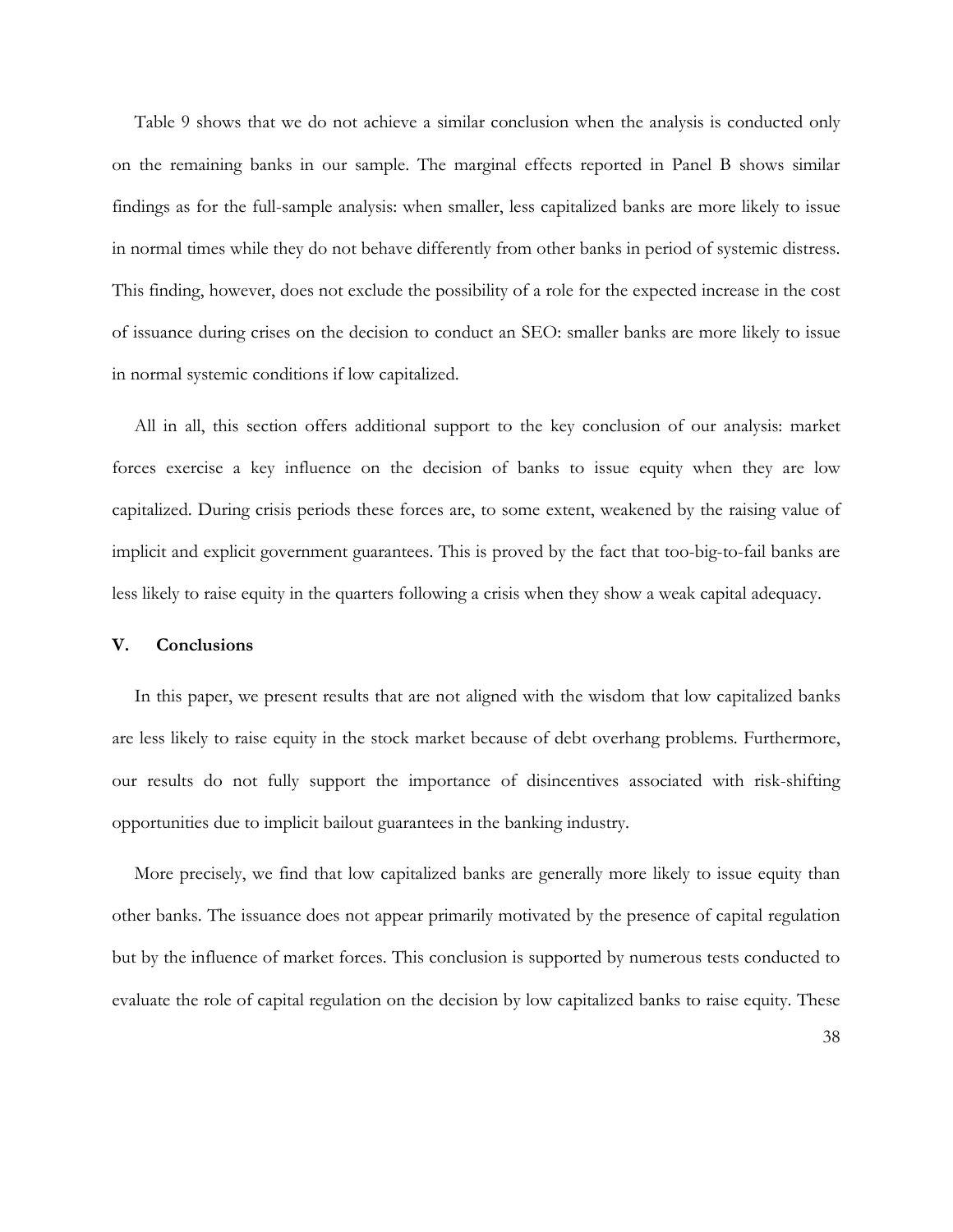tests agree on the presence of key, additional forces that induce banks to issue equity when they are weakly capitalized. For instance, low capitalized banks issue more than other banks especially when they are far from the minimum regulatory capital ratio; namely when they are less likely to be subject to pressure related to minimum capital requirements. Furthermore, we exploit the cross-country dimension of our sample to show, by means of a difference-in-differences approach, that low capitalized banks do not react to changes in capital regulation by raising equity in the stock market and do not issue more than other banks even in the proximity of the implementation of these regulatory changes. Overall, we interpret the highlighted results as indicating a primary role for market discipline in guiding equity issuance by low capitalized banks.

Our interpretation is further supported by additional tests that analyze the behavior of low capitalized banks in normal and distress systemic conditions. We show that in the presence of a systemic shock, when investors are less sensitive to bank fundamentals given their expectation to be protected by government guarantees (Acharya et al., 2013), low capitalized banks do not behave differently from other banks. However, they remain more likely to issue equity during normal systemic conditions when market discipline is supposed to be more effective. Furthermore, we show that only during systemic crises the behavior of low capitalized banks is influenced by increasing bailout expectations. More specifically, we find that low capitalized banks that are also too-big-tofail, and consequently are expected to benefit of largest chances to receive government support, are significantly less likely to raise equity in the aftermath of a systemic shock while they remain more likely to issue in normal times.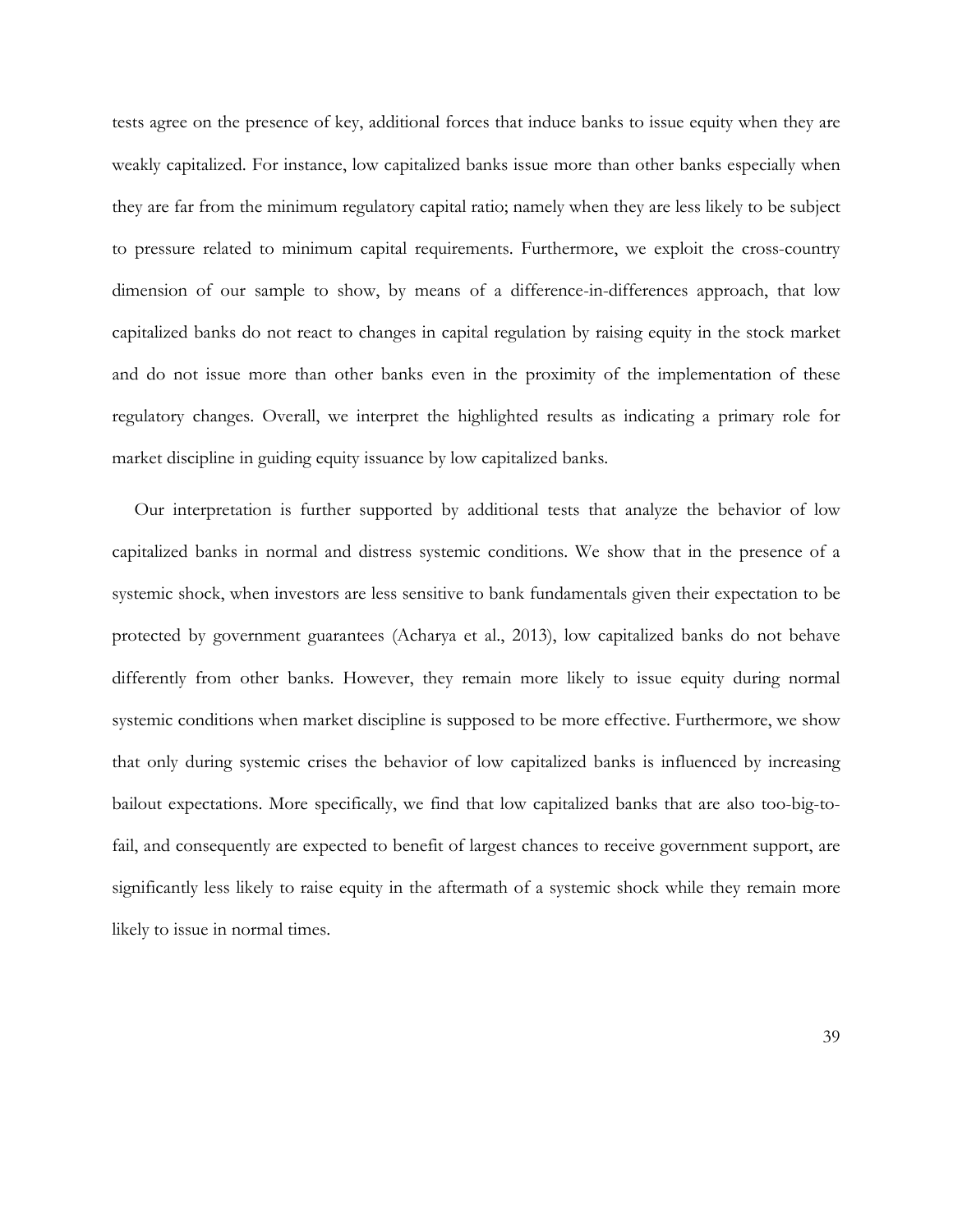The findings discussed here have two implications for the design of capital regulation in the banking industry. First, our results suggest that minimum mandatory requirements on default-risk sensitive forms of debt, such as subordinated debts or types of contingent capital, can generate incentives for equity issuance by banks. This might occur via an increase in bankruptcy costs for shareholders in the form of significantly higher funding costs motivated by a market-discipline channel. Second, given the reluctance to issue during periods of systemic distress especially by larger low capitalized banks, the introduction of countercyclical capital buffer and forms of contingent capital that are then converted in equity during more unstable systemic conditions has to be specifically designed, and stringent, for banks with a too-big-to-fail status.

Overall, despite the presence of the moderating role played by capital requirements but especially by market discipline, it remains evident that issuing an SEO is not an extremely frequent choice also for low capitalized banks. The analysis of alternative strategies that these banks adopt in normal and distress systemic conditions to overcome the weakness of their capital structure is, therefore, an interesting venue for future research.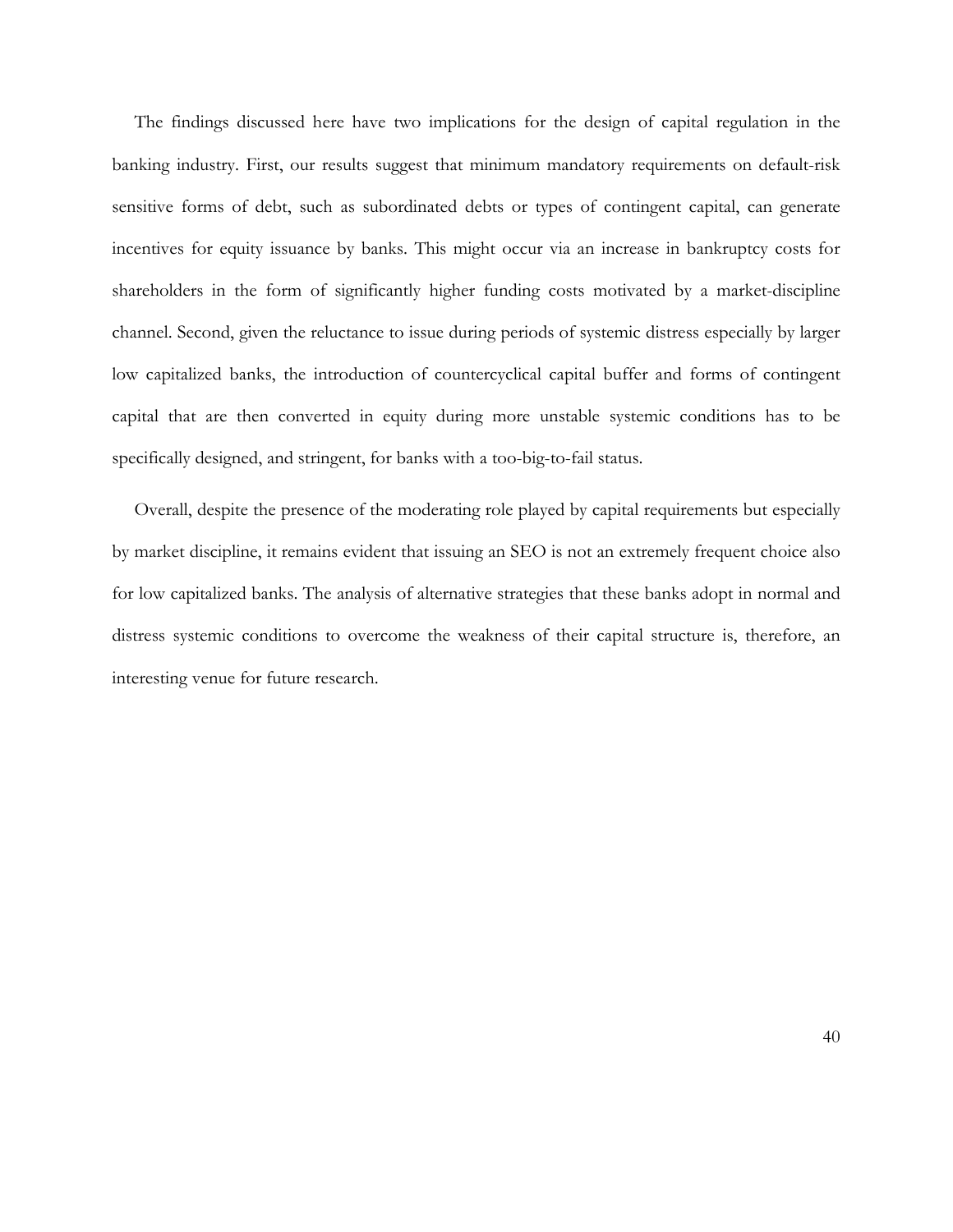## **References**

Acharya, V., Cooley, T, Richardson, M., Walter, I., editors. 2011. Regulating Wall St: The Dodd-Frank Act and the new architecture of global finance. New Jersey: Wiley.

Admati, A. R., DeMarzo, P. M., Hellwig, M., Pfleiderer, P., 2010. Fallacies, Irrelevant Facts, and Myths in the Discussion of Capital Regulation: Why Bank Equity is Not Expensive. Unpublished Working paper.

Admati, A. R., DeMarzo, P. M., Hellwig, M., Pfleiderer, P., 2012. Debt Overhang and Capital Regulation. Unpublished Working paper.

Allen, F., Carletti, E., Marquez, R., 2011. Credit market competition and capital regulation, Review of Financial Studies 24, 983-1018

Ashcraft, A., 2008. Does the market discipline bank? New evidence from regulatory capital mix, Journal of Financial Intermediation 17, 543–561.

Balasubramanian, B., and Cyree, K.B., 2011. Market Discipline of Banks: Why are Yield Spreads on Bank-Issued Subordinated Notes and Debentures Not Sensitive to Bank Risks? Journal of Banking and Finance 35, 21-35.

Barth, J. R., Caprio, G., Levine, R., 2004. Bank supervision and regulation: what works best? Journal of Financial Intermediation 13, 205-248.

Beltratti, A., and Stulz, R., 2012. Why did some banks perform better during the credit crisis? A cross-country study of the impact of governance and regulation. Journal of Financial Economics 105, 1-17.

Berger, A.N., and Bouwman, C.H.S., 2013. How does capital affect bank performance during financial crises? Journal of Financial Economics 109, 146-176.

Brown, O.C., and Dinç, I.S., 2011. Too Many Too Fail? Evidence of regulatory forbearance when the banking sector is weak. Review of Financial Studies 24, 1378-1405.

Coates, J. and Scharfstein, D., 2009. Essay: lowering the cost of bank regulation. Yale Journal on Regulation, 26: 373- 389.

Cornett M.M., and Tehranian, H., 1994. An examination of voluntary versus involuntary security issuances by commercial banks: The impact of capital regulations on common stock returns. Journal of Financial Economics 35, 99- 122.

Cornett, M.M., Mehran, H., Tehranian, H., 1998. Are financial markets overly optimistic about the prospects of firms that issue equity? Evidence from voluntary versus involuntary equity issuances by banks. Journal of Finance 53, 2139- 2159.

Correa, R., Lee, K.,H., Sapriza, H., Suarez, G.A., 2014. Sovereign Credit Risk, Banks' Government Support, and Bank Stock Returns around the World. Journal of Money Credit and Banking 46, 93-121.

Dahl, D., and Shrieves, R.E., 1990. The influence of regulation on bank capital infusions. Journal of Banking and Finance 14, 1209-1228.

De Angelo, H., De Angelo, L., Stulz, R., 2010. Seasoned equity offerings, market timing, and the corporate lifecycle. Journal Financial Economics 95, 275-295.

Demirgüç-Kunt, A., and Huizinga, H., 2004. Market discipline and deposit insurance. Journal of Monetary Economics 51, 375-399.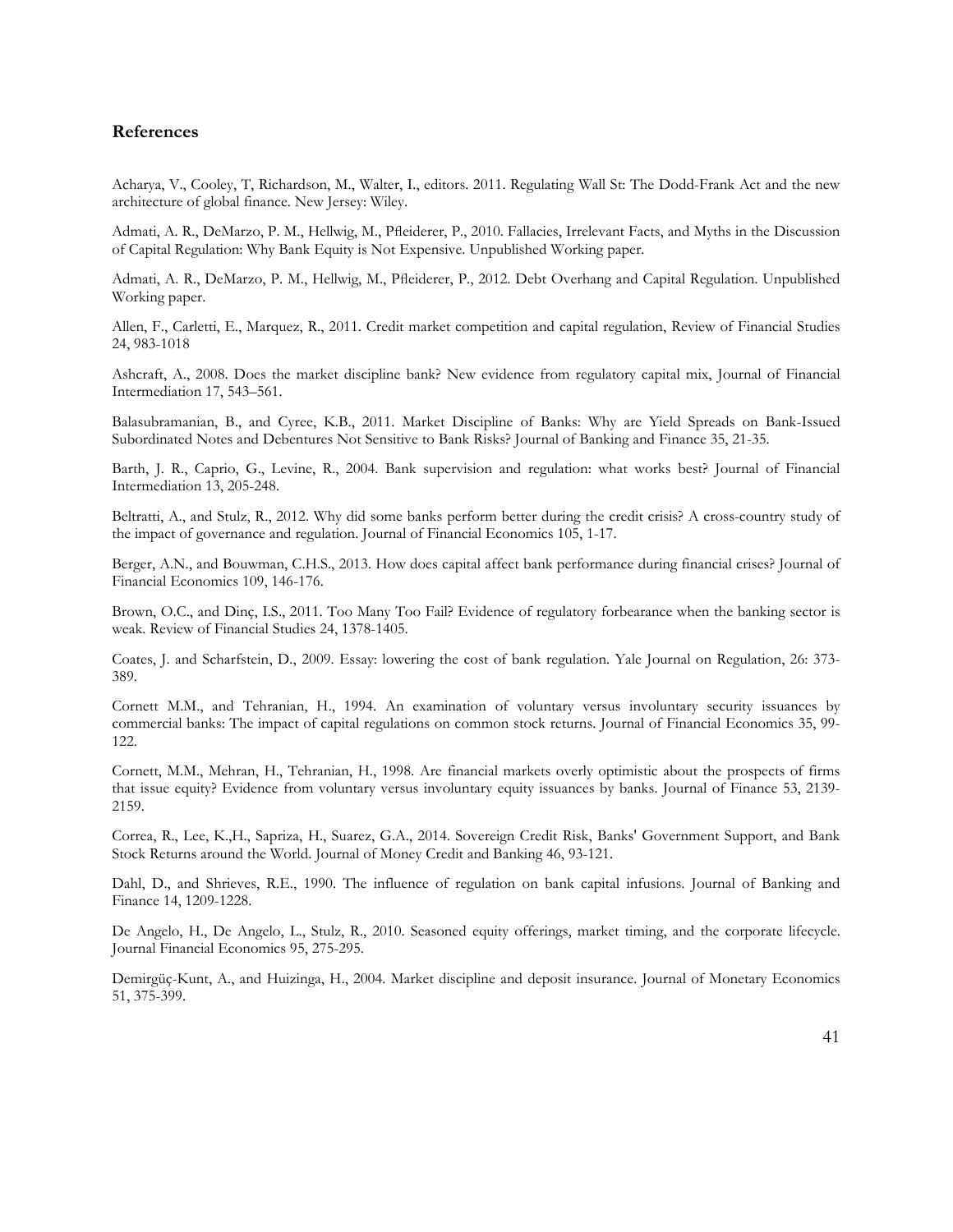Diamond, D. and Rajan, R., 2000. A theory of bank capital, Journal of Finance 55, 2431–2465.

Dittmar, A., and Thakor, A., 2007. Why do Firms issue Equity. Journal of Finance LXII, 1-54.

Elyasiani, E., Mester, L.J., Pagano, M.S., 2014. Large capital infusions, investor reactions, and the return and risk performance of financial institutions over the business cycle and recent financial crisis.Journal of Financial Stability 11, 62-81.

Erel, I., Julio, B., Kim, W., Weisbach, M.,S., 2012. Macroeconomic Conditions and Capital Raising. Review of Financial Studies 25, 341-376.

Erkens, D.H, Hung, M., Matos, P., 2012. [Corporate governance in the 2007–2008 financial crisis: Evidence from](http://www.sciencedirect.com/science/article/pii/S0929119912000077)  [financial institutions worldwide.](http://www.sciencedirect.com/science/article/pii/S0929119912000077) Journal of Corporate Finance 18, 389-411.

Evanoff, D.D., Jagtiani, J.A., Natkata, T., 2011. Enhancing Market Discipline in Banking: The Role of Subordinated Debt in Financial Reform. Journal of Economics and Business 63, 1-22.

Flannery,M., 1994. Debt maturity and the deadweight cost of leverage: Optimally financing banking firms, American Economic Review 84, 320–331.

Flannery, M. and Rangan, R., 2008. What caused the bank capital build-up of the 1990s? Review of Finance 12, 391–429.

Flannery, M.J., and Sorescu, S.M., 1996. Evidence of bank market discipline in subordinated debenture yields: 1983- 1991. Journal of Finance 51, 1347 – 1377.

Gornall, W., and Strebulaev, I. A., 2013. Financing as a Supply Chain: The Capital Strcture of Banks and Borrowers. Rock Center of Corporate Governance at Stanford University Working Paper 166.

Grail Research, 2009. Global Financial Crisis. Bailout/Stimulus Tracker. September, 12, 2009.

Gropp, R. and Heider, F., 2010. The determinants of bank capital structure, Review of Finance 14, 587–622.

Gropp, R., Gruendl, C., Guettler, A., 2014. The Impact of Public Guarantees on Bank Risk-Taking: Evidence from a Natural Experiment. Review of Finance 18, 457-488.

Kaminski, G.L.C., and Reinhart, M., 1999. Twin Crises: The Causes of Banking and Balance-of-Payments problems. American Economic Review 89, 473-500

Kim, W., and Weisbach, M.S., 2008. Motivations for public equity offers: An International Perspective. Journal of Financial Economics 87, 281-307

Khan M., and Vyas D., 2014. The Capital Purchase Program and Subsequent Bank SEOs. Unpublished Working Paper, March, 2014.

[King,](http://pan.oxfordjournals.org/search?author1=Gary+King&sortspec=date&submit=Submit) G., and [Zeng,](http://pan.oxfordjournals.org/search?author1=Langche+Zeng&sortspec=date&submit=Submit) L., 2001. Logistic Regression in Rare Events Data, Political Analysis 9, 137-163.

Krishnan, C.N.V, Ergungor, O.E, Laux, P.A., Singh, A.K., Zebedee, A.A., 2010. Examining bank SEOs: Are offers made by undercapitalized banks different? Journal of Financial Intermediation 19, 207 – 234.

Hasan, I., [Jackowicz,](http://www.sciencedirect.com/science/article/pii/S0378426613002690%23%23) K., Kovalewski, O., Kozlowski, L., 2013. Market discipline during crisis: Evidence from bank depositors in transition economies. Journal of Banking and Finance 37, 5436-5451.

Hett., F., and Schmidt, A., 2013. Bank Rescues and Bailout Expectations: The Erosion of Market Discipline During the Financial Crisis. SAGE Working Paper 36.

Leaven, L., and Valencia, F., 2012. Systemic banking crisis database: An update, IMF Working Paper 12/163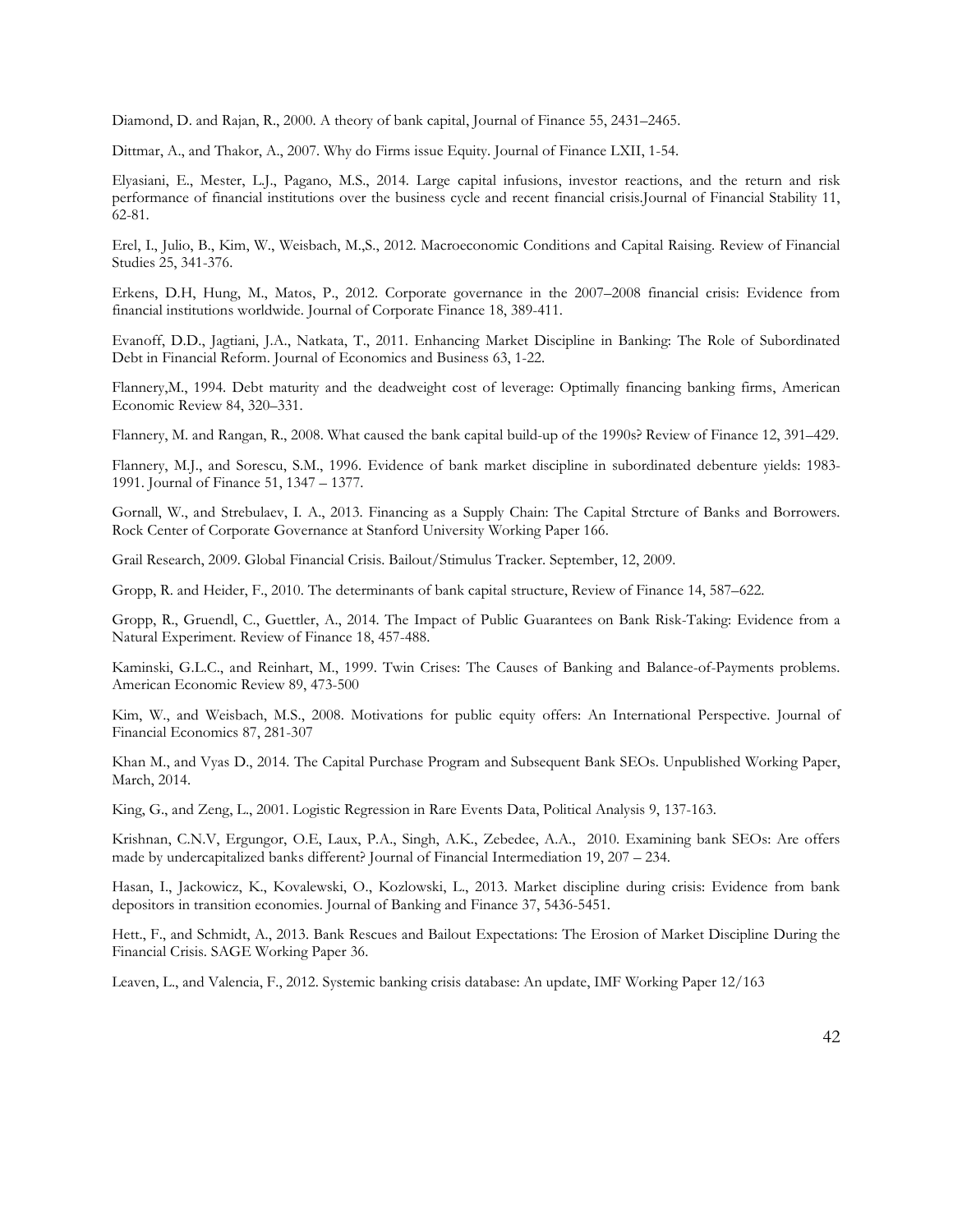Levy-Yeyati, E., Peria, M.S.M., Schmukler, S.L., 2004. Market discipline under systemic risk: Evidence from bank runs in emerging economies. Working Paper 3440, World Bank Policy Research.

Loughran, T. and Ritter, J.R., 1995. The new issues puzzle. Journal of Finance 50, 22-51.

Loughran, T. and Ritter, J. R., 1997. The operating performance of firms conducting seasoned equity offerings. Journal of Finance 52, 1823–1850.

Martinez-Peria, M., and Schmukler, S., 2001. Do Depositors Punish Banks for Bad Behavior? Market Discipline, Deposit Insurance, and Banking Crises. Journal of Finance, 56, 1029–51.

Mediobanca, 2012. Interventi dei Governi Nazionali a Favore delle Banche e degli Istituti Finanziari in Europa e Negli Stati Uniti dal Settembre 2007 al Giugno 2012. [Government interventions in favour of banks and financial institutions in Europe and in the US from September 2007 to June 2012].

Myers, S., 1977. Determinants of Corporate Borrowing. Journal of Financial Economics 5, 147-75

Myers, S., and Rajan, R., 1998. The paradox of liquidity, Quarterly Journal of Economics 113, 733–771.

Sironi, A., 2003. Testing for market discipline in the European banking industry: evidence from subordinated debt issues. Journal of Money, Credit and Banking 35, 443–447.

Squam Lake Working Group on Financial Regulation. 2009. An expedited resolution mechanism for distressed financial firms: Regulatory hybrid securities. Working Paper 3, April.

Vallascas, F., and Hagendorff, J., 2013. The risk sensitivity of capital requirements: Evidence from an international sample of large banks. Review of Finance 17, 1947-1988.

Von Hagen, J., and Ho, T., 2007. Money Market Pressure and the Determinants of Banking Crisis. Journal of Money, Credit and Banking 39, 1037-1066.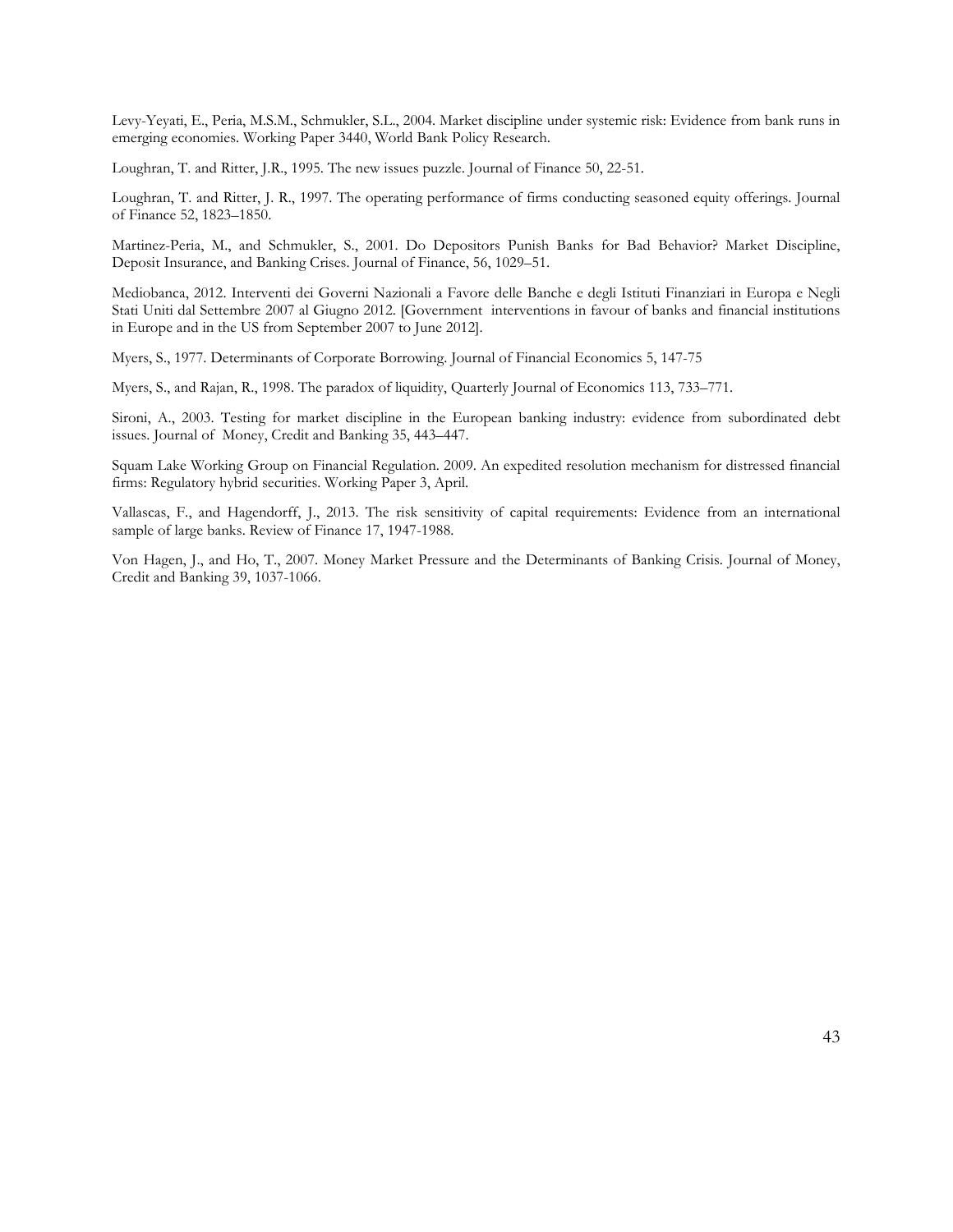|         | Number of |                |            |
|---------|-----------|----------------|------------|
|         | Banks     | Number of SEOs | SEOs/Banks |
| 1993    | 751       | 33             | 4.39       |
| 1994    | 841       | 39             | 4.64       |
| 1995    | 907       | 27             | 2.98       |
| 1996    | 1045      | 25             | 2.39       |
| 1997    | 1130      | $28\,$         | 2.48       |
| 1998    | 1124      | 41             | 3.65       |
| 1999    | 1105      | 34             | 2.99       |
| 2000    | 1073      | 17             | 1.58       |
| 2001    | 1040      | 43             | 4.13       |
| 2002    | 1011      | 34             | 3.36       |
| 2003    | 1003      | 34             | 3.39       |
| 2004    | 975       | 43             | 4.41       |
| 2005    | 979       | 59             | 6.03       |
| 2006    | 955       | 58             | 6.07       |
| 2007    | 926       | 43             | 4.64       |
| 2008    | 900       | 72             | 8.00       |
| 2009    | 878       | 132            | 15.03      |
| 2010    | 845       | 131            | 15.50      |
| 2011 Q2 | 121       | 19             | 15.70      |
| Total   | 17509     | 912            | 5.20       |

**Table 1**: Distribution of Banks and SEOs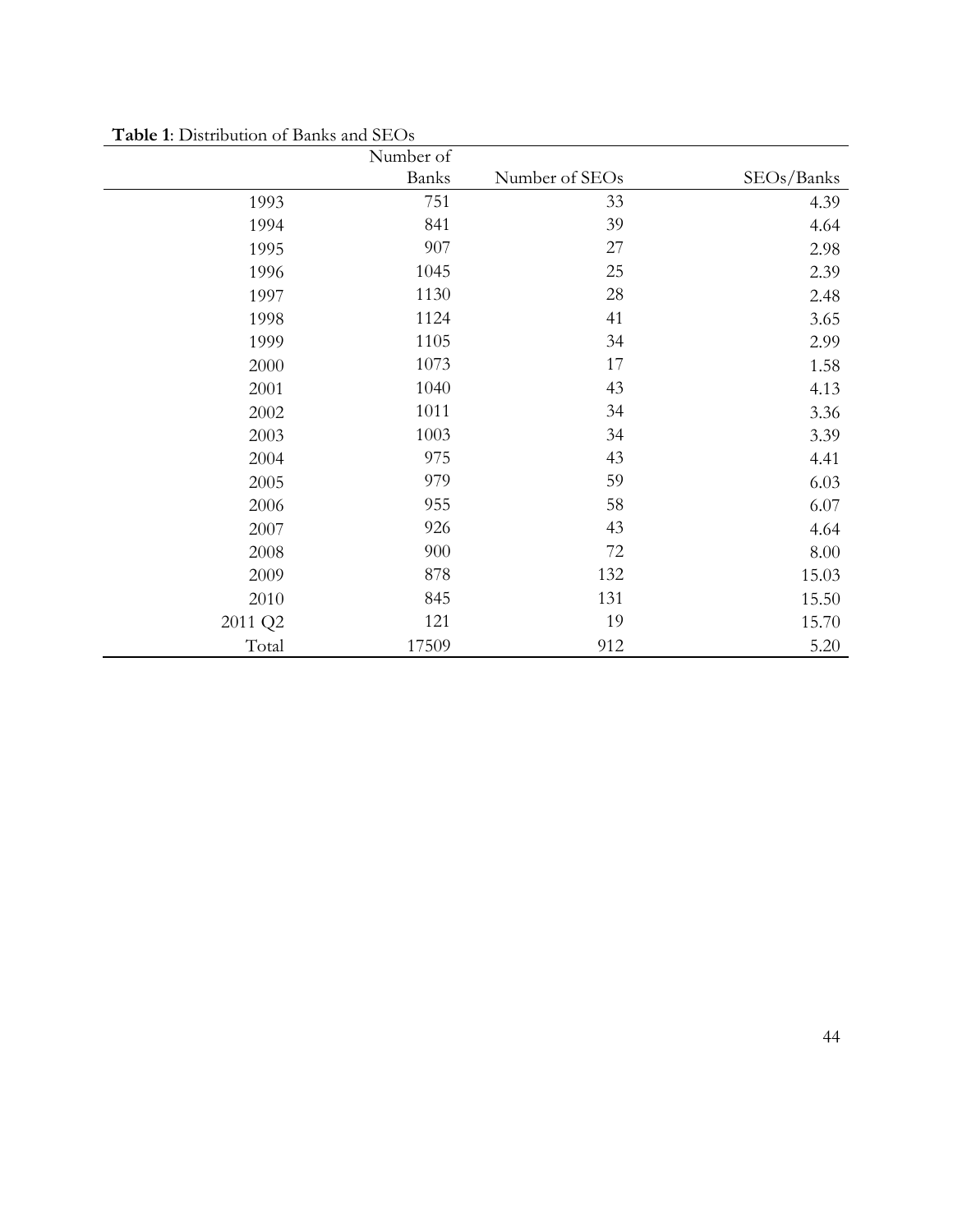|                             | 1993                         | 1994                         | 1995                                      | 1996                         | 1997                  | 1998                 | 1999                    | 2000           | 2001                | 2002                | 2003                | 2004                                      | 2005                             | 2006           | 2007                                      | 2008           | 2009                 | 2010                 | $Q2 - 2011$    | Total                | Average<br>Proceeds |
|-----------------------------|------------------------------|------------------------------|-------------------------------------------|------------------------------|-----------------------|----------------------|-------------------------|----------------|---------------------|---------------------|---------------------|-------------------------------------------|----------------------------------|----------------|-------------------------------------------|----------------|----------------------|----------------------|----------------|----------------------|---------------------|
| Argentina                   | $\theta$                     | $\theta$                     | $\theta$                                  | $\overline{0}$               | $\theta$              | 2                    | $\mathbf{1}$            | $\theta$       | $\overline{0}$      | $\theta$            | $\theta$            | $\overline{0}$                            | $\theta$                         | $\theta$       | $\theta$                                  | $\theta$       | $\theta$             | $\theta$             | $\theta$       | 3                    | 64.1                |
| Australia                   |                              | 5                            | 6                                         | 1                            | $\theta$              | $\overline{1}$       | $\overline{2}$          | 3              | $\overline{c}$      |                     | 3                   | $\overline{2}$                            | 2                                |                | 3                                         | 5              | 3                    | -1                   | $\theta$       | 42                   | 233.7               |
| Brazil                      | 2                            | $\overline{4}$               | $\overline{c}$                            | 5                            | $\overline{c}$        | $\overline{4}$       | $\theta$                | $\theta$       | 3                   | $\theta$            | $\theta$            | $\theta$                                  | $\theta$                         |                | $\theta$                                  | $\overline{c}$ |                      | $\overline{c}$       | $\theta$       | 28                   | 1093.2              |
| Canada                      | 3                            |                              | $\theta$                                  | $\theta$                     | $\theta$              | $\overline{c}$       | $\mathbf{1}$            | $\theta$       | $\overline{c}$      | $\theta$            | $\theta$            | $\theta$                                  | $\theta$                         | $\theta$       | $\theta$                                  | $\overline{4}$ | $\theta$             | 1                    | $\theta$       | 14                   | 224.8               |
| China                       | $\theta$                     | $\theta$                     | $\boldsymbol{0}$                          | $\overline{0}$               | $\boldsymbol{0}$      | $\theta$             | $\boldsymbol{0}$        | $\theta$       | $\overline{0}$      | $\theta$            | $\overline{c}$      | $\boldsymbol{0}$                          | $\,0\,$                          | 5              | 6                                         | $\mathbf{1}$   | 5                    | -1<br>5              | 14             | 48                   | 1530.4              |
| France                      | $\theta$                     | -1                           | $\boldsymbol{0}$                          | $\mathbf{1}$                 | $\overline{c}$        | $\overline{1}$       | $\mathbf{1}$            | $\overline{1}$ | $\theta$            |                     |                     | $\theta$                                  | $\sqrt{2}$                       | $\sqrt{2}$     | $\mathbf{1}$                              | 3              | $\mathbf{1}$         | $\theta$             | $\theta$       | 18                   | 1294.2              |
| Germany                     | 2                            | 9                            | 5                                         | $\overline{c}$               | $\mathfrak{Z}$        | 3                    | $\overline{c}$          | $\theta$       | $\overline{0}$      | $\theta$            |                     | $\theta$                                  | 3                                | $\theta$       | $\theta$                                  | $\overline{4}$ | $\theta$             | 1                    | $\theta$       | 35                   | 764.8               |
| India                       | $\theta$                     | $\theta$                     | $\boldsymbol{0}$                          | $\theta$                     | $\overline{0}$        | $\theta$             | $\theta$                | $\theta$       | $\overline{0}$      | $\theta$            | $\overline{c}$      | 5                                         | 7                                | 6              | $\overline{c}$                            | 5              | 6                    | 5                    | $\theta$       | 38                   | 205.5               |
| Indonesia                   |                              | $\overline{c}$               | 3                                         | $\overline{4}$               | $\mathfrak{Z}$        | $\overline{c}$       | $\overline{\mathbf{3}}$ | $\overline{c}$ | $\overline{c}$      | $\overline{4}$      | $\theta$            | 3                                         | 6                                | 3              | 3                                         | $\sqrt{2}$     | 5                    | -1<br>$\theta$       | $\theta$       | 58                   | 213.4               |
| Italy                       | $\theta$                     | 5                            |                                           | $\mathbf{1}$                 | $\sqrt{2}$            | $\overline{4}$       | $\sqrt{2}$              | $\sqrt{2}$     | $\tau$              | 3                   | $\overline{4}$      | $\overline{c}$                            | $\tau$                           | 3              | 3                                         | $\overline{4}$ | $\overline{c}$       | $\theta$             | $\theta$       | 52                   | 425.0               |
| Japan                       | $\overline{4}$               |                              | $\overline{c}$                            | $\overline{c}$               | $\overline{c}$        | $\overline{c}$       | 9                       | 5              | 5                   | 3                   |                     | $\overline{4}$                            | 6                                | 11             | $\overline{4}$                            | 2              | 3                    | $\overline{c}$       | $\overline{c}$ | 70                   | 399.8               |
| Mexico                      | $\Omega$                     | $\theta$                     | $\theta$                                  | $\theta$                     | $\overline{0}$        | $\theta$             | $\theta$                | $\theta$       | $\overline{0}$      | $\theta$            | $\theta$            | $\overline{0}$                            | $\theta$                         | $\theta$       | $\theta$                                  | $\theta$       | $\theta$             | $\theta$             | $\theta$       | $\theta$             | 223.8               |
| Russia                      | $\Omega$                     | $\theta$                     | $\theta$                                  | $\theta$                     | $\overline{0}$        | $\theta$             | $\theta$                | $\theta$       | $\overline{0}$      | $\theta$            | $\theta$            | $\theta$                                  | $\theta$                         | $\overline{1}$ | $\overline{4}$                            | $\overline{1}$ | 3                    | 1                    | $\theta$       | 10                   | 254.1               |
| Saudi Arabia                | $\theta$                     | $\theta$                     | $\theta$                                  | $\theta$                     | $\boldsymbol{0}$      | $\overline{0}$       | $\theta$                | $\theta$       | $\overline{0}$      | $\theta$            | $\theta$            | $\theta$                                  | $\theta$                         | $\theta$       | $\theta$                                  | $\mathbf{1}$   | 1                    | $\theta$             | $\theta$       | 2                    | 1113.9              |
| South Africa                | $\theta$                     | $\theta$                     | $\theta$                                  | $\theta$                     | $\theta$              | $\theta$             | $\theta$                | $\theta$       | $\overline{0}$      | $\theta$            | $\theta$            | $\mathbf{1}$                              | $\theta$                         | $\theta$       | $\theta$                                  | $\theta$       | $\theta$             | -1                   | $\theta$       | 2                    | 272.7               |
| Republic of Korea           | $\theta$                     | $\theta$                     | $\theta$                                  | 1                            | $\theta$              | $\overline{1}$       | $\theta$                | $\theta$       | $\overline{0}$      | 3                   |                     |                                           | $\overline{c}$                   | $\sqrt{2}$     | $\sqrt{2}$                                | $\overline{c}$ | $\overline{4}$       | $\overline{4}$       | 3              | 26                   | 214.0               |
| Turkey                      | $\theta$                     | $\theta$                     | $\boldsymbol{0}$                          | $\theta$                     |                       | $\mathbf{1}$         | $\theta$                | $\theta$       | 1                   | $\theta$            |                     |                                           | $\theta$                         | $\theta$       | $\boldsymbol{0}$                          | $\overline{c}$ | -1                   | $\theta$             | $\theta$       | 8                    | 172.7               |
| UK                          | $\theta$                     | $\theta$                     | $\boldsymbol{0}$                          | $\theta$                     | -1                    | $\overline{1}$       | $\overline{1}$          | $\overline{1}$ | $\sqrt{2}$          | $\overline{c}$      | $\theta$            | $\overline{c}$                            | $\sqrt{2}$                       | $\overline{1}$ | $\sqrt{2}$                                | 6              | 5                    | $\mathfrak{Z}$       | $\theta$       | 29                   | 1053.5              |
| <b>USA</b>                  | $\overline{c}$<br>$\theta$   |                              | 8                                         | 8                            | 1<br>$\overline{2}$   | -1<br>$\overline{7}$ | $\mathbf{1}$<br>2       | 3              | 1<br>9              | 1<br>7              | -1<br>8             | $\overline{c}$<br>2                       | $\overline{c}$<br>$\overline{2}$ | 22             | -1<br>3                                   | 28             | 92                   | 8<br>$\overline{5}$  | $\theta$       | 42<br>$\Omega$       | 260.6               |
| Total Number                | 3<br>$\overline{\mathbf{3}}$ | $\overline{\mathbf{3}}$<br>9 | $\overline{\mathbf{c}}$<br>$\overline{7}$ | $\overline{\mathbf{c}}$<br>5 | $\sqrt{2}$<br>$\,8\,$ | 4<br>$\overline{1}$  | 3<br>$\overline{4}$     | $\overline{7}$ | $\overline{4}$<br>3 | 3<br>$\overline{4}$ | 3<br>$\overline{4}$ | $\overline{4}$<br>$\overline{\mathbf{3}}$ | 5<br>$\overline{9}$              | 58             | $\overline{4}$<br>$\overline{\mathbf{3}}$ | $72\,$         | 13<br>$\overline{c}$ | $\overline{1}$<br>31 | 19             | 91<br>$\overline{c}$ |                     |
| Average Proceeds            | 52.9                         | 136.2                        | 86.8                                      | 219.6                        | 144.3                 | 125.9                | 325.5                   | 129.0          | 68.3                | 71.2                | 225.6               | 171.1                                     | 250.5                            | 426.9          | 818.1                                     | 1192.3         | 956.0                | 518.3                | 1472.2         | 490.0                |                     |
| Proceeds/Equity<br>(Median) | 0.7                          | 0.6                          | 0.6                                       | 0.7                          | 1.3                   | 0.6                  | 0.8                     | 0.5            | 0.3                 | 0.6                 | 1.4                 | 1.5                                       | 1.3                              | 1.6            | 2.0                                       | 1.7            | 2.1                  | 2.8                  | 2.9            | 1.2                  |                     |

**Table 2:** Number of SEOs per Country and Year and Average Proceeds (bln US dollars)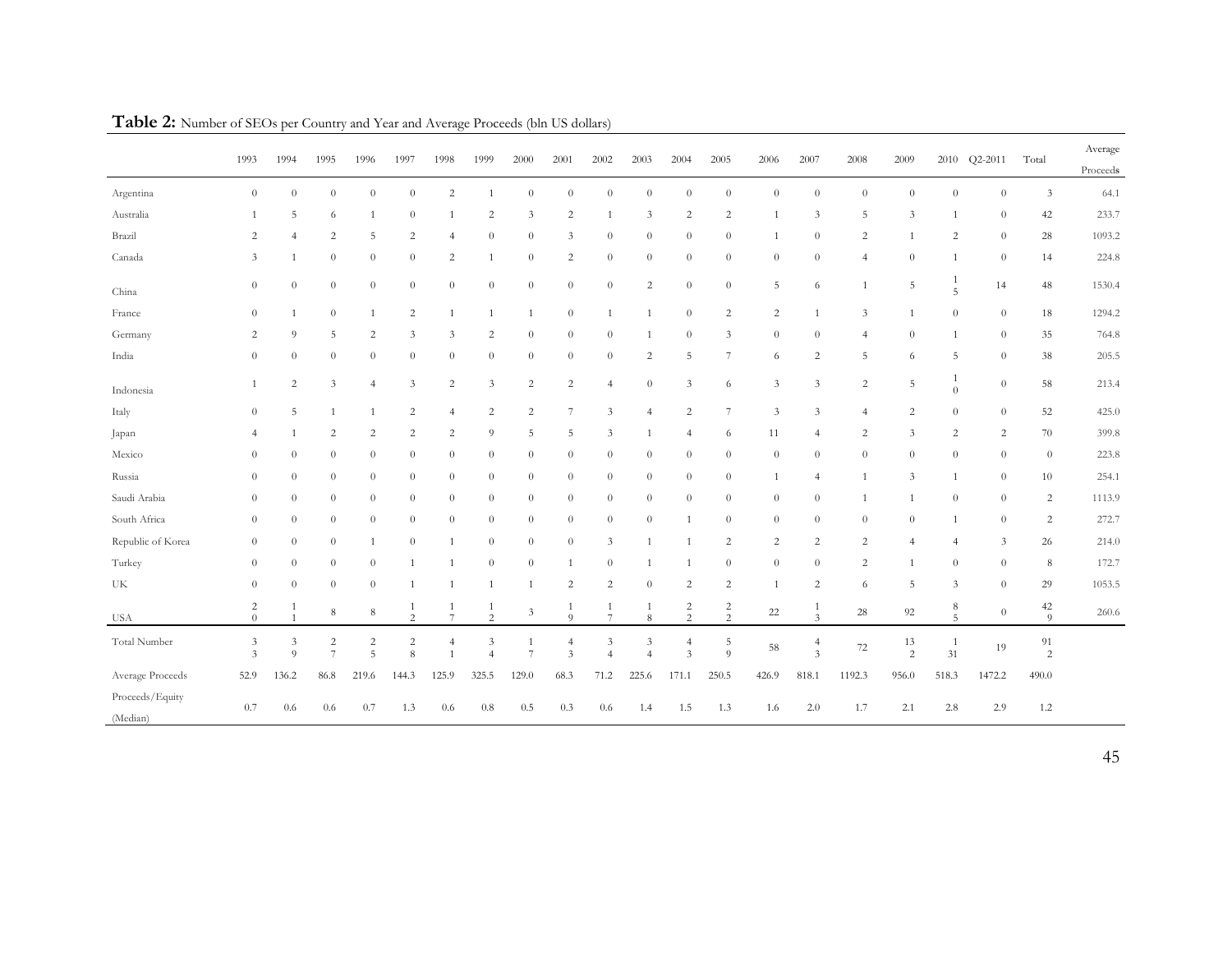|                                            |                                                                                                                                                                   | $\mathbf N$ | Mean    | Median  | St. Dev. | 1 Pctile | 99 Pctile |
|--------------------------------------------|-------------------------------------------------------------------------------------------------------------------------------------------------------------------|-------------|---------|---------|----------|----------|-----------|
| Panel A: Measures of Bank Capital Strength |                                                                                                                                                                   |             |         |         |          |          |           |
| LOW CAPITALIZED                            | Dummy equal to one if a bank is in the first quartile of equity to assets distribution                                                                            | 53707       | 0.257   | 0.000   | 0.437    | 0.000    | 1.000     |
| LOW CAPITALIZED_Y                          | Dummy equal to one if a bank is in the first quartile of equity to assets distribution in a given year                                                            | 53707       | 0.256   | 0.000   | 0.436    | 0.000    | 1.000     |
| Panel B: Bank-Specific Controls            |                                                                                                                                                                   |             |         |         |          |          |           |
| <b>RISK</b>                                | Standard deviation of daily returns computed at quarterly intervals                                                                                               | 53707       | 0.057   | 0.043   | 0.051    | 0.009    | 0.259     |
| <b>RELPTB</b>                              | Price to book ratio divided by the average Price to book ratio computed yearly at country level                                                                   | 53707       | 1.020   | 0.930   | 0.571    | 0.241    | 2.826     |
| YEARLISTED                                 | Number of years a bank is listed in the stock market                                                                                                              | 53707       | 11.472  | 10.000  | 8.234    | 1.000    | 35.000    |
| SIZE                                       | Log of total assets in millions of U.S. dollars                                                                                                                   | 53707       | 7.933   | 7.541   | 2.110    | 4.240    | 13.502    |
| <b>ROA</b>                                 | Net income over total assets                                                                                                                                      | 53659       | 0.007   | 0.008   | 0.026    | $-0.051$ | 0.047     |
| <b>DEPOSITS</b>                            | Ratio between total deposits and total liabilities                                                                                                                | 50436       | 0.790   | 0.844   | 0.203    | 0.102    | 1.127     |
| <b>MERGERS</b>                             | Dummy equal to one if a bank has undertaken a merger in a given quarter                                                                                           | 53707       | 0.012   | 0.000   | 0.109    | 0.000    | 1.000     |
| CPP                                        | Dummy equal to one from the first quarter after capital injection via the Capital Purchase Program                                                                | 53707       | 0.034   | 0.000   | 0.182    | 0.000    | 1.000     |
| <b>RESCUE</b>                              | Dummy equal to one from the first quarter after a non-US bank has received capital support                                                                        | 53707       | 0.003   | 0.000   | 0.055    | 0.000    | 1.000     |
| Panel C: Country-Specific Controls         |                                                                                                                                                                   |             |         |         |          |          |           |
| REG INDEPENDENCE                           | Index assessing the degree of independence of the supervisory agency. The index ranges from 0 to 3                                                                | 53707       | 2.355   | 3.000   | 1.052    | 0.000    | 3,000     |
|                                            | with higher value denoting a more independent supervisory agency. The indicator is constructed                                                                    |             |         |         |          |          |           |
|                                            | based on the following three questions. 1. Can the head of the supervisory agency can be removed by                                                               |             |         |         |          |          |           |
|                                            | either [(a) the decision of the head of government (e.g. President, Prime Minister), Finance Minister                                                             |             |         |         |          |          |           |
|                                            | or other cabinet level authority, a simple majority of a legislative body (Parliament or Congress), a                                                             |             |         |         |          |          |           |
|                                            | supermajority (e.g, 60%, 75%) of a legislative body]; 2. Are the supervisors legally liable for their                                                             |             |         |         |          |          |           |
|                                            | actions (i.e. if a supervisor takes actions against a bank, the supervisor cannot be sued) ( $No=1$ )?; 3.                                                        |             |         |         |          |          |           |
|                                            | Does the head of the supervisory agency (and other directors) have a fixed term and how long? $(=1 \text{ if } )$                                                 |             |         |         |          |          |           |
|                                            | the term>=4). Higher value means a more independent supervisory agency. From Barth et al. (2004)<br>with updated values from the Worldbank website                |             |         |         |          |          |           |
| REG_STRENGHT                               | Index that ranges from zero to ten and is based on the following questions: (1) Does the supervisory                                                              | 53707       | 8.434   | 9.000   | 1.189    | 5.000    | 10.000    |
|                                            | agency have the right to meet with external auditors to discuss reports without the approval of the                                                               |             |         |         |          |          |           |
|                                            | bank? (2) Are the auditors required to communicate misconduct by managers/directors to the                                                                        |             |         |         |          |          |           |
|                                            | supervisory agency? (3) Can legal action against external auditors be taken by supervisors for                                                                    |             |         |         |          |          |           |
|                                            | negligence? (4) Can supervisors force banks to change the internal organizational structure? (5) Are                                                              |             |         |         |          |          |           |
|                                            | off-balance sheet items disclosed to supervisors? (6) Can the supervisory agency order                                                                            |             |         |         |          |          |           |
|                                            | directors/management to constitute provisions to cover actual/potential losses? (7) Can the                                                                       |             |         |         |          |          |           |
|                                            | supervisory agency suspend director's decisions to distribute: (a) Dividends? (b) Bonuses? (c)                                                                    |             |         |         |          |          |           |
|                                            | Management fees? (8) Can the supervisory agency supersede bank shareholder rights and declare a                                                                   |             |         |         |          |          |           |
|                                            | bank insolvent? (9) Does banking law allow the supervisory agency to suspend some or all ownership                                                                |             |         |         |          |          |           |
|                                            | rights of a problem bank? (10) Regarding bank restructuring and reorganization, can the supervisory                                                               |             |         |         |          |          |           |
|                                            | agency or any other government agency do the following: (a) Suspend shareholder rights? (b) Remove                                                                |             |         |         |          |          |           |
|                                            | and replace management? (c) Remove and replace directors? From Barth et al. (2004) with updated                                                                   |             |         |         |          |          |           |
|                                            | values from the Worldbank website.                                                                                                                                |             |         |         |          |          |           |
| PUBLIC DEBT                                | Ratio between Public Sector Debt and Country GDP (in %)                                                                                                           | 53707       | 74.078  | 64.900  | 36.166   | 10.700   | 210.200   |
| SHARE_TRADED                               | Total shares traded on the stock market over GDP from Worldbank financial structure databases-                                                                    |             |         | 133.859 | 109.977  | 6.131    | 401.233   |
|                                            | 2012 edition                                                                                                                                                      | 52657       | 152.484 |         |          |          |           |
| MARKET_POWER                               | Accounting value of bank's net interest revenue as a share of its interest-bearing (total earning) assets                                                         | 52657       | 2.244   | 2.697   | 1.128    | 0.020    | 5.718     |
| SYSTEMIC SHOCK_2                           | from Worldbank financial structure databases-2012 edition<br>A dummy equal to one for the first two quarters after the eruption of a systemic shock identified as | 53707       | 0.041   | 0.000   | 0.201    | 0.000    | 1.000     |
|                                            | in Von Hagen and Ho (2007)                                                                                                                                        |             |         |         |          |          |           |
| SYSTEMIC SHOCK_4                           | A dummy equal to one for the first four quarters after the eruption of a systemic shock identified as                                                             | 53707       | 0.054   | 0.000   | 0.227    | 0.000    | 1.000     |
|                                            | in Von Hagen and Ho (2007)                                                                                                                                        |             |         |         |          |          |           |

## **Table 3:** Variable Definition and Summary Statistics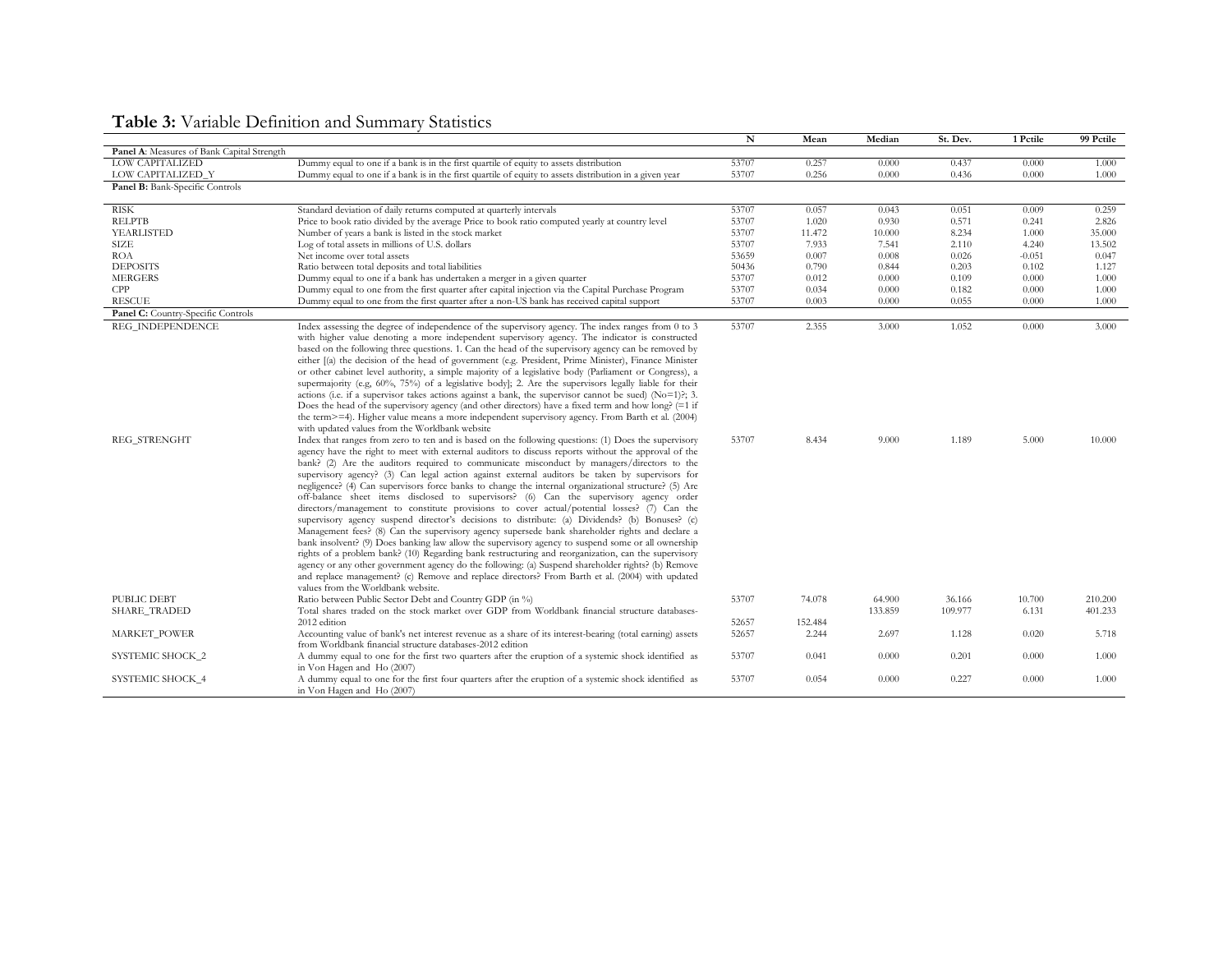## **Table 4:** Probability of Issuing Equity and Bank Capital Strength

**+Public**

This Table shows the regression results on the determinants of the likelihood to issue equity by banks. The models are estimated via a Panel Random Logit estimator which controls for unobserved bank heterogeneity. The dependent variable is a dummy equal to 1 if a bank has issued equity in a given quarter and zero otherwise while the explanatory variables include bank and country characteristics. LOW CAPITALIZED is a dummy equal to one if a bank is the first quartile of the equity/assets distribution, LOW CAPITALIZED\_Y is a dummy equal to one if a bank is the first quartile of the yearly equity/assets distribution, RISK is the volatility of the daily prices computed over the last quarter before the issue, RELPTB is Price to book ratio divided by the average Price to book ratio computed yearly at country level, ROA is the ratio between net income and total assets; YEARLISTED is the log of the number of years a bank has been listed in stock market, SIZE is the log of total assets measured in thousands of US dollars, DEPOSITS is computed as total customer deposits over total liabilities and MERGERS is a dummy equal to 1 if a bank has been involved in a merger during the quarter, CPP is a dummy equal to one from the first quarter after a US bank has received capital support via the Capital Purchase Program, RESCUE is a dummy equal to one from the first quarter a non-US bank has received capital support . Country controls includes an index of regulatory independence (REG\_INDEPENDENCE), an index measuring the regulatory strength (REG\_STRENGHT), the ratio between public sector debt and country GDP (PUBLIC DEBT) the total shares traded divided country GDP (SHARE TRADED) and the total accounting value of bank's net interest revenue as a share of its interest-bearing (total earning) assets (MARKET POWER), a dummy equal to one for the first two quarters following a systemic shock (SYSTEMIC SHOCK\_2), a dummy equal to one for the first four quarters following a systemic shock (SYSTEMIC SHOCK\_4). Standard errors are reported in round brackets in parentheses \*\*\* (\*\*,\*) indicates significance at the 1(5,10) percent level.

(1) (2) (3) (4) (5) (6) (7) (8)

**NO US Before**

**+Systemic Shock Alternative** 

|                        |             |             |             | . oyotemic onoen |             |                        |             |             |
|------------------------|-------------|-------------|-------------|------------------|-------------|------------------------|-------------|-------------|
|                        |             | Rescue      |             |                  |             | <b>LOW CAPITALIZED</b> |             | 07/2007     |
| <b>LOW CAPITALIZED</b> | $0.505***$  | $0.544***$  | $0.535***$  | $0.543***$       |             |                        | $0.425***$  | $0.608***$  |
|                        | (0.111)     | (0.110)     | (0.110)     | (0.110)          |             |                        | (0.148)     | (0.144)     |
| LOW CAPITALIZED_Y      |             |             |             |                  | $0.525***$  | $0.530***$             |             |             |
|                        |             |             |             |                  | (0.109)     | (0.109)                |             |             |
| <b>RISK</b>            | $2.361***$  | $1.525**$   | $1.833***$  | $1.140*$         | 1.869***    | 1.184*                 | 0.735       | 1.626       |
|                        | (0.599)     | (0.629)     | (0.625)     | (0.643)          | (0.622)     | (0.640)                | (1.070)     | (1.079)     |
| <b>RELPTB</b>          | $0.143***$  | $0.188***$  | $0.192***$  | $0.192***$       | $0.192***$  | $0.192***$             | $0.119*$    | $0.210***$  |
|                        | (0.047)     | (0.044)     | (0.045)     | (0.045)          | (0.045)     | (0.045)                | (0.067)     | (0.071)     |
| <b>ROA</b>             | $-7.875***$ | $-6.599***$ | $-6.403***$ | $-6.523***$      | $-6.300***$ | $-6.411***$            | $-3.805$    | $-6.825**$  |
|                        | (1.518)     | (1.676)     | (1.701)     | (1.672)          | (1.692)     | (1.662)                | (2.624)     | (3.025)     |
| YEARLISTED             | $-0.009$    | $-0.012**$  | $-0.012**$  | $-0.012**$       | $-0.012**$  | $-0.013**$             | $-0.000$    | $-0.027***$ |
|                        | (0.006)     | (0.006)     | (0.006)     | (0.006)          | (0.006)     | (0.006)                | (0.009)     | (0.009)     |
| <b>SIZE</b>            | $0.354***$  | $0.332***$  | $0.330***$  | $0.334***$       | $0.325***$  | $0.329***$             | $0.270***$  | $0.292***$  |
|                        | (0.032)     | (0.031)     | (0.031)     | (0.032)          | (0.031)     | (0.031)                | (0.047)     | (0.042)     |
| <b>DEPOSITS</b>        | $0.528*$    | 0.461       | 0.443       | 0.454            | 0.454       | 0.466                  | 0.415       | 0.113       |
|                        | (0.294)     | (0.290)     | (0.289)     | (0.290)          | (0.289)     | (0.290)                | (0.360)     | (0.361)     |
| <b>MERGERS</b>         | 0.365       | 0.423       | 0.435       | 0.431            | 0.427       | 0.423                  | $0.640*$    | $0.844***$  |
|                        | (0.272)     | (0.272)     | (0.272)     | (0.272)          | (0.272)     | (0.272)                | (0.361)     | (0.287)     |
| CPP                    |             | $1.434***$  | 1.352***    | $1.365***$       | 1.378***    | $1.393***$             |             |             |
|                        |             | (0.156)     | (0.156)     | (0.157)          | (0.156)     | (0.156)                |             |             |
| <b>RESCUE</b>          |             | $0.627*$    | 0.557       | $0.586*$         | 0.525       | 0.551                  | $0.952***$  |             |
|                        |             | (0.336)     | (0.340)     | (0.339)          | (0.339)     | (0.338)                | (0.359)     |             |
| REG_INDEPENDENCE       | $0.131*$    | $0.130*$    | $0.172**$   | $0.162**$        | $0.182**$   | $0.174**$              | $0.288***$  | 0.122       |
|                        | (0.074)     | (0.071)     | (0.072)     | (0.072)          | (0.071)     | (0.071)                | (0.084)     | (0.090)     |
| REG_STRENGHT           | $-0.013$    | 0.004       | 0.010       | 0.009            | 0.018       | 0.018                  | $0.104**$   | 0.070       |
|                        | (0.048)     | (0.046)     | (0.046)     | (0.046)          | (0.046)     | (0.046)                | (0.048)     | (0.057)     |
| PUBLIC DEBT            | $-0.004**$  | $-0.006***$ | $-0.005***$ | $-0.006***$      | $-0.006***$ | $-0.006***$            | $-0.007***$ | $-0.007***$ |
|                        | (0.002)     | (0.002)     | (0.002)     | (0.002)          | (0.002)     | (0.002)                | (0.002)     | (0.002)     |
| <b>SHARE_TRADED</b>    | $0.002***$  | 0.001       | 0.000       | 0.000            | $-0.000$    | $-0.000$               | $-0.000$    | $-0.001$    |
|                        | (0.001)     | (0.001)     | (0.001)     | (0.001)          | (0.001)     | (0.001)                | (0.002)     | (0.001)     |
| <b>MARKET POWER</b>    | $0.219***$  | $0.173***$  | $0.174***$  | $0.183***$       | $0.132***$  | $0.136***$             | 0.055       | $-0.003$    |
|                        | (0.055)     | (0.054)     | (0.053)     | (0.054)          | (0.044)     | (0.045)                | (0.047)     | (0.047)     |
| SYSTEMIC SHOCK_2       |             |             | $0.837***$  |                  | $0.841***$  |                        | $0.498**$   | $0.964***$  |
|                        |             |             | (0.165)     |                  | (0.164)     |                        | (0.240)     | (0.311)     |
| SYSTEMIC SHOCK_4       |             |             |             | $0.543***$       |             | $0.542***$             |             |             |
|                        |             |             |             | (0.146)          |             | (0.146)                |             |             |
| <b>CONSTANT</b>        | $-8.642***$ | $-8.047***$ | $-8.120***$ | $-8.123***$      | $-7.955***$ | $-7.939***$            | $-7.321***$ | $-7.643***$ |
|                        | (0.568)     | (0.552)     | (0.554)     | (0.556)          | (0.539)     | (0.541)                | (0.653)     | (0.683)     |
| Pseudo-R-squared       | 0.332       | 0.339       | 0.342       | 0.342            | 0.342       | 0.342                  | 0.425       | 0.360       |
| Observations           | 49,872      | 49,872      | 49,872      | 49,872           | 49,872      | 49,872                 | 17,147      | 39,419      |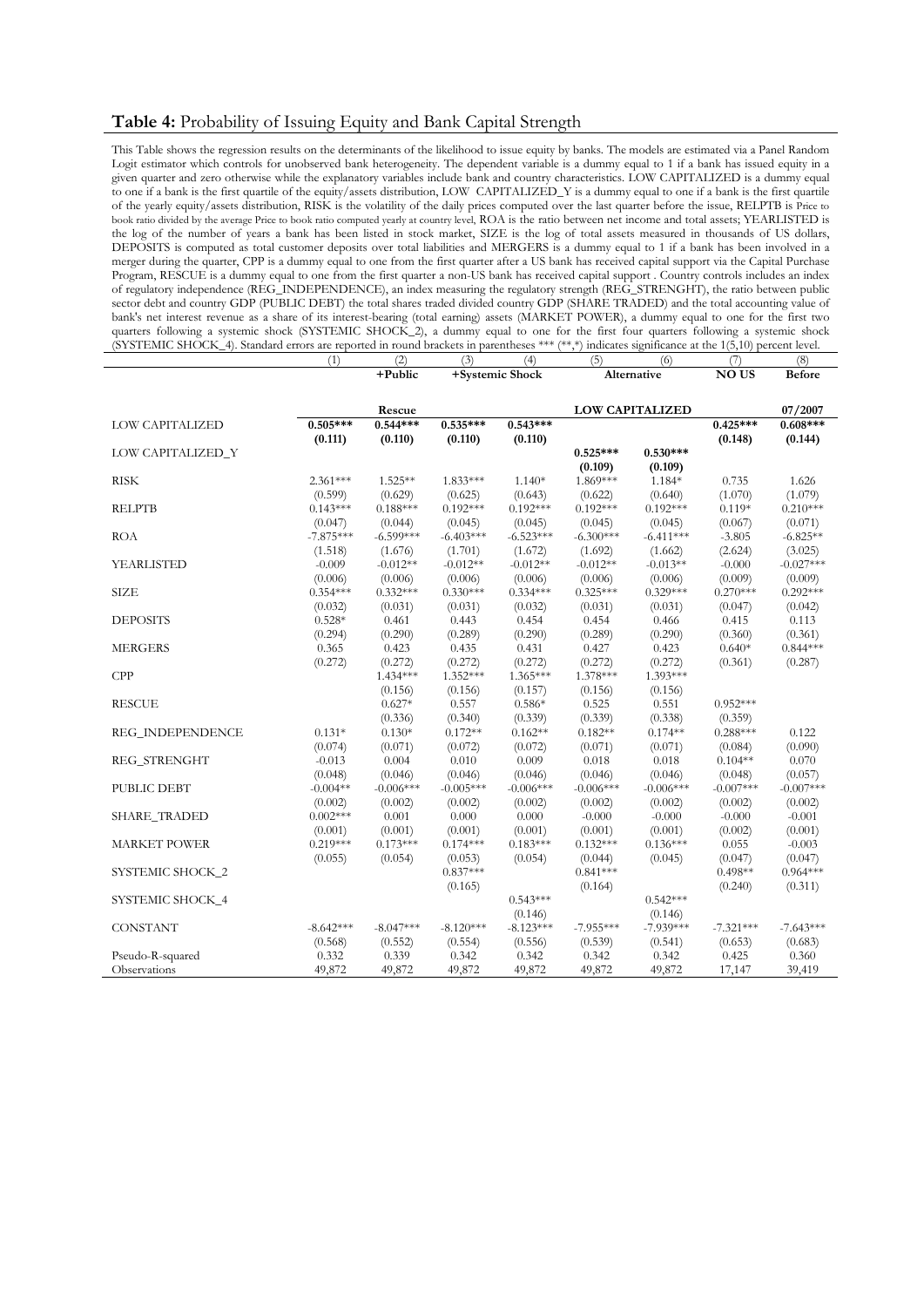### **Table 5**: Probability of Issuing Equity and Capital Requirements

This Table shows the regression results on the determinants of the likelihood to issue equity by banks. The models are estimated via a Panel Random Logit estimator which controls for unobserved bank heterogeneity. The dependent variable is a dummy equal to 1 if a bank has issued equity in a given quarter and zero otherwise while the explanatory variables include bank and country characteristics. LOW CAPITALIZED is a dummy equal to one if a bank is the first quartile of the equity/assets distribution, LOW ,CAPITALIZED\_Y is a dummy equal to one if a bank is the first quartile of the yearly equity/assets distribution, REG\_CHANGE is a dummy equal to one from the quarter when a country has experimented a regulatory change in capital regulation; REG\_CONSTRAINED is a dummy equal to one for banks in the first quartile of the sample distribution in terms of regulatory capital buffer; REG\_CONSTRAINED\_Y is a dummy equal to one for banks in the first quartile of the sample distribution in a given year in terms of regulatory capital buffer; RELPTB is Price to book ratio divided by the average Price to book ratio computed yearly at country level,RISK is the volatility of the daily prices computed over the last quarter before the issue, ROA is the ratio between net income and total assets; YEARLISTED is the log of the number of years a bank has been listed in stock market, SIZE is the log of total assets measured in thousands of US dollars, DEPOSITS is computed as total customer deposits over total liabilities and MERGERS is a dummy equal to 1 if a bank has been involved in a merger during the quarter. Country controls includes an index of regulatory independence (REG\_INDEPENDENCE), an index measuring the regulatory strength (REG\_STRENGHT), the ratio between public sector debt and country GDP (PUBLIC DEBT) the total shares traded divided country GDP (SHARE TRADED) and the total accounting value of bank's net interest revenue as a share of its interest-bearing (total earning) assets (MARKET POWER), a dummy equal to one for the first two quarters following a systemic shock (SYSTEMIC SHOCK\_2). Standard errors are reported in round brackets in parentheses \*\*\* (\*\*,\*) indicates significance at the 1(5,10) percent level.

| <b>REG CONSTRAINED</b><br><b>YES</b><br>NO<br><b>LOW CAPITALIZED</b><br>$0.320**$<br>$0.515***$<br>0.006<br>(0.130)<br>(0.178)<br>(0.174)<br>$0.306**$<br>LOW CAPITALIZED_Y<br>(0.130)<br>REG_CONSTRAINED<br>$0.282***$<br>(0.107)<br>$0.422***$<br>REG_CONSTRAINED_Y<br>(0.105)<br><b>RISK</b><br>$1.601**$<br>$1.545**$<br>0.423<br>$2.020**$<br>(0.703)<br>(1.365)<br>(0.704)<br>(0.823)<br><b>RELPTB</b><br>$0.214***$<br>$0.218***$<br>$0.166*$<br>$0.228***$<br>(0.048)<br>(0.048)<br>(0.086)<br>(0.062)<br><b>ROA</b><br>$-10.542***$<br>$-9.840***$<br>$-12.313***$<br>$-9.273***$<br>(2.774)<br>(2.806)<br>(4.772)<br>(3.397)<br><b>YEARLISTED</b><br>$-0.008$<br>$-0.008$<br>$-0.022**$<br>$-0.005$<br>(0.006)<br>(0.006)<br>(0.011)<br>(0.007)<br>$0.296***$<br>$0.170***$<br>$0.318***$<br>SIZE<br>$0.294***$<br>(0.035)<br>(0.035)<br>(0.055)<br>(0.041)<br><b>DEPOSITS</b><br>0.285<br>0.320<br>$-0.092$<br>0.489<br>(0.352)<br>(0.521)<br>(0.353)<br>(0.448)<br>0.218<br>0.209<br>0.481<br><b>MERGERS</b><br>0.055<br>(0.332)<br>(0.332)<br>(0.525)<br>(0.426)<br>CPP<br>1.185***<br>1.178***<br>$0.835**$<br>$1.277***$<br>(0.346)<br>(0.178)<br>(0.155)<br>(0.155)<br>$0.759**$<br>$1.023**$<br><b>RESCUE</b><br>$0.751**$<br>0.390<br>(0.497)<br>(0.340)<br>(0.340)<br>(0.440)<br>REG_INDEPENDENCE<br>$0.171*$<br>$0.182**$<br>0.087<br>$0.266**$<br>(0.088)<br>(0.126)<br>(0.089)<br>(0.110)<br><b>REG STRENGHT</b><br>$-0.036$<br>$-0.031$<br>0.055<br>$-0.054$<br>(0.071)<br>(0.074)<br>(0.055)<br>(0.055)<br>PUBLIC DEBT<br>$-0.004**$<br>$-0.005***$<br>$-0.006**$<br>$-0.003$<br>(0.002)<br>(0.002)<br>(0.003)<br>(0.002)<br><b>SHARE_TRADED</b><br>$-0.000$<br>$-0.000$<br>$-0.001$<br>$-0.001$<br>(0.001)<br>(0.001)<br>(0.001)<br>(0.001)<br><b>MARKET POWER</b><br>$0.274***$<br>$0.311***$<br>$0.284***$<br>$0.215**$<br>(0.083)<br>(0.061)<br>(0.066)<br>(0.098)<br>$0.989***$<br>$0.940***$<br>$0.936***$<br>$0.966***$<br>SYSTEMIC SHOCK_2<br>(0.180)<br>(0.322)<br>(0.221)<br>(0.180)<br><b>CONSTANT</b><br>$-7.367***$<br>$-7.743***$<br>$-7.336***$<br>$-4.956***$<br>(0.932)<br>(0.868)<br>(0.665)<br>(0.668)<br>Pseudo R-Squared<br>0.341<br>0.340<br>0.204<br>0.246<br>32,786<br>32,786<br>24,172<br>Observations<br>8,614 | (1) | (2) | (3) | (4) |
|------------------------------------------------------------------------------------------------------------------------------------------------------------------------------------------------------------------------------------------------------------------------------------------------------------------------------------------------------------------------------------------------------------------------------------------------------------------------------------------------------------------------------------------------------------------------------------------------------------------------------------------------------------------------------------------------------------------------------------------------------------------------------------------------------------------------------------------------------------------------------------------------------------------------------------------------------------------------------------------------------------------------------------------------------------------------------------------------------------------------------------------------------------------------------------------------------------------------------------------------------------------------------------------------------------------------------------------------------------------------------------------------------------------------------------------------------------------------------------------------------------------------------------------------------------------------------------------------------------------------------------------------------------------------------------------------------------------------------------------------------------------------------------------------------------------------------------------------------------------------------------------------------------------------------------------------------------------------------------------------------------------------------------------------------------------------------------------------------------------------------------------------------------------------------------------------------------------------------------------------------------------|-----|-----|-----|-----|
|                                                                                                                                                                                                                                                                                                                                                                                                                                                                                                                                                                                                                                                                                                                                                                                                                                                                                                                                                                                                                                                                                                                                                                                                                                                                                                                                                                                                                                                                                                                                                                                                                                                                                                                                                                                                                                                                                                                                                                                                                                                                                                                                                                                                                                                                  |     |     |     |     |
|                                                                                                                                                                                                                                                                                                                                                                                                                                                                                                                                                                                                                                                                                                                                                                                                                                                                                                                                                                                                                                                                                                                                                                                                                                                                                                                                                                                                                                                                                                                                                                                                                                                                                                                                                                                                                                                                                                                                                                                                                                                                                                                                                                                                                                                                  |     |     |     |     |
|                                                                                                                                                                                                                                                                                                                                                                                                                                                                                                                                                                                                                                                                                                                                                                                                                                                                                                                                                                                                                                                                                                                                                                                                                                                                                                                                                                                                                                                                                                                                                                                                                                                                                                                                                                                                                                                                                                                                                                                                                                                                                                                                                                                                                                                                  |     |     |     |     |
|                                                                                                                                                                                                                                                                                                                                                                                                                                                                                                                                                                                                                                                                                                                                                                                                                                                                                                                                                                                                                                                                                                                                                                                                                                                                                                                                                                                                                                                                                                                                                                                                                                                                                                                                                                                                                                                                                                                                                                                                                                                                                                                                                                                                                                                                  |     |     |     |     |
|                                                                                                                                                                                                                                                                                                                                                                                                                                                                                                                                                                                                                                                                                                                                                                                                                                                                                                                                                                                                                                                                                                                                                                                                                                                                                                                                                                                                                                                                                                                                                                                                                                                                                                                                                                                                                                                                                                                                                                                                                                                                                                                                                                                                                                                                  |     |     |     |     |
|                                                                                                                                                                                                                                                                                                                                                                                                                                                                                                                                                                                                                                                                                                                                                                                                                                                                                                                                                                                                                                                                                                                                                                                                                                                                                                                                                                                                                                                                                                                                                                                                                                                                                                                                                                                                                                                                                                                                                                                                                                                                                                                                                                                                                                                                  |     |     |     |     |
|                                                                                                                                                                                                                                                                                                                                                                                                                                                                                                                                                                                                                                                                                                                                                                                                                                                                                                                                                                                                                                                                                                                                                                                                                                                                                                                                                                                                                                                                                                                                                                                                                                                                                                                                                                                                                                                                                                                                                                                                                                                                                                                                                                                                                                                                  |     |     |     |     |
|                                                                                                                                                                                                                                                                                                                                                                                                                                                                                                                                                                                                                                                                                                                                                                                                                                                                                                                                                                                                                                                                                                                                                                                                                                                                                                                                                                                                                                                                                                                                                                                                                                                                                                                                                                                                                                                                                                                                                                                                                                                                                                                                                                                                                                                                  |     |     |     |     |
|                                                                                                                                                                                                                                                                                                                                                                                                                                                                                                                                                                                                                                                                                                                                                                                                                                                                                                                                                                                                                                                                                                                                                                                                                                                                                                                                                                                                                                                                                                                                                                                                                                                                                                                                                                                                                                                                                                                                                                                                                                                                                                                                                                                                                                                                  |     |     |     |     |
|                                                                                                                                                                                                                                                                                                                                                                                                                                                                                                                                                                                                                                                                                                                                                                                                                                                                                                                                                                                                                                                                                                                                                                                                                                                                                                                                                                                                                                                                                                                                                                                                                                                                                                                                                                                                                                                                                                                                                                                                                                                                                                                                                                                                                                                                  |     |     |     |     |
|                                                                                                                                                                                                                                                                                                                                                                                                                                                                                                                                                                                                                                                                                                                                                                                                                                                                                                                                                                                                                                                                                                                                                                                                                                                                                                                                                                                                                                                                                                                                                                                                                                                                                                                                                                                                                                                                                                                                                                                                                                                                                                                                                                                                                                                                  |     |     |     |     |
|                                                                                                                                                                                                                                                                                                                                                                                                                                                                                                                                                                                                                                                                                                                                                                                                                                                                                                                                                                                                                                                                                                                                                                                                                                                                                                                                                                                                                                                                                                                                                                                                                                                                                                                                                                                                                                                                                                                                                                                                                                                                                                                                                                                                                                                                  |     |     |     |     |
|                                                                                                                                                                                                                                                                                                                                                                                                                                                                                                                                                                                                                                                                                                                                                                                                                                                                                                                                                                                                                                                                                                                                                                                                                                                                                                                                                                                                                                                                                                                                                                                                                                                                                                                                                                                                                                                                                                                                                                                                                                                                                                                                                                                                                                                                  |     |     |     |     |
|                                                                                                                                                                                                                                                                                                                                                                                                                                                                                                                                                                                                                                                                                                                                                                                                                                                                                                                                                                                                                                                                                                                                                                                                                                                                                                                                                                                                                                                                                                                                                                                                                                                                                                                                                                                                                                                                                                                                                                                                                                                                                                                                                                                                                                                                  |     |     |     |     |
|                                                                                                                                                                                                                                                                                                                                                                                                                                                                                                                                                                                                                                                                                                                                                                                                                                                                                                                                                                                                                                                                                                                                                                                                                                                                                                                                                                                                                                                                                                                                                                                                                                                                                                                                                                                                                                                                                                                                                                                                                                                                                                                                                                                                                                                                  |     |     |     |     |
|                                                                                                                                                                                                                                                                                                                                                                                                                                                                                                                                                                                                                                                                                                                                                                                                                                                                                                                                                                                                                                                                                                                                                                                                                                                                                                                                                                                                                                                                                                                                                                                                                                                                                                                                                                                                                                                                                                                                                                                                                                                                                                                                                                                                                                                                  |     |     |     |     |
|                                                                                                                                                                                                                                                                                                                                                                                                                                                                                                                                                                                                                                                                                                                                                                                                                                                                                                                                                                                                                                                                                                                                                                                                                                                                                                                                                                                                                                                                                                                                                                                                                                                                                                                                                                                                                                                                                                                                                                                                                                                                                                                                                                                                                                                                  |     |     |     |     |
|                                                                                                                                                                                                                                                                                                                                                                                                                                                                                                                                                                                                                                                                                                                                                                                                                                                                                                                                                                                                                                                                                                                                                                                                                                                                                                                                                                                                                                                                                                                                                                                                                                                                                                                                                                                                                                                                                                                                                                                                                                                                                                                                                                                                                                                                  |     |     |     |     |
|                                                                                                                                                                                                                                                                                                                                                                                                                                                                                                                                                                                                                                                                                                                                                                                                                                                                                                                                                                                                                                                                                                                                                                                                                                                                                                                                                                                                                                                                                                                                                                                                                                                                                                                                                                                                                                                                                                                                                                                                                                                                                                                                                                                                                                                                  |     |     |     |     |
|                                                                                                                                                                                                                                                                                                                                                                                                                                                                                                                                                                                                                                                                                                                                                                                                                                                                                                                                                                                                                                                                                                                                                                                                                                                                                                                                                                                                                                                                                                                                                                                                                                                                                                                                                                                                                                                                                                                                                                                                                                                                                                                                                                                                                                                                  |     |     |     |     |
|                                                                                                                                                                                                                                                                                                                                                                                                                                                                                                                                                                                                                                                                                                                                                                                                                                                                                                                                                                                                                                                                                                                                                                                                                                                                                                                                                                                                                                                                                                                                                                                                                                                                                                                                                                                                                                                                                                                                                                                                                                                                                                                                                                                                                                                                  |     |     |     |     |
|                                                                                                                                                                                                                                                                                                                                                                                                                                                                                                                                                                                                                                                                                                                                                                                                                                                                                                                                                                                                                                                                                                                                                                                                                                                                                                                                                                                                                                                                                                                                                                                                                                                                                                                                                                                                                                                                                                                                                                                                                                                                                                                                                                                                                                                                  |     |     |     |     |
|                                                                                                                                                                                                                                                                                                                                                                                                                                                                                                                                                                                                                                                                                                                                                                                                                                                                                                                                                                                                                                                                                                                                                                                                                                                                                                                                                                                                                                                                                                                                                                                                                                                                                                                                                                                                                                                                                                                                                                                                                                                                                                                                                                                                                                                                  |     |     |     |     |
|                                                                                                                                                                                                                                                                                                                                                                                                                                                                                                                                                                                                                                                                                                                                                                                                                                                                                                                                                                                                                                                                                                                                                                                                                                                                                                                                                                                                                                                                                                                                                                                                                                                                                                                                                                                                                                                                                                                                                                                                                                                                                                                                                                                                                                                                  |     |     |     |     |
|                                                                                                                                                                                                                                                                                                                                                                                                                                                                                                                                                                                                                                                                                                                                                                                                                                                                                                                                                                                                                                                                                                                                                                                                                                                                                                                                                                                                                                                                                                                                                                                                                                                                                                                                                                                                                                                                                                                                                                                                                                                                                                                                                                                                                                                                  |     |     |     |     |
|                                                                                                                                                                                                                                                                                                                                                                                                                                                                                                                                                                                                                                                                                                                                                                                                                                                                                                                                                                                                                                                                                                                                                                                                                                                                                                                                                                                                                                                                                                                                                                                                                                                                                                                                                                                                                                                                                                                                                                                                                                                                                                                                                                                                                                                                  |     |     |     |     |
|                                                                                                                                                                                                                                                                                                                                                                                                                                                                                                                                                                                                                                                                                                                                                                                                                                                                                                                                                                                                                                                                                                                                                                                                                                                                                                                                                                                                                                                                                                                                                                                                                                                                                                                                                                                                                                                                                                                                                                                                                                                                                                                                                                                                                                                                  |     |     |     |     |
|                                                                                                                                                                                                                                                                                                                                                                                                                                                                                                                                                                                                                                                                                                                                                                                                                                                                                                                                                                                                                                                                                                                                                                                                                                                                                                                                                                                                                                                                                                                                                                                                                                                                                                                                                                                                                                                                                                                                                                                                                                                                                                                                                                                                                                                                  |     |     |     |     |
|                                                                                                                                                                                                                                                                                                                                                                                                                                                                                                                                                                                                                                                                                                                                                                                                                                                                                                                                                                                                                                                                                                                                                                                                                                                                                                                                                                                                                                                                                                                                                                                                                                                                                                                                                                                                                                                                                                                                                                                                                                                                                                                                                                                                                                                                  |     |     |     |     |
|                                                                                                                                                                                                                                                                                                                                                                                                                                                                                                                                                                                                                                                                                                                                                                                                                                                                                                                                                                                                                                                                                                                                                                                                                                                                                                                                                                                                                                                                                                                                                                                                                                                                                                                                                                                                                                                                                                                                                                                                                                                                                                                                                                                                                                                                  |     |     |     |     |
|                                                                                                                                                                                                                                                                                                                                                                                                                                                                                                                                                                                                                                                                                                                                                                                                                                                                                                                                                                                                                                                                                                                                                                                                                                                                                                                                                                                                                                                                                                                                                                                                                                                                                                                                                                                                                                                                                                                                                                                                                                                                                                                                                                                                                                                                  |     |     |     |     |
|                                                                                                                                                                                                                                                                                                                                                                                                                                                                                                                                                                                                                                                                                                                                                                                                                                                                                                                                                                                                                                                                                                                                                                                                                                                                                                                                                                                                                                                                                                                                                                                                                                                                                                                                                                                                                                                                                                                                                                                                                                                                                                                                                                                                                                                                  |     |     |     |     |
|                                                                                                                                                                                                                                                                                                                                                                                                                                                                                                                                                                                                                                                                                                                                                                                                                                                                                                                                                                                                                                                                                                                                                                                                                                                                                                                                                                                                                                                                                                                                                                                                                                                                                                                                                                                                                                                                                                                                                                                                                                                                                                                                                                                                                                                                  |     |     |     |     |
|                                                                                                                                                                                                                                                                                                                                                                                                                                                                                                                                                                                                                                                                                                                                                                                                                                                                                                                                                                                                                                                                                                                                                                                                                                                                                                                                                                                                                                                                                                                                                                                                                                                                                                                                                                                                                                                                                                                                                                                                                                                                                                                                                                                                                                                                  |     |     |     |     |
|                                                                                                                                                                                                                                                                                                                                                                                                                                                                                                                                                                                                                                                                                                                                                                                                                                                                                                                                                                                                                                                                                                                                                                                                                                                                                                                                                                                                                                                                                                                                                                                                                                                                                                                                                                                                                                                                                                                                                                                                                                                                                                                                                                                                                                                                  |     |     |     |     |
|                                                                                                                                                                                                                                                                                                                                                                                                                                                                                                                                                                                                                                                                                                                                                                                                                                                                                                                                                                                                                                                                                                                                                                                                                                                                                                                                                                                                                                                                                                                                                                                                                                                                                                                                                                                                                                                                                                                                                                                                                                                                                                                                                                                                                                                                  |     |     |     |     |
|                                                                                                                                                                                                                                                                                                                                                                                                                                                                                                                                                                                                                                                                                                                                                                                                                                                                                                                                                                                                                                                                                                                                                                                                                                                                                                                                                                                                                                                                                                                                                                                                                                                                                                                                                                                                                                                                                                                                                                                                                                                                                                                                                                                                                                                                  |     |     |     |     |
|                                                                                                                                                                                                                                                                                                                                                                                                                                                                                                                                                                                                                                                                                                                                                                                                                                                                                                                                                                                                                                                                                                                                                                                                                                                                                                                                                                                                                                                                                                                                                                                                                                                                                                                                                                                                                                                                                                                                                                                                                                                                                                                                                                                                                                                                  |     |     |     |     |
|                                                                                                                                                                                                                                                                                                                                                                                                                                                                                                                                                                                                                                                                                                                                                                                                                                                                                                                                                                                                                                                                                                                                                                                                                                                                                                                                                                                                                                                                                                                                                                                                                                                                                                                                                                                                                                                                                                                                                                                                                                                                                                                                                                                                                                                                  |     |     |     |     |
|                                                                                                                                                                                                                                                                                                                                                                                                                                                                                                                                                                                                                                                                                                                                                                                                                                                                                                                                                                                                                                                                                                                                                                                                                                                                                                                                                                                                                                                                                                                                                                                                                                                                                                                                                                                                                                                                                                                                                                                                                                                                                                                                                                                                                                                                  |     |     |     |     |
|                                                                                                                                                                                                                                                                                                                                                                                                                                                                                                                                                                                                                                                                                                                                                                                                                                                                                                                                                                                                                                                                                                                                                                                                                                                                                                                                                                                                                                                                                                                                                                                                                                                                                                                                                                                                                                                                                                                                                                                                                                                                                                                                                                                                                                                                  |     |     |     |     |
|                                                                                                                                                                                                                                                                                                                                                                                                                                                                                                                                                                                                                                                                                                                                                                                                                                                                                                                                                                                                                                                                                                                                                                                                                                                                                                                                                                                                                                                                                                                                                                                                                                                                                                                                                                                                                                                                                                                                                                                                                                                                                                                                                                                                                                                                  |     |     |     |     |
|                                                                                                                                                                                                                                                                                                                                                                                                                                                                                                                                                                                                                                                                                                                                                                                                                                                                                                                                                                                                                                                                                                                                                                                                                                                                                                                                                                                                                                                                                                                                                                                                                                                                                                                                                                                                                                                                                                                                                                                                                                                                                                                                                                                                                                                                  |     |     |     |     |
|                                                                                                                                                                                                                                                                                                                                                                                                                                                                                                                                                                                                                                                                                                                                                                                                                                                                                                                                                                                                                                                                                                                                                                                                                                                                                                                                                                                                                                                                                                                                                                                                                                                                                                                                                                                                                                                                                                                                                                                                                                                                                                                                                                                                                                                                  |     |     |     |     |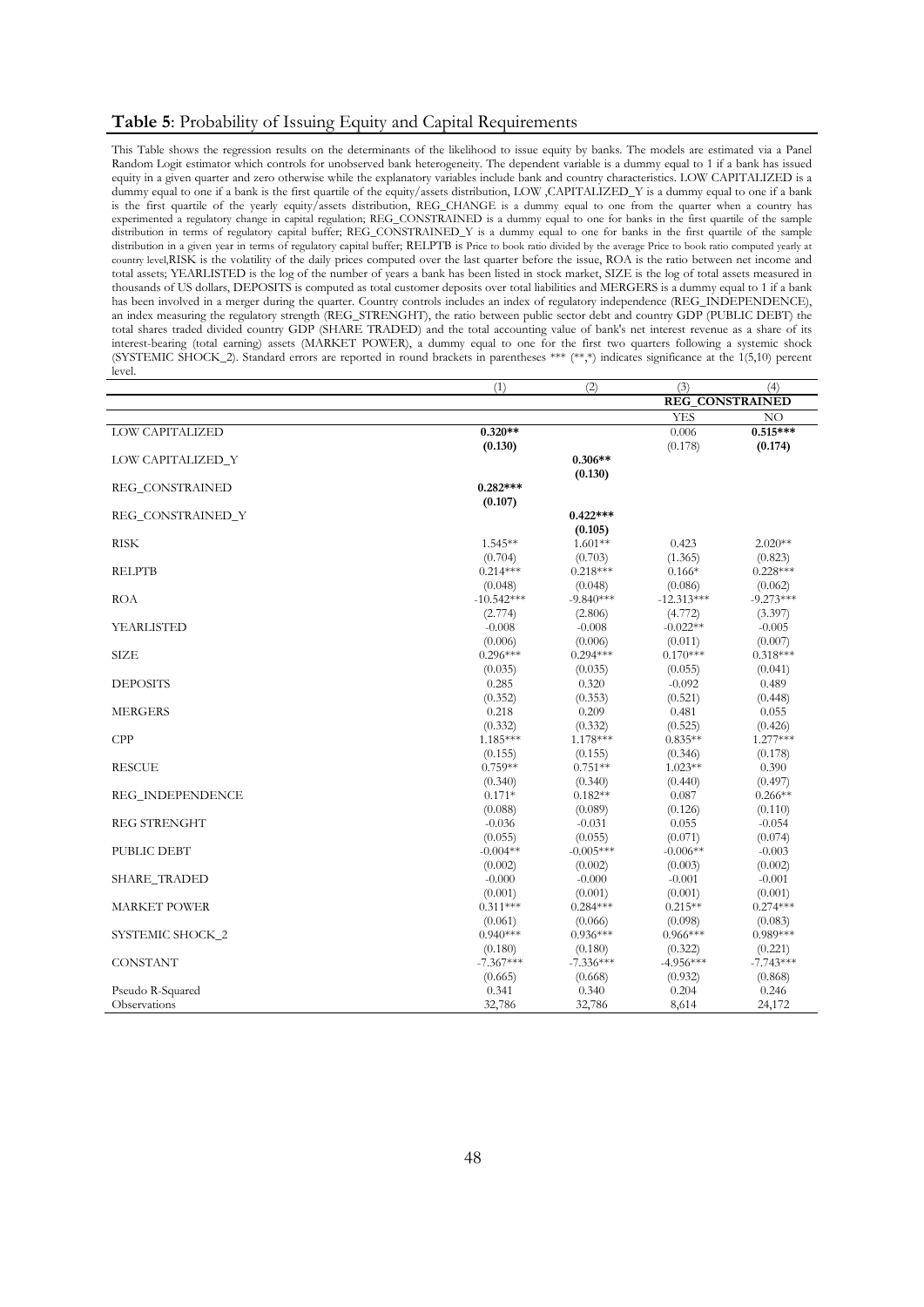## **Table 6**: Probability of Issuing Equity and changes in Capital Regulation

This Table shows the regression results on the determinants of the likelihood to issue equity by banks. The models are estimated via a Panel Random Logit estimator which controls for unobserved bank heterogeneity. The dependent variable is a dummy equal to 1 if a bank has issued equity in a given quarter and zero otherwise while the explanatory variables include bank and country characteristics. LOW CAPITALIZED is a dummy equal to one if a bank is the first quartile of the equity/assets distribution, LOW CAPITALIZED\_Y is a dummy equal to one if a bank is the first quartile of the yearly equity/assets distribution, REG\_CHANGE is a dummy equal to one from the quarter when a country has experimented a regulatory change in capital regulation; REG\_CONSTRAINED is a dummy equal to one for banks in the first quartile of the sample distribution in terms of regulatory capital buffer; REG\_CHANGE is a dummy equal to one from the quarter when a change in capital regulation (excluding Basel II) has occurred; REG\_CHANGE\_II is a dummy equal to one from the quarter when a change in capital regulation (including Basel II) has occurred; PRE\_REG\_CHANGE is a dummy equal to one for the eight quarter before the regulatory change; RELPTB is Price to book ratio divided by the average Price to book ratio computed yearly at country level, RISK is the volatility of the daily prices computed over the last quarter before the issue, ROA is the ratio between net income and total assets; YEARLISTED is the log of the number years a bank has been listed in stock market, SIZE is the log of total assets measured in thousands of US dollars, DEPOSITS is computed as total customer deposits over total liabilities and MERGERS is a dummy equal to 1 if a bank has been involved in a merger during the quarter. Country controls includes an index of regulatory independence (REG\_INDEPENDENCE), an index measuring the regulatory strength (REG\_STRENGHT), the ratio between public sector debt and country GDP (PUBLIC DEBT) the total shares traded divided country GDP (SHARE TRADED) and the total accounting value of bank's net interest revenue as a share of its interestbearing (total earning) assets (MARKET POWER), a dummy equal to one for the first two quarters following a systemic shock (SYSTEMIC SHOCK\_2). Standard errors are reported in round brackets in parentheses \*\*\*  $(**,*)$  indicates significance at the 1(5,10) percent level.

|                                  | (1)                    | (2)                    | (3)                    | (4)                    | (5)                            | (6)                   | (7)                                | (8)                                               | (9)                    |
|----------------------------------|------------------------|------------------------|------------------------|------------------------|--------------------------------|-----------------------|------------------------------------|---------------------------------------------------|------------------------|
|                                  |                        |                        |                        |                        | Using<br><b>Capital Buffer</b> | <b>Excluding US</b>   | Controlling for<br><b>Basel II</b> | SEOs in the proximity of<br>changes in regulation |                        |
| Panel A: Regression Analysis     |                        |                        |                        |                        |                                |                       |                                    |                                                   |                        |
| LOW CAPITALIZED                  | $0.516***$<br>(0.111)  |                        | $0.700***$<br>(0.120)  |                        |                                | 0.205<br>(0.181)      | $0.784***$<br>(0.126)              | $0.587***$<br>(0.136)                             | $0.595***$<br>(0.137)  |
| LOW CAPITALIZED Y                |                        | $0.530***$<br>(0.110)  |                        | $0.695***$<br>(0.120)  |                                |                       |                                    |                                                   |                        |
| REG CONSTRAINED                  |                        |                        |                        |                        | $0.404***$<br>(0.110)          |                       |                                    |                                                   |                        |
| REG_CHANGE                       | $0.304*$<br>(0.183)    | 0.299<br>(0.183)       | $0.786***$<br>(0.222)  | $0.730***$<br>(0.222)  | 0.199<br>(0.232)               | $0.470*$<br>(0.249)   |                                    |                                                   |                        |
| REG CHANGE * LOW CAPITALIZED     |                        |                        | $-0.955***$<br>(0.260) |                        |                                | $-0.457$<br>(0.289)   |                                    |                                                   |                        |
| REG_CHANGE * LOW CAPITALIZED_Y   |                        |                        |                        | $-0.846***$<br>(0.258) |                                |                       |                                    |                                                   |                        |
| REG_CHANGE * REG_CONSTRAINED     |                        |                        |                        |                        | $-0.360$<br>(0.279)            |                       |                                    |                                                   |                        |
| REG_CHANGE_II                    |                        |                        |                        |                        |                                |                       | $0.869***$<br>(0.204)              |                                                   |                        |
| REG CHANGE II* LOW CAPITALIZED   |                        |                        |                        |                        |                                |                       | $-0.847***$<br>(0.217)             |                                                   |                        |
| PRE_REG_CHANGE                   |                        |                        |                        |                        |                                |                       |                                    | $2.016***$<br>(0.661)                             | $2.552***$<br>(0.832)  |
| PRE REG CHANGE * LOW CAPITALIZED |                        |                        |                        |                        |                                |                       |                                    |                                                   | $-1.170$<br>(1.362)    |
| <b>RISK</b>                      | $1.686***$<br>(0.634)  | $1.669***$<br>(0.633)  | $1.639***$<br>(0.632)  | $1.629***$<br>(0.632)  | $1.652**$<br>(0.706)           | 0.447<br>(1.104)      | 1.585**<br>(0.633)                 | 1.603<br>(1.029)                                  | 1.592<br>(1.031)       |
| <b>RELPTB</b>                    | $0.191***$<br>(0.045)  | $0.191***$<br>(0.045)  | $0.186***$<br>(0.045)  | $0.187***$<br>(0.045)  | $0.214***$<br>(0.048)          | 0.109<br>(0.068)      | $0.191***$<br>(0.045)              | $0.205***$<br>(0.066)                             | $0.204***$<br>(0.066)  |
| <b>ROA</b>                       | $-6.434***$<br>(1.692) | $-6.438***$<br>(1.689) | $-6.457***$<br>(1.716) | $-6.465***$<br>(1.707) | $-10.918***$<br>(2.688)        | $-4.246$<br>(2.585)   | $-6.024***$<br>(1.663)             | $-7.125**$<br>(2.782)                             | $-7.185***$<br>(2.775) |
| YEARLISTED                       | $-0.011*$<br>(0.006)   | $-0.011*$<br>(0.006)   | $-0.011*$<br>(0.006)   | $-0.011*$<br>(0.006)   | $-0.009$<br>(0.006)            | 0.002<br>(0.009)      | $-0.011*$<br>(0.006)               | $-0.015**$<br>(0.008)                             | $-0.015**$<br>(0.008)  |
| <b>SIZE</b>                      | $0.326***$<br>(0.031)  | $0.326***$<br>(0.031)  | $0.324***$<br>(0.031)  | $0.323***$<br>(0.031)  | $0.300***$<br>(0.035)          | $0.278***$<br>(0.047) | $0.318***$<br>(0.031)              | $0.312***$<br>(0.039)                             | $0.313***$<br>(0.038)  |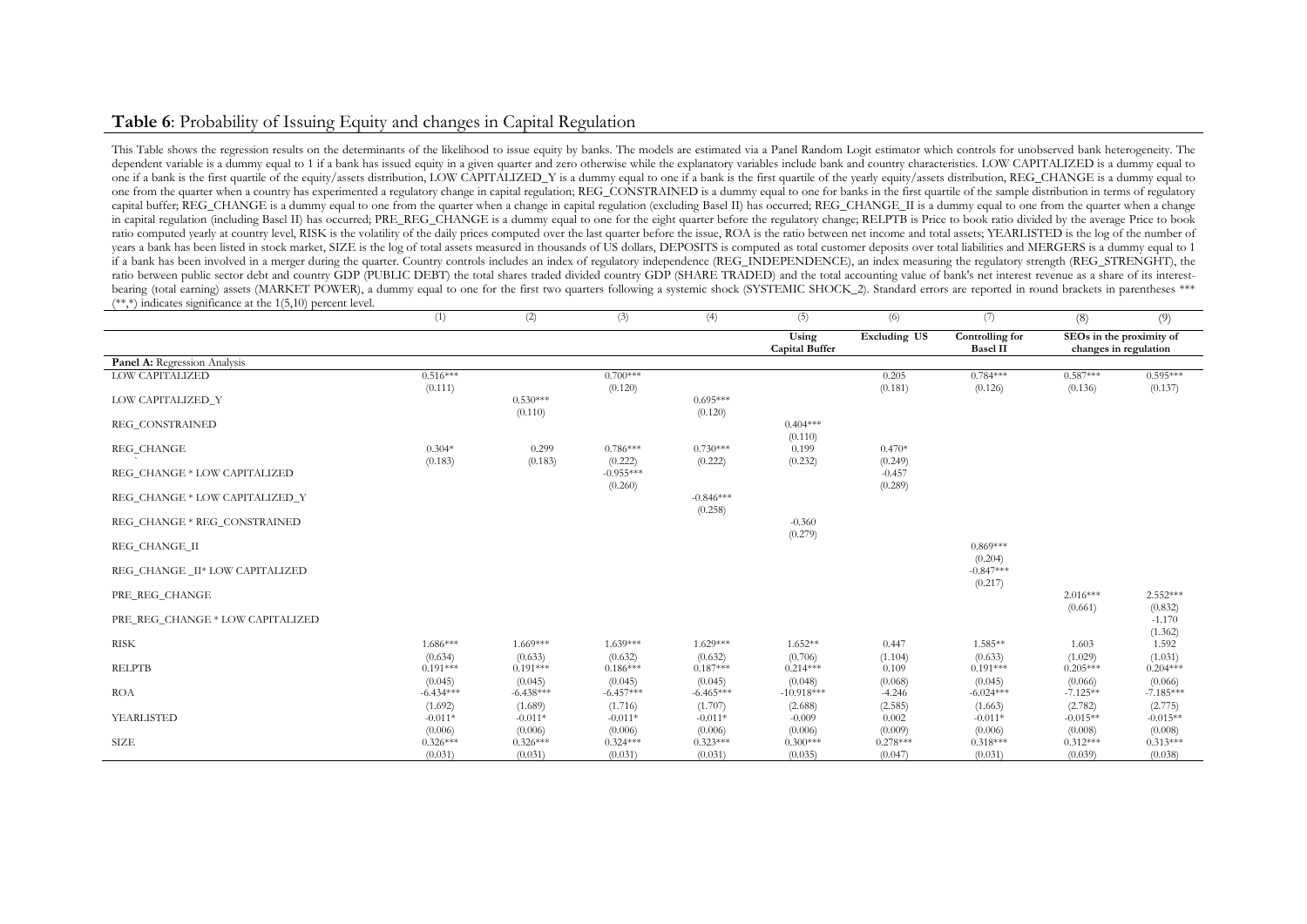| $\mathbf{1}$ abico. I foodbines<br>$\sigma$ <i>cosally</i> | Liquity and changes in Capital Regulation<br>(1) | (2)         | (3)         | commune<br>(4) | (5)                   | (6)                 | (7)             | (8)                      | (9)         |
|------------------------------------------------------------|--------------------------------------------------|-------------|-------------|----------------|-----------------------|---------------------|-----------------|--------------------------|-------------|
|                                                            |                                                  |             |             |                | Using                 | <b>Excluding US</b> | Controlling for | SEOs in the proximity of |             |
|                                                            |                                                  |             |             |                | <b>Capital Buffer</b> |                     | <b>Basel II</b> | changes in regulation    |             |
| <b>DEPOSITS</b>                                            | 0.407                                            | 0.418       | 0.461       | 0.464          | 0.264                 | 0.433               | 0.437           | $-0.212$                 | $-0.214$    |
|                                                            | (0.290)                                          | (0.290)     | (0.289)     | (0.289)        | (0.354)               | (0.362)             | (0.287)         | (0.337)                  | (0.336)     |
| <b>MERGERS</b>                                             | 0.439                                            | 0.435       | 0.431       | 0.426          | 0.203                 | $0.647*$            | 0.436           | $0.643**$                | $0.643**$   |
|                                                            | (0.272)                                          | (0.272)     | (0.272)     | (0.272)        | (0.332)               | (0.362)             | (0.272)         | (0.296)                  | (0.296)     |
| <b>CPP</b>                                                 | $1.354***$                                       | 1.358***    | 1.358***    | 1.366***       | $1.194***$            |                     | $1.407***$      | $0.767**$                | $0.763**$   |
|                                                            | (0.156)                                          | (0.156)     | (0.155)     | (0.155)        | (0.155)               |                     | (0.158)         | (0.333)                  | (0.333)     |
| <b>RESCUE</b>                                              | $0.597*$                                         | $0.596*$    | $0.593*$    | $0.594*$       | $0.747**$             | $0.950***$          | $0.593*$        | 0.597                    | 0.598       |
|                                                            | (0.341)                                          | (0.341)     | (0.340)     | (0.340)        | (0.340)               | (0.362)             | (0.349)         | (0.480)                  | (0.480)     |
| REG INDEPENDENCE                                           | $0.176**$                                        | $0.172**$   | $0.215***$  | $0.208***$     | $0.210**$             | $0.269***$          | $0.226***$      | $0.177**$                | $0.180**$   |
|                                                            | (0.072)                                          | (0.072)     | (0.072)     | (0.072)        | (0.088)               | (0.084)             | (0.073)         | (0.086)                  | (0.086)     |
| <b>REG STRENGHT</b>                                        | 0.008                                            | 0.009       | $-0.002$    | $-0.002$       | $-0.037$              | $0.090*$            | 0.002           | 0.068                    | 0.064       |
|                                                            | (0.046)                                          | (0.046)     | (0.046)     | (0.046)        | (0.054)               | (0.048)             | (0.046)         | (0.053)                  | (0.053)     |
| PUBLIC DEBT                                                | $-0.005***$                                      | $-0.005***$ | $-0.005***$ | $-0.005***$    | $-0.004**$            | $-0.006***$         | $-0.005***$     | $-0.006***$              | $-0.006***$ |
|                                                            | (0.002)                                          | (0.002)     | (0.002)     | (0.002)        | (0.002)               | (0.002)             | (0.002)         | (0.002)                  | (0.002)     |
| <b>SHARE_TRADED</b>                                        | 0.001                                            | 0.001       | 0.001       | 0.001          | $-0.001$              | 0.001               | $0.001*$        | $-0.001$                 | $-0.001$    |
|                                                            | (0.001)                                          | (0.001)     | (0.001)     | (0.001)        | (0.001)               | (0.002)             | (0.001)         | (0.001)                  | (0.001)     |
| <b>MARKET POWER</b>                                        | $0.131**$                                        | $0.134**$   | $0.108*$    | $0.116**$      | $0.229***$            | 0.083               | $0.111**$       | 0.081                    | 0.091       |
|                                                            | (0.059)                                          | (0.058)     | (0.058)     | (0.058)        | (0.073)               | (0.059)             | (0.055)         | (0.055)                  | (0.056)     |
| SYSTEMIC SHOCK_2                                           | $0.815***$                                       | $0.810***$  | $0.798***$  | $0.796***$     | $0.950***$            | $0.487**$           | $0.759***$      | $0.597**$                | $0.597**$   |
|                                                            | (0.165)                                          | (0.165)     | (0.165)     | (0.164)        | (0.180)               | (0.241)             | (0.164)         | (0.244)                  | (0.244)     |
| CONSTANT                                                   | $-8.057***$                                      | $-8.066***$ | $-8.129***$ | $-8.122***$    | $-7.114***$           | $-7.741***$         | $-8.300***$     | $-8.203***$              | $-8.215***$ |
|                                                            | (0.555)                                          | (0.554)     | (0.555)     | (0.554)        | (0.658)               | (0.690)             | (0.559)         | (0.655)                  | (0.655)     |
| Pseudo R-Squared                                           | 0.342                                            | 0.342       | 0.344       | 0.344          | 0.248                 | 0.425               | 0.342           | 0.342                    | 0.342       |
| Observations                                               | 49,872                                           | 49,872      | 49,872      | 49,872         | 31,786                | 17,147              | 49,872          | 41,208                   | 41,208      |
| Panel B: Marginal Effects of changes in capital regulation |                                                  |             |             |                |                       |                     |                 |                          |             |
|                                                            |                                                  |             |             |                |                       |                     |                 |                          |             |
| A. LOW CAPITALIZED=1                                       |                                                  |             | 0.003       | $-0.002$       | 0.003                 | 0.000               | 0.000           |                          | 0.035       |
|                                                            |                                                  |             | (0.004)     | (0.004)        | (0.005)               | (0.004)             | (0.004)         |                          | (0.048)     |
| <b>B. LOW CAPITALIZED=0</b>                                |                                                  |             | $0.012***$  | $0.011***$     | 0.003                 | $0.008**$           | $0.013***$      |                          | 0.074       |
|                                                            |                                                  |             | (0.004)     | (0.004)        | (0.004)               | (0.004)             | (0.004)         |                          | (0.058)     |
| $A=B$ (differences in margins p-value)                     |                                                  |             | $0.06*$     | $0.00***$      | 0.87                  | 0.10                | 0.00            |                          | 0.52        |
|                                                            |                                                  |             |             |                |                       |                     |                 |                          |             |

**Table6**: Probability of Issuing Equity and changes in Capital Regulation (**continued**)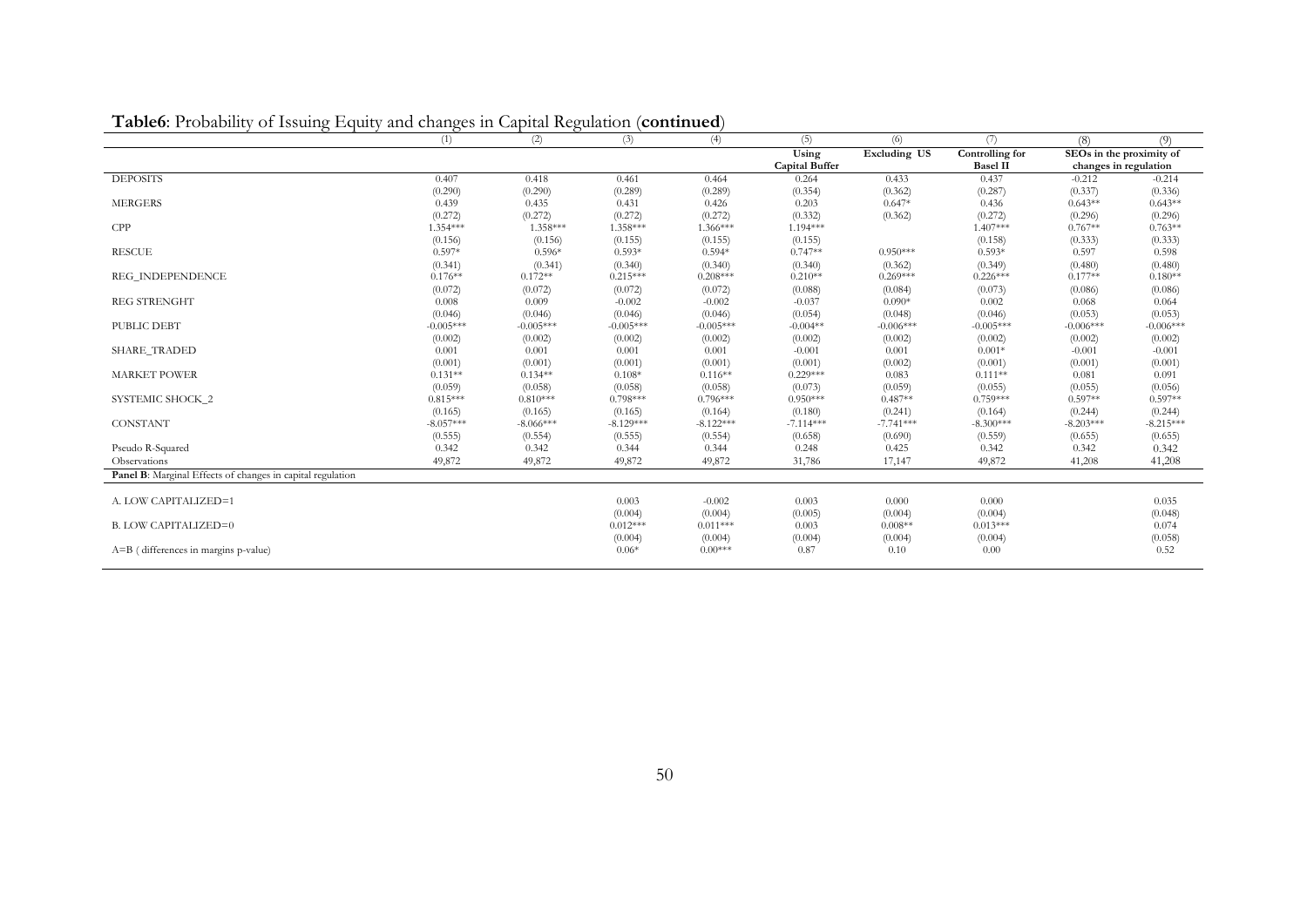### **Table 7**: Probability of Issuing Equity and Systemic Conditions.

This Table shows the regression results on the determinants of the likelihood to issue equity by banks. The models are estimated via a Panel Random Logit estimator which controls for unobserved bank heterogeneity. The dependent variable is a dummy equal to 1 if a bank has issued equity in a given quarter and zero otherwise while the explanatory variables include bank and country characteristics. LOW CAPITALIZED is a dummy equal to one if a bank is the first quartile of the equity/assets distribution, LOW CAPITALIZED\_Y is a dummy equal to one if a bank is the first quartile of the yearly equity/assets distribution, RISK is the volatility of the daily prices computed over the last quarter before the issue, RELPTB is Price to book ratio divided by the average Price to book ratio computed yearly at country level, ROA is the ratio between net income and total assets; YEARLISTED is the log of the number of years a bank has been listed in stock market, SIZE is the log of total assets measured in thousands of US dollars, DEPOSITS is computed as total customer deposits over total liabilities and MERGERS is a dummy equal to 1 if a bank has been involved in a merger during the quarter, CPP is a dummy equal to one from the first quarter after a US bank has received capital support via the Capital Purchase Program, RESCUE is a dummy equal to one from the first quarter a non-US bank has received capital support . Country controls includes an index of regulatory independence (REG\_INDEPENDENCE), an<br>index measuring the regulatory strength (REG\_STRENGHT), the ra country GDP (SHARE TRADED) and the total accounting value of bank's net interest revenue as a share of its interest-bearing (total earning) assets (MARKET POWER), a dummy equal to one for the first two quarters following a systemic shock (SYSTEMIC SHOCK\_2), a dummy equal to one for the first four quarters following a systemic shock (SYSTEMIC SHOCK\_4). Standard errors are reported in round brackets in parentheses \*\*\* (\*\*,\*) indicates significance at the 1(5,10) percent level.

 $(1)$   $(2)$   $(3)$   $(4)$ 

| Panel A: Regression Analysis                                                                                       |                  |                     |                  |                     |
|--------------------------------------------------------------------------------------------------------------------|------------------|---------------------|------------------|---------------------|
| LOW CAPITALIZED                                                                                                    | $0.567***$       | $0.632***$          |                  |                     |
|                                                                                                                    | (0.112)          | (0.115)             |                  |                     |
| LOW CAPITALIZED_Y                                                                                                  |                  |                     | $0.589***$       | $0.600***$          |
|                                                                                                                    |                  |                     | (0.110)          | (0.113)             |
| SYSTEMIC SHOCK_2                                                                                                   | $1.220***$       |                     | 1.159***         |                     |
|                                                                                                                    | (0.199)          |                     | (0.199)          |                     |
| SYSTEMIC SHOCK_4                                                                                                   |                  | $0.796***$          |                  | $0.759***$          |
|                                                                                                                    |                  | (0.172)             |                  | (0.173)             |
| SYSTEMIC SHOCK_2* LOW CAPITALIZED                                                                                  | $-1.057***$      |                     |                  |                     |
|                                                                                                                    | (0.327)          |                     |                  |                     |
| SYSTEMIC SHOCK_4* LOW CAPITALIZED                                                                                  |                  | $-0.671***$         |                  |                     |
|                                                                                                                    |                  | (0.251)             |                  |                     |
| SYSTEMIC SHOCK_2 * LOW CAPITALIZED_Y                                                                               |                  |                     | $-0.877***$      |                     |
|                                                                                                                    |                  |                     | (0.316)          |                     |
| SYSTEMIC SHOCK_4 * LOW CAPITALIZED_Y                                                                               |                  |                     |                  | $-0.557**$          |
|                                                                                                                    |                  |                     |                  | (0.248)             |
| <b>RISK</b>                                                                                                        | 1.908***         | 1.084*              | 1.917***         | 1.138*              |
|                                                                                                                    | (0.624)          | (0.646)             | (0.619)          | (0.642)             |
| <b>RELPTB</b>                                                                                                      | $0.185***$       | $0.192***$          | $0.193***$       | $0.192***$          |
|                                                                                                                    | (0.044)          | (0.045)             | (0.045)          | (0.045)             |
| <b>ROA</b>                                                                                                         | $-5.850***$      | $-6.533***$         | $-6.283***$      | $-6.426***$         |
|                                                                                                                    | (1.771)          | (1.643)             | (1.687)          | (1.638)             |
| YEARLISTED                                                                                                         | $-0.015**$       | $-0.012**$          | $-0.012**$       | $-0.012**$          |
|                                                                                                                    | (0.006)          | (0.006)             | (0.006)          | (0.006)             |
| <b>SIZE</b>                                                                                                        | $0.331***$       | $0.332***$          | $0.324***$       | $0.328***$          |
|                                                                                                                    | (0.032)          |                     | (0.031)          |                     |
| <b>DEPOSITS</b>                                                                                                    | 0.082            | (0.031)<br>$0.482*$ | 0.418            | (0.031)<br>$0.490*$ |
|                                                                                                                    |                  |                     |                  |                     |
| <b>MERGERS</b>                                                                                                     | (0.263)<br>0.430 | (0.291)             | (0.272)<br>0.418 | (0.290)             |
|                                                                                                                    |                  | 0.431               |                  | 0.423               |
|                                                                                                                    | (0.272)          | (0.272)             | (0.272)          | (0.272)             |
| CPP                                                                                                                | $1.257***$       | 1.325***            | $1.351***$       | 1.356***            |
|                                                                                                                    | (0.155)          | (0.158)             | (0.156)          | (0.157)             |
| <b>RESCUE</b>                                                                                                      | $0.639*$         | $0.724**$           | $0.637*$         | $0.666**$           |
|                                                                                                                    | (0.336)          | (0.339)             | (0.338)          | (0.339)             |
| REG_INDEPENDENCE                                                                                                   | $0.291***$       | $0.170**$           | $0.190***$       | $0.180**$           |
|                                                                                                                    | (0.066)          | (0.072)             | (0.071)          | (0.071)             |
| REG_STRENGHT                                                                                                       | 0.016            | 0.014               | 0.021            | 0.022               |
|                                                                                                                    | (0.047)          | (0.046)             | (0.046)          | (0.046)             |
| PUBLIC DEBT                                                                                                        | $-0.006***$      | $-0.006***$         | $-0.006***$      | $-0.006***$         |
|                                                                                                                    | (0.002)          | (0.002)             | (0.002)          | (0.002)             |
| <b>SHARE_TRADED</b>                                                                                                | $-0.000$         | 0.000               | $-0.000$         | $-0.000$            |
|                                                                                                                    | (0.001)          | (0.001)             | (0.001)          | (0.001)             |
| <b>MARKET POWER</b>                                                                                                | $0.231***$       | $0.181***$          | $0.131***$       | $0.136***$          |
|                                                                                                                    | (0.051)          | (0.053)             | (0.044)          | (0.045)             |
| Constant                                                                                                           | $-8.653***$      | $-8.191***$         | $-8.019***$      | $-8.004***$         |
|                                                                                                                    | (0.547)          | (0.556)             | (0.539)          | (0.541)             |
| Pseudo R-squared                                                                                                   | 0.343            | 0.343               | 0.343            | 0.343               |
| Observations                                                                                                       | 49,872           | 49,872              | 49,872           | 49,872              |
| Panel B: Marginal effects of low capitalized on the likelihood to issue equity under different systemic conditions |                  |                     |                  |                     |
| A) Systemic Shock=1 (systemic distress)                                                                            | $-0.012$         | 0.001               | $-0.007$         | 0.001               |
|                                                                                                                    | (0.007)          | (0.005)             | (0.008)          | (0.005)             |
| B) Systemic Shock $=0$ (normal systemic conditions)                                                                | $0.007***$       | $0.008***$          | $0.008***$       | $0.008***$          |
|                                                                                                                    | (0.002)          | (0.002)             | (0.002)          | (0.002)             |
| $A=B$ (test of differences in margins $-p$ -value)                                                                 | $0.02**$         | $0.01**$            | $0.02**$         | $0.02**$            |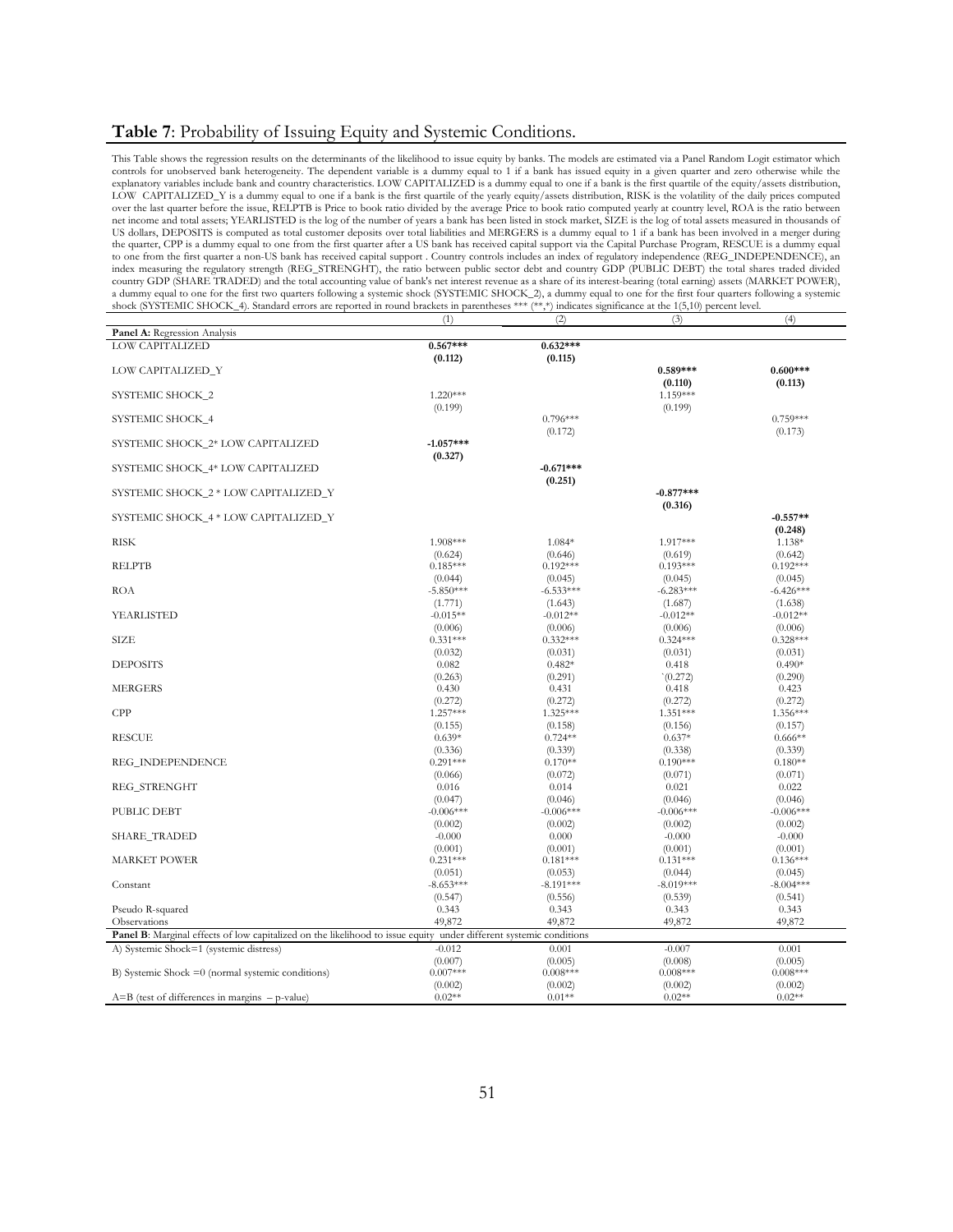### **Table 8**: Probability of Issuing Equity and Systemic Conditions – Too-Big-To-Fail Banks

This Table shows the regression results on the determinants of the likelihood to issue equity by banks. The models are estimated via a Panel Random Logit estimator which controls for unobserved bank heterogeneity. The dependent variable is a dummy equal to 1 if a bank has issued equity in a given quarter and zero otherwise while the explanatory variables include bank and country characteristics. LOW CAPITALIZED is a dummy equal to one if a bank is the first quartile of the equity/assets distribution, LOW CAPITALIZED\_Y is a dummy equal to one if a bank is the first quartile of the yearly equity/assets distribution, RISK is the volatility of the daily prices computed over the last quarter before the issue, RELPTB is Price to book ratio divided by the average Price to book ratio computed yearly at country level, ROA is the ratio between net income and total assets; YEARLISTED is the log of the number of years a bank has been listed in stock market, SIZE is the log of total assets measured in thousands of US dollars, DEPOSITS is computed as total customer deposits over total liabilities and MERGERS is a dummy equal to 1 if a bank has been involved in a merger during the quarter, CPP is a dummy equal to one from the first quarter after a US bank has received capital support via the Capital Purchase Program, RESCUE is a dummy equal to one from the first quarter a non-US bank has received capital support . Country controls includes an index of regulatory independence (REG\_INDEPENDENCE), an index measuring the regulatory strength (REG\_STRENGHT), the ratio between public sector debt and country GDP (PUBLIC DEBT) the total shares traded divided country GDP (SHARE TRADED) and the total accounting value of bank's net interest revenue as a share of its interest-bearing (total earning) assets (MARKET POWER), a dummy equal to one for the first two quarters following a systemic shock (SYSTEMIC SHOCK\_2), a dummy equal to one for the first four quarters following a systemic shock (SYSTEMIC SHOCK\_4). Standard errors are reported in round brackets in parentheses \*\*\* (\*\*,\*) indicates significance at the 1(5,10) percent level.

|                                                                                                                    | (1)         | (2)         | (3)         | (4)         |
|--------------------------------------------------------------------------------------------------------------------|-------------|-------------|-------------|-------------|
| Panel A: Regression Analysis                                                                                       |             |             |             |             |
| <b>LOW CAPITALIZED</b>                                                                                             | $0.323*$    |             | $0.682***$  |             |
|                                                                                                                    | (0.170)     |             | (0.193)     |             |
| LOW CAPITALIZED_Y                                                                                                  |             | $0.460***$  |             | $0.715***$  |
|                                                                                                                    |             | (0.173)     |             | (0.191)     |
| SYSTEMIC SHOCK_2                                                                                                   | $1.290***$  | 1.347***    | $1.436***$  | 1.391***    |
|                                                                                                                    | (0.333)     | (0.346)     | (0.366)     | (0.376)     |
| SYSTEMIC SHOCK 2* LOW CAPITALIZED                                                                                  | $-1.377***$ |             | $-2.241***$ |             |
|                                                                                                                    | (0.508)     |             | (0.644)     |             |
| SYSTEMIC SHOCK_2 * LOW CAPITALIZED_Y                                                                               |             | $-1.375***$ |             | $-1.976***$ |
|                                                                                                                    |             | (0.500)     |             | (0.606)     |
| <b>RISK</b>                                                                                                        | 1.839       | 1.856       | $2.044*$    | $2.019*$    |
|                                                                                                                    | (1.157)     | (1.159)     | (1.203)     | (1.201)     |
| <b>RELPTB</b>                                                                                                      | 0.088       | 0.095       | 0.090       | 0.087       |
|                                                                                                                    | (0.098)     | (0.097)     | (0.068)     | (0.068)     |
| <b>ROA</b>                                                                                                         | $-4.507$    | $-4.134$    | $-5.047**$  | $-5.015**$  |
|                                                                                                                    | (3.990)     | (4.126)     | (2.301)     | (2.306)     |
| YEARLISTED                                                                                                         | $-0.002$    | $-0.002$    | $-0.002$    | $-0.002$    |
|                                                                                                                    | (0.009)     | (0.009)     | (0.008)     | (0.008)     |
| <b>SIZE</b>                                                                                                        | $0.176***$  | $0.164***$  | $0.232***$  | $0.229***$  |
|                                                                                                                    | (0.063)     | (0.063)     | (0.056)     | (0.056)     |
| <b>DEPOSITS</b>                                                                                                    | $-0.693*$   | $-0.713*$   | 1.279**     | $1.305**$   |
|                                                                                                                    | (0.419)     | (0.419)     | (0.516)     | (0.514)     |
| <b>MERGERS</b>                                                                                                     | $0.789**$   | $0.800**$   | 0.255       | 0.249       |
|                                                                                                                    | (0.363)     | (0.362)     | (0.482)     | (0.481)     |
| CPP                                                                                                                | 0.478       | 0.486       | $1.123***$  | $1.133***$  |
|                                                                                                                    | (0.542)     | (0.545)     | (0.273)     | (0.273)     |
| <b>RESCUE</b>                                                                                                      | 0.483       | 0.466       | $0.848**$   | $0.821**$   |
|                                                                                                                    | (0.433)     | (0.433)     | (0.364)     | (0.363)     |
| REG_INDEPENDENCE                                                                                                   | 0.153       | 0.148       | $-0.167$    | $-0.168*$   |
|                                                                                                                    | (0.097)     | (0.097)     | (0.102)     | (0.101)     |
| REG_STRENGHT                                                                                                       | 0.068       | 0.077       | $-0.045$    | $-0.041$    |
|                                                                                                                    | (0.055)     | (0.055)     | (0.061)     | (0.061)     |
| PUBLIC DEBT                                                                                                        | $-0.005**$  | $-0.005**$  | $-0.007***$ | $-0.007***$ |
|                                                                                                                    | (0.002)     | (0.002)     | (0.002)     | (0.002)     |
| <b>SHARE_TRADED</b>                                                                                                | 0.001       | 0.001       | $0.002*$    | $0.002*$    |
|                                                                                                                    | (0.001)     | (0.001)     | (0.001)     | (0.001)     |
| <b>MARKET POWER</b>                                                                                                | 0.081       | 0.085       | $0.245***$  | $0.236***$  |
|                                                                                                                    | (0.055)     | (0.056)     | (0.082)     | (0.081)     |
| Constant                                                                                                           | $-6.282***$ | $-6.312***$ | $-6.141***$ | $-6.130***$ |
|                                                                                                                    | (0.861)     | (0.863)     | (0.905)     | (0.896)     |
| Pseudo R-squared                                                                                                   | 0.324       | 0.324       | 0.504       | 0.504       |
| Observations                                                                                                       | 11,285      | 11,285      | 6,242       | 6,242       |
| Panel B: Marginal effects of low capitalized on the likelihood to issue equity under different systemic conditions |             |             |             |             |
| A) Systemic Shock=1 (systemic distress)                                                                            | $-0.035**$  | $-0.032**$  | $-0.074**$  | $-0.064**$  |
|                                                                                                                    | (0.018)     | (0.016)     | (0.031)     | (0.031)     |
| B) Systemic Shock $=0$ (normal systemic conditions)                                                                | $0.006**$   | $0.009***$  | $0.024**$   | $0.025***$  |
|                                                                                                                    | (0.003)     | (0.003)     | (0.007)     | 0.007       |
|                                                                                                                    |             |             |             |             |
| $A=B$ (test of differences in margins $-p$ -value)                                                                 | $0.00**$    | $0.00**$    | $0.00**$    | $0.00**$    |
|                                                                                                                    |             |             |             |             |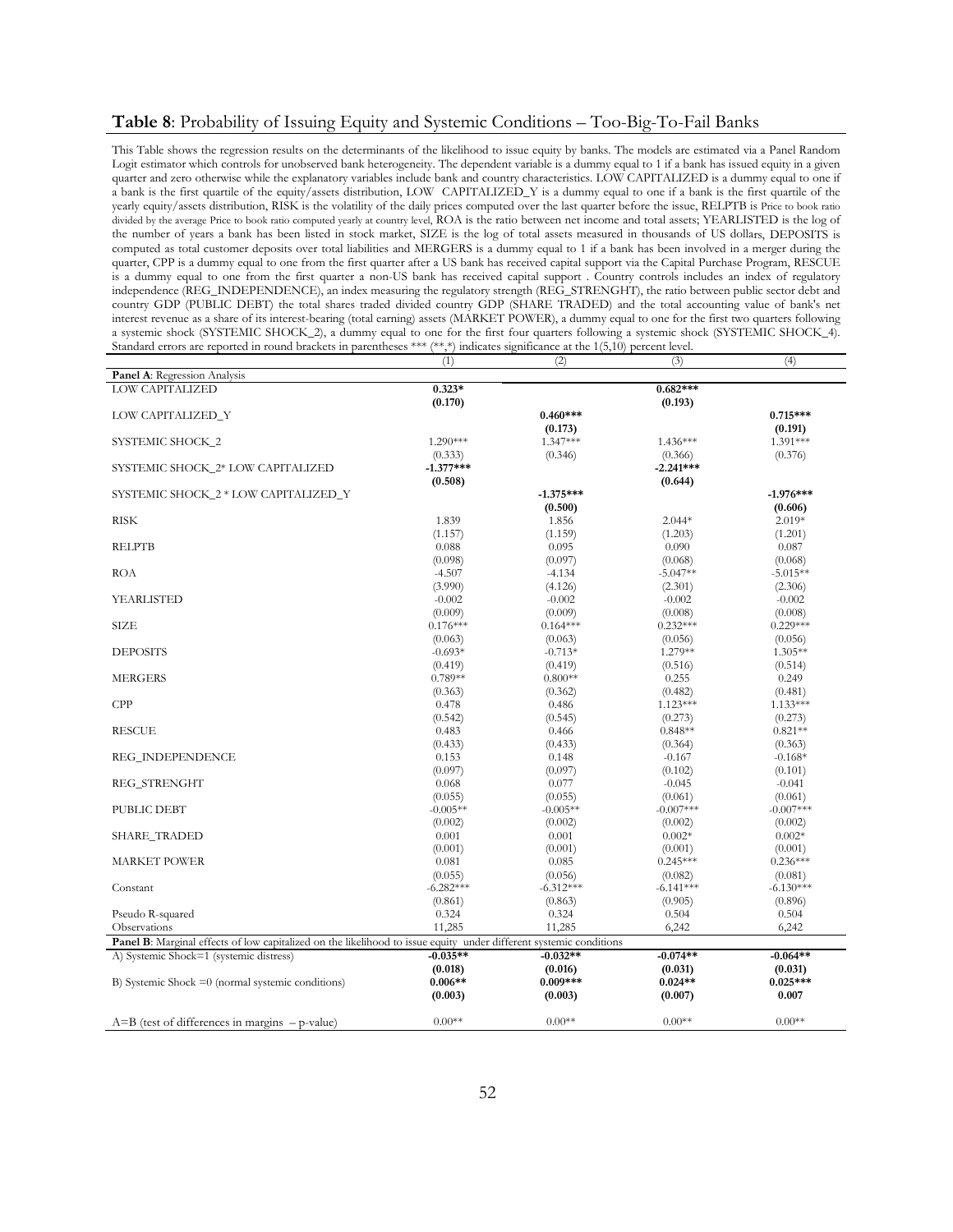### **Table 9**: Probability of Issuing Equity and Systemic Conditions – Other Banks

This Table shows the regression results on the determinants of the likelihood to issue equity by banks. The models are estimated via a Panel Random Logit estimator which controls for unobserved bank heterogeneity. The dependent variable is a dummy equal to 1 if a bank has issued equity in a given quarter and zero otherwise while the explanatory variables include bank and country characteristics. LOW CAPITALIZED is a dummy equal to one if a bank is the first quartile of the equity/assets distribution, LOW CAPITALIZED\_Y is a dummy equal to one if a bank is the first quartile of the yearly equity/assets distribution, RISK is the volatility of the daily prices computed over the last quarter before the issue, RELPTB is Price to book ratio divided by the average Price to book ratio computed yearly at country level, ROA is the ratio between net income and total assets; YEARLISTED is the log of the number of years a bank has been listed in stock market, SIZE is the log of total assets measured in thousands of US dollars, DEPOSITS is computed as total customer deposits over total liabilities and MERGERS is a dummy equal to 1 if a bank has been involved in a merger during the quarter, CPP is a dummy equal to one from the first quarter after a US bank has received capital support via the Capital Purchase Program, RESCUE is a dummy equal to one from the first quarter a non-US bank has received capital support . Country controls includes an index of regulatory independence (REG\_INDEPENDENCE), an index measuring the regulatory strength (REG\_STRENGHT), the ratio between public sector debt and country GDP (PUBLIC DEBT) the total shares traded divided country GDP (SHARE TRADED) and the total accounting value of bank's net interest revenue as a share of its interest-bearing (total earning) assets (MARKET POWER), a dummy equal to one for the first two quarters following a systemic shock (SYSTEMIC SHOCK\_2), a dummy equal to one for the first four quarters following a systemic shock (SYSTEMIC SHOCK\_4). Standard errors are reported in round brackets in parentheses \*\*\* (\*\*,\*) indicates significance at the 1(5,10) percent level.

|                                                                                                                    | (1)          | (2)          | (3)         | (4)         |
|--------------------------------------------------------------------------------------------------------------------|--------------|--------------|-------------|-------------|
| Panel A: Regression Analysis                                                                                       |              |              |             |             |
| <b>LOW CAPITALIZED</b>                                                                                             | $0.777***$   |              | $0.626***$  |             |
|                                                                                                                    | (0.179)      |              | (0.140)     |             |
| LOW CAPITALIZED_Y                                                                                                  |              | $0.725***$   |             | $0.579***$  |
|                                                                                                                    |              | (0.177)      |             | (0.139)     |
| SYSTEMIC SHOCK_2                                                                                                   | 1.345***     | 1.270***     | $1.283***$  | 1.228 ***   |
|                                                                                                                    | (0.298)      | (0.295)      | (0.236)     | (0.237)     |
| SYSTEMIC SHOCK 2* LOW CAPITALIZED                                                                                  | $-0.825*$    |              | $-0.658*$   |             |
|                                                                                                                    | (0.456)      |              | (0.380)     |             |
| SYSTEMIC SHOCK_2 * LOW CAPITALIZED_Y                                                                               |              | $-0.506$     |             | $-0.462$    |
|                                                                                                                    |              | (0.437)      |             | (0.372)     |
| <b>RISK</b>                                                                                                        | $1.632*$     | 1.856        | 1.786**     | 1.786**     |
|                                                                                                                    | (0.849)      | (1.159)      | (0.744)     | (0.743)     |
| <b>RELPTB</b>                                                                                                      | $0.262***$   | $0.262***$   | $0.290***$  | $0.288***$  |
|                                                                                                                    | (0.075)      | (0.075)      | (0.065)     | (0.065)     |
| <b>ROA</b>                                                                                                         | $-6.899**$   | $-6.975**$   | $-5.855**$  | $-5.957**$  |
|                                                                                                                    | (3.354)      | (3.348)      | (2.616)     | (2.599)     |
| YEARLISTED                                                                                                         | $-0.029***$  | $-0.029***$  | $-0.026***$ | $-0.026***$ |
|                                                                                                                    | (0.009)      | (0.009)      | (0.008)     | (0.008)     |
| <b>SIZE</b>                                                                                                        | $0.421***$   | $0.422***$   | $0.313***$  | $0.314***$  |
|                                                                                                                    | (0.056)      | (0.056)      | (0.044)     | (0.044)     |
| <b>DEPOSITS</b>                                                                                                    | 1.297***     | 1.295***     | 0.082       | 0.084       |
|                                                                                                                    | (0.473)      | (0.473)      | (0.349)     | (0.348)     |
| <b>MERGERS</b>                                                                                                     | 0.238        | 0.232        | 0.507       | 0.500       |
|                                                                                                                    | (0.463)      | (0.463)      | (0.332)     | (0.332)     |
| CPP                                                                                                                | $0.653***$   | $0.653***$   | $0.946***$  | $0.951***$  |
|                                                                                                                    | (0.182)      | (0.182)      | (0.182)     | (0.182)     |
| <b>RESCUE</b>                                                                                                      | 0.362        | 0.365        | 0.242       | 0.247       |
|                                                                                                                    | (1.094)      | (1.093)      | (1.063)     | (1.063)     |
| REG_INDEPENDENCE                                                                                                   | $0.682***$   | $0.680***$   | $0.352***$  | $0.352***$  |
|                                                                                                                    | (0.185)      | (0.185)      | (0.094)     | (0.094)     |
| REG_STRENGHT                                                                                                       | $-0.017$     | $-0.012$     | 0.068       | 0.068       |
|                                                                                                                    | (0.137)      | (0.137)      | (0.065)     | (0.065)     |
| PUBLIC DEBT                                                                                                        | $-0.007*$    | $-0.007*$    | $-0.007***$ | $-0.007***$ |
|                                                                                                                    | (0.004)      | (0.004)      | (0.002)     | (0.002)     |
| <b>SHARE_TRADED</b>                                                                                                | $-0.003**$   | $-0.003**$   | $-0.002**$  | $-0.002**$  |
|                                                                                                                    | (0.001)      | (0.001)      | (0.001)     | (0.001)     |
| <b>MARKET POWER</b>                                                                                                | 0.053        | 0.048        | 0.028       | 0.022       |
|                                                                                                                    | (0.137)      | (0.138)      | (0.049)     | (0.049)     |
| Constant                                                                                                           | $-10.417***$ | $-10.437***$ | $-8.526***$ | $-8.483***$ |
|                                                                                                                    | (1.217)      | (1.219)      | (0.715)     | (0.714)     |
| Pseudo R-squared                                                                                                   | 0.254        | 0.254        | 0.275       | 0.275       |
| Observations                                                                                                       | 35,365       | 35,365       | 43,630      | 43,630      |
| Panel B: Marginal effects of low capitalized on the likelihood to issue equity under different systemic conditions |              |              |             |             |
| A) Systemic Shock=1 (systemic distress)                                                                            | $-0.001$     | 0.006        | $-0.001$    | 0.003       |
|                                                                                                                    | (0.011)      | (0.011)      | (0.008)     | (0.009)     |
| B) Systemic Shock $=0$ (normal systemic conditions)                                                                | $0.008***$   | $0.008***$   | $0.006***$  | $0.006***$  |
|                                                                                                                    | (0.003)      | (0.002)      | (0.002)     | (0.002)     |
|                                                                                                                    |              |              |             |             |
| $A=B$ (test of differences in margins $-p$ -value)                                                                 | $0.00***$    | 0.53         | 0.08        | 0.21        |
|                                                                                                                    |              |              |             |             |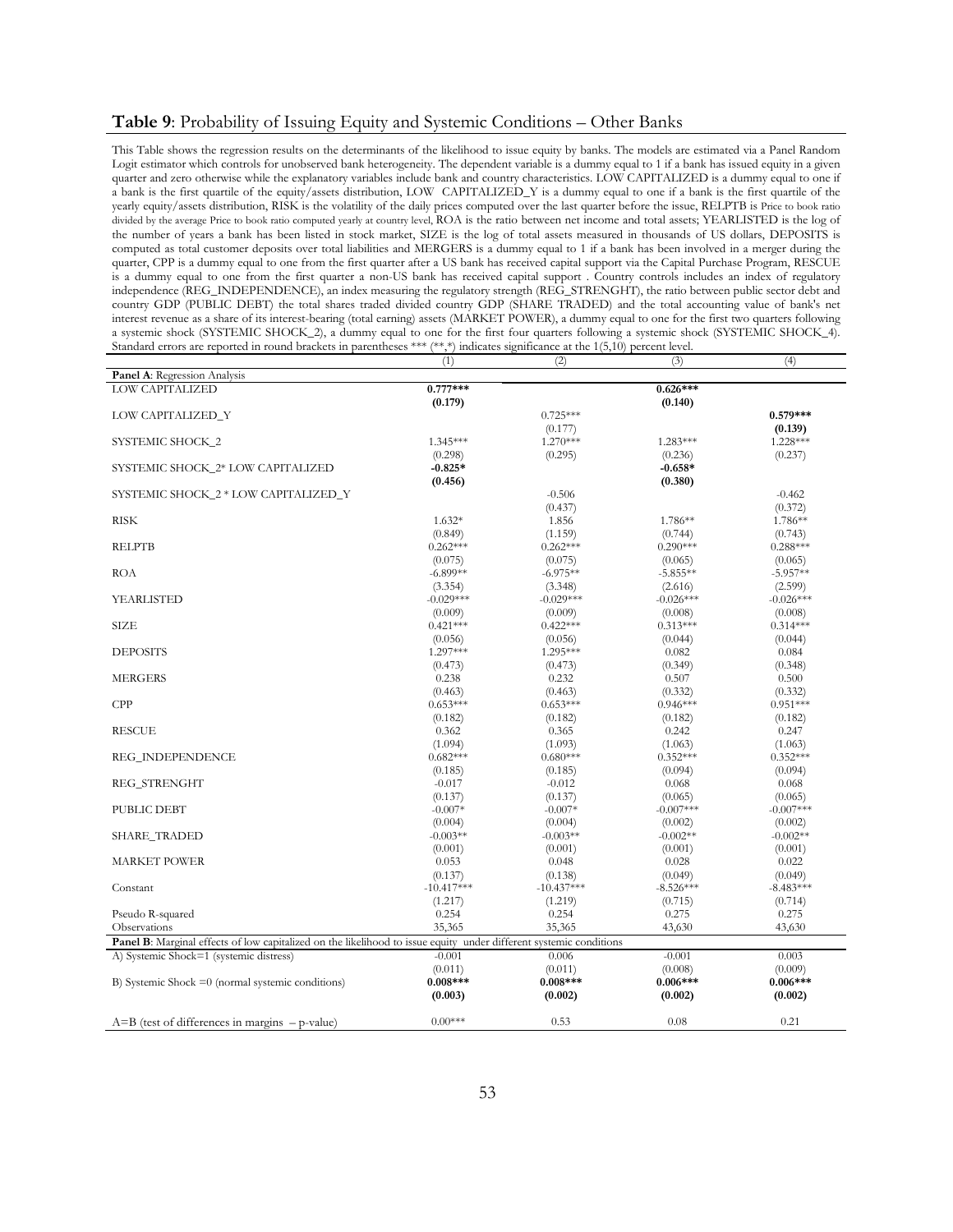

Figure 1: Number of Countries Affected by a Severe Systemic Shock in a Given Quarter.

This figure shows the number of countries that have been affected by a systemic shock, as defined by Von Hagen and Ho (2007), in a given quarter during the sample period ranging from the first quarter of 1993 to the second quarter of 2011. We report details on the methodology proposed by Von Hagen and Ho (2007) in the Appendix.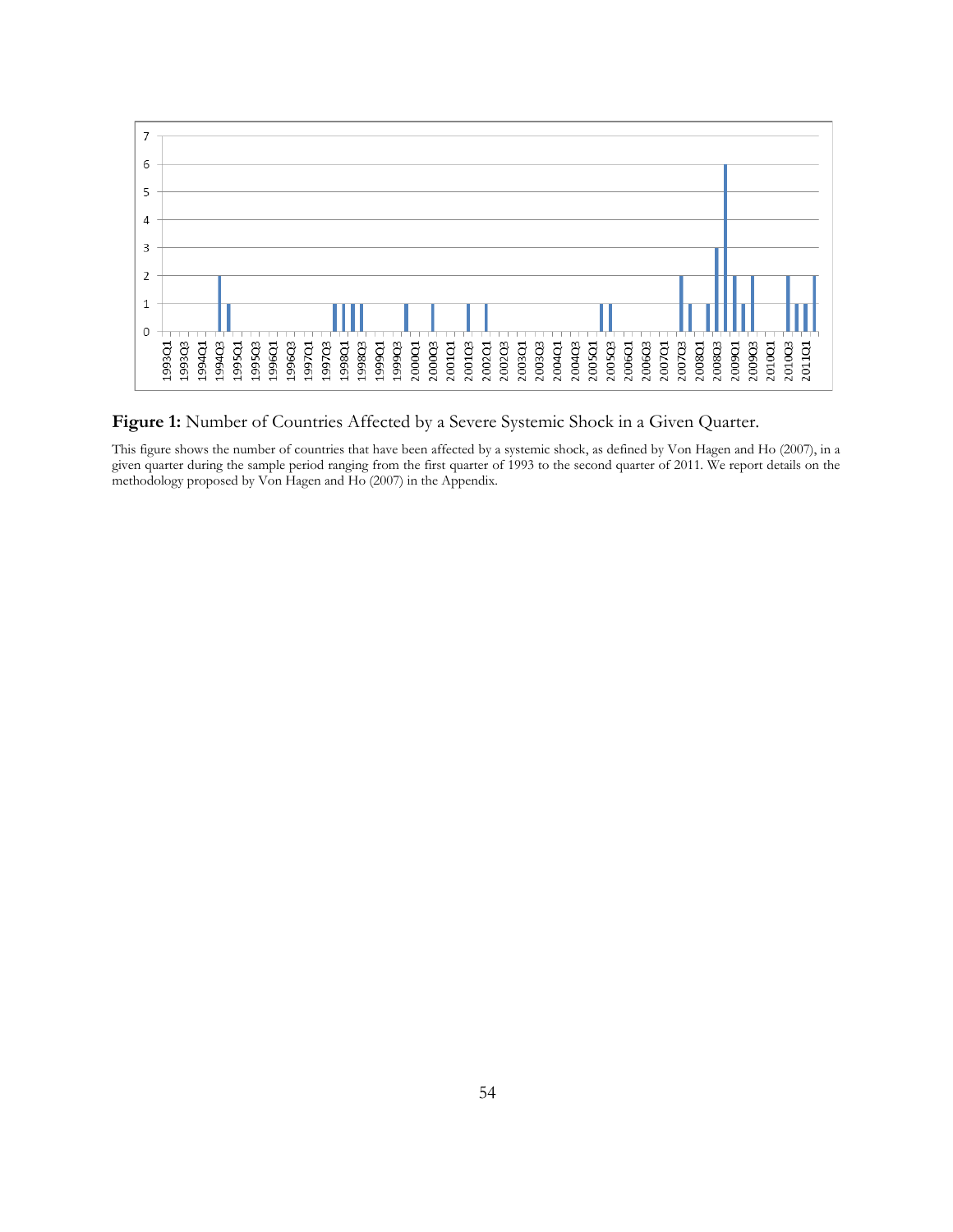## **Appendix**

### **I.A. The identification of periods of systemic distress**

The index proposed by von Hagen and Ho (2007) identifies systemic crises via the identification of distress conditions in the money market. More precisely, the distress is related to both the changes in the money market rate and the changes in bank reserves. More formally, the index is constructed as follows:

$$
IMP_{j,i} = \frac{\Delta r_{j,i}}{\sigma_{\Delta r_j}} + \frac{\Delta \gamma_{j,i}}{\sigma_{\Delta \gamma_j}}\,,\tag{1.A}
$$

where  $r_{j,t}$  is the real short-term money market rate in country *j* in the quarterly period *t* and  $\gamma_{j,t}$ is the ratio of total credit from the monetary authority (as a measure of central bank's liquidity support) to total deposits in country *j* in the same quarter *t*.  $\Delta$  is the difference operator, and  $\sigma_{\Delta y_i}$ and  $\sigma_{\Delta r_i}$  are the standard deviations of the two components.  $\sigma_{\Delta r_i}$  and  $\sigma_{\Delta r_i}$  serve as scaling factors and are computed based on rolling windows of the 8 preceding quarters.

von Hagen and Ho (2007) argue that the index can be used to detect banking crises since a banking crisis eventually results in a severe shortage of aggregate private liquidity either because of sudden withdrawal of retail and wholesale deposits or because of deteriorating asset quality. The shortage of aggregate private liquidity will generate an increase of the price of this liquidity as measured by the increase in the short-term money-market rate. In this case the index will detect a banking crisis by the sharp rise in its first component. The Central Bank can decide to counteract the shortage of private liquidity and flood the banking sector with additional public liquidity which comes in the form of credit to financial institutions. In this case the index will signal a banking crisis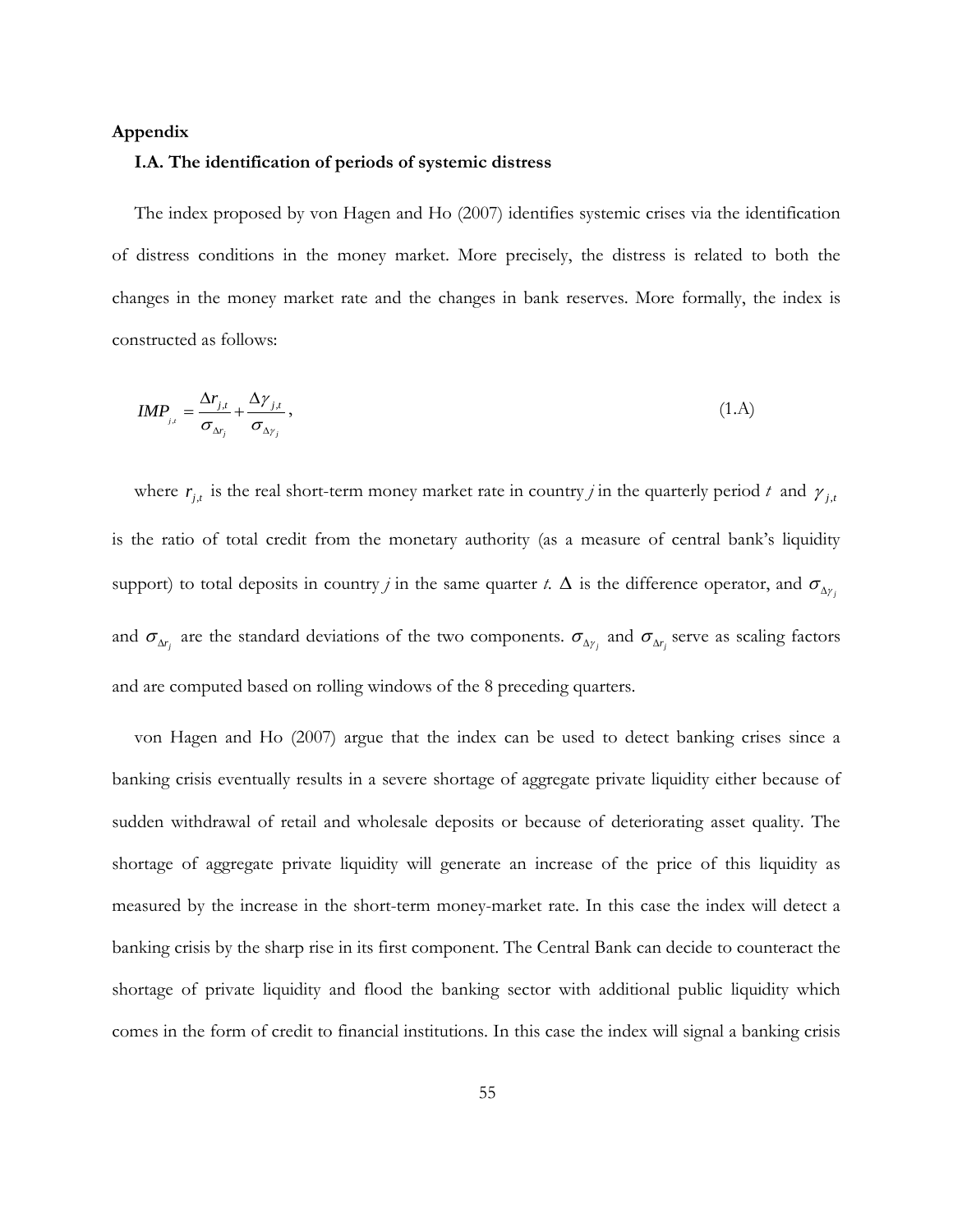because of the rise in central bank's credit (the second component of the index) even in the case of no detectable rise in the price of private liquidity. Following this argument, extremely high values of the index of money market pressure can be used as a signal of periods of severe liquidity shortages and banking system distress.

As in von Hagen and Ho (2007) we establish that a systemic shock leading to a banking crisis occurs when the value of the index is very high; namely, if it exceeds the 97.5th percentile of the sample distribution of the index for the respective country. In addition, the increase in the index value from the previous period has to be at least 5%. If these two conditions are simultaneously met the crisis variable takes the value of 1 in a given quarter, otherwise it takes the value of 0. As pointed out by von Hagen and Ho (2007), the index offers indications on the beginning date of a severe crisis while it does not permit a precise identification of its conclusion. Nevertheless, this is a general problem of any method adopted to identify banking crises.

## **II.A Changes in Capital Regulation**

Table A1 describes the changes in capital regulation that we have employed in our analysis reported in section 3.3. Column (1) describes the changes in regulation related to the Basel I Accord while column (2) describes the implementation of the Basel II Accord in the sampled countries. Information on the implementation of Basel I have been obtained from the data sources elaborated by Barajas et al. (2004) and Vallascas and Hagendorff (2013) that we have complemented with information from policy documents from Central Banks, additional academic papers and from the notes to Annual Reports for the largest banking firms in our sample. As far as the implementation of Basel II is concerned, one of our key sources of information has been the Financial Stability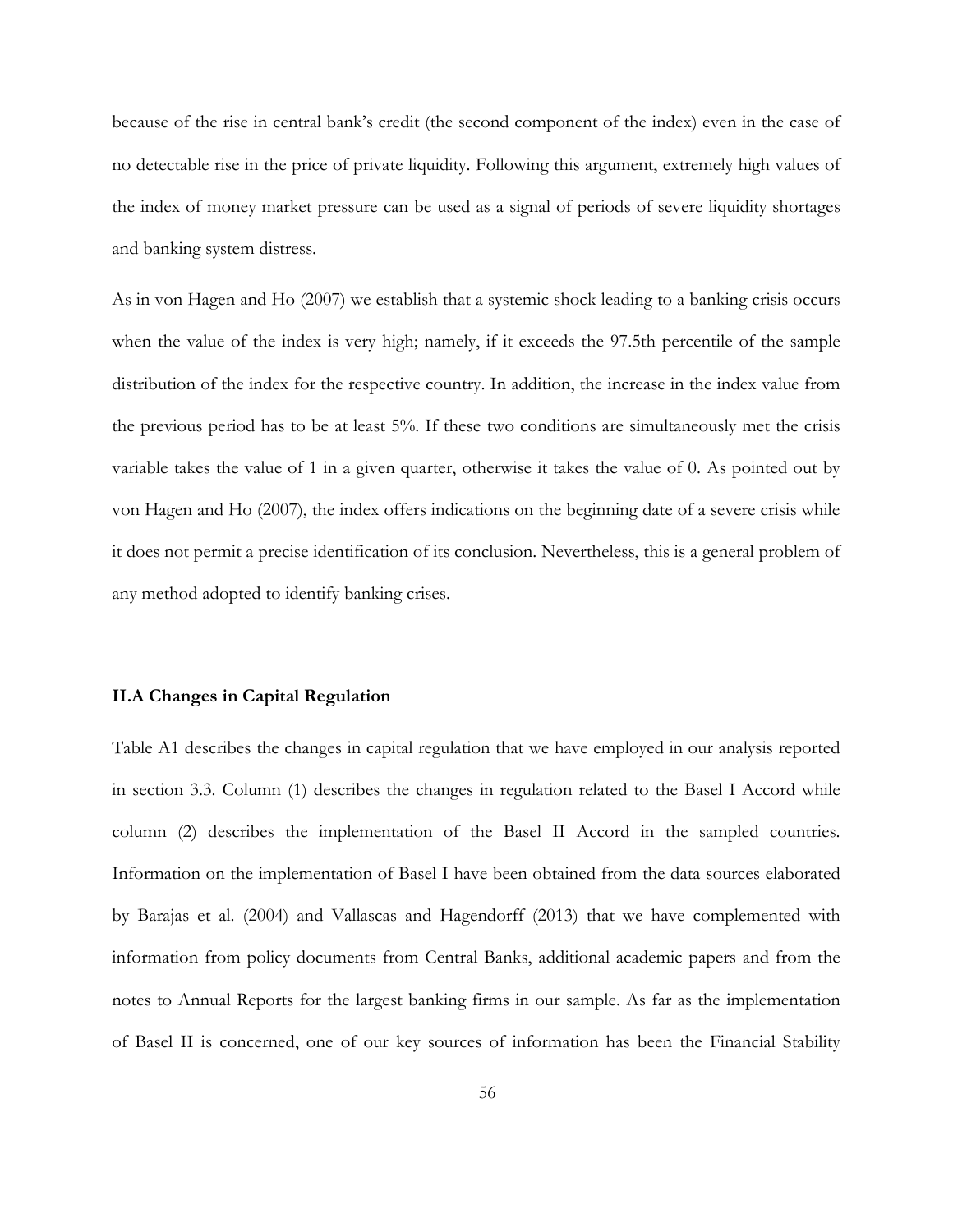Institute (FSI) Survey on "Basel II, 2.5 and III implementation" released in June 2013 by the Bank of International Settlements. This survey, launched in 2012, is annually updated with information on the status of implementation of Basel II, 2.5 and III, collected through a specific questionnaire that the FSI sends to jurisdictions that do not belong either to the Basel Committee on Banking Supervision (BCBS) and to the European Union. Additional data have been manually gathered from Central Banks or local Monetary Authorities websites and from bank annual reports.